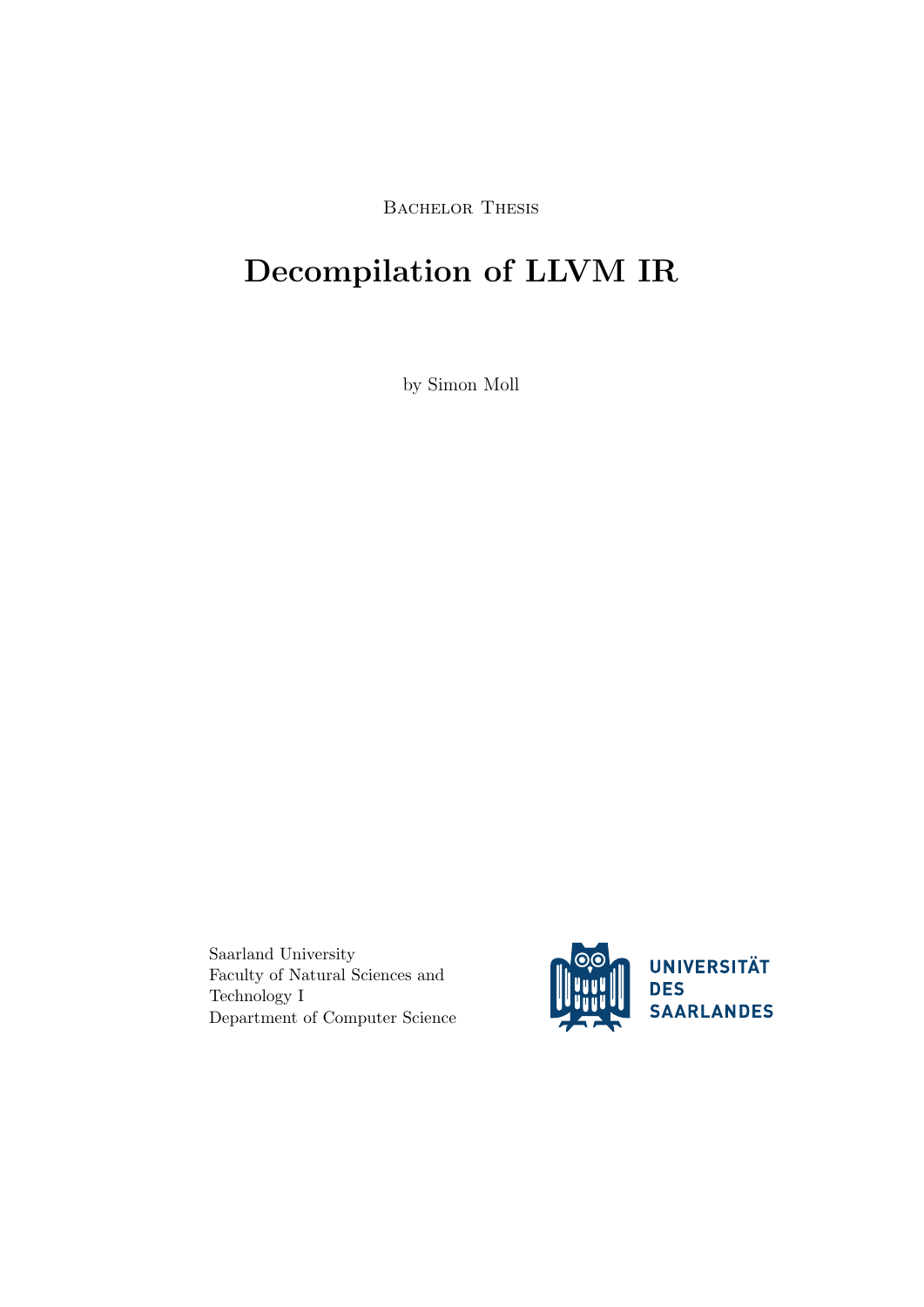## Supervisor:

Prof. Dr. Sebastian Hack, Universität des Saarlandes, Saarbrücken, Germany

## Reviewers:

Prof. Dr. Sebastian Hack, Universität des Saarlandes, Saarbrücken, Germany

Prof. Dr.-Ing. Philipp Slusallek, Universität des Saarlandes, Saarbrücken, Germany

## Thesis submitted:

March 1, 2011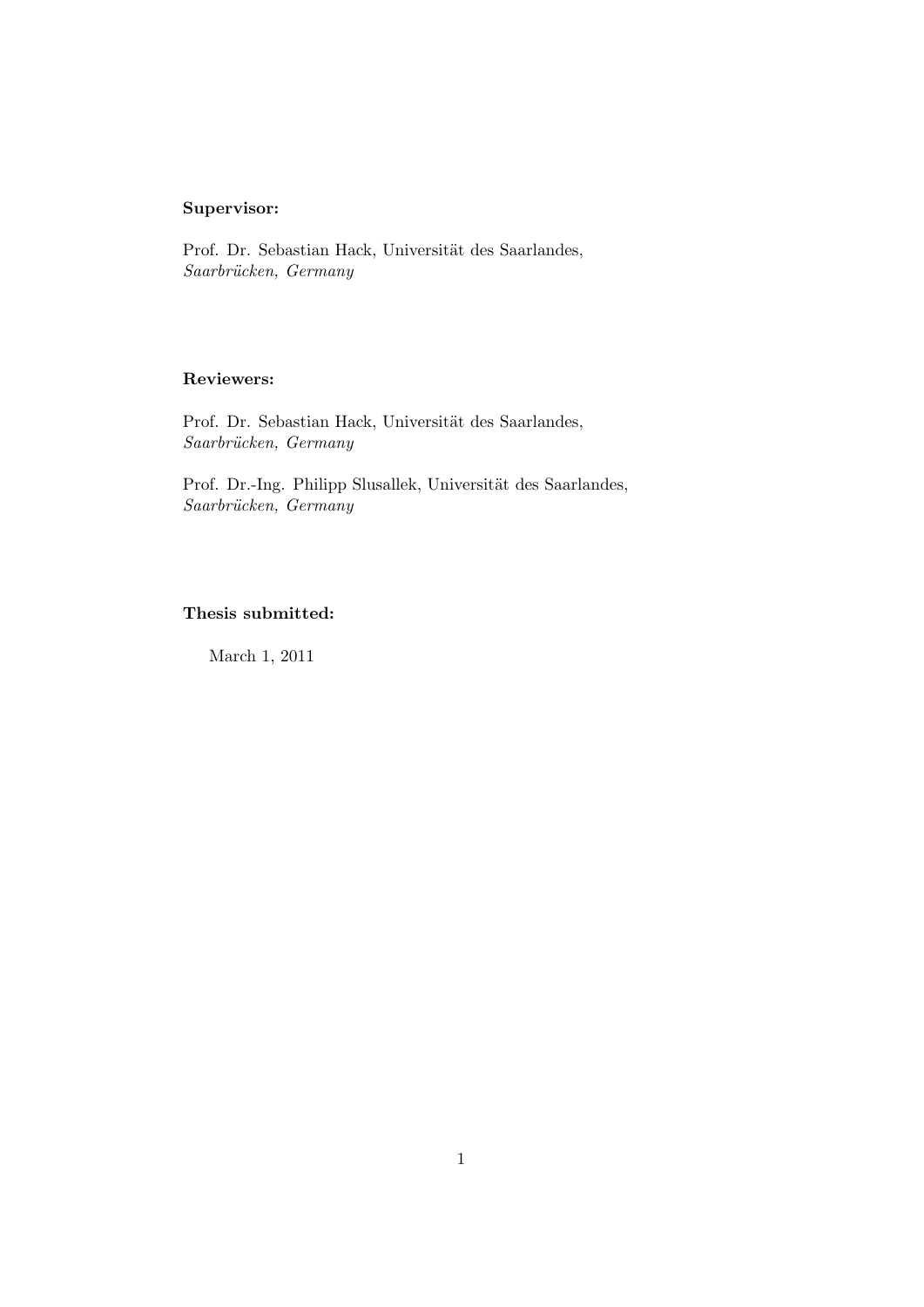## Statement in Lieu of an Oath

I hereby confirm that I have written this thesis on my own and that I have not used any other media or materials than the ones referred to in this thesis.

## Declaration of Consent

I agree to make both versions of my thesis (with a passing grade) accessible to the public by having them added to the library of the Computer Science Department.

Saarbrücken, March 1, 2011  $(signature)$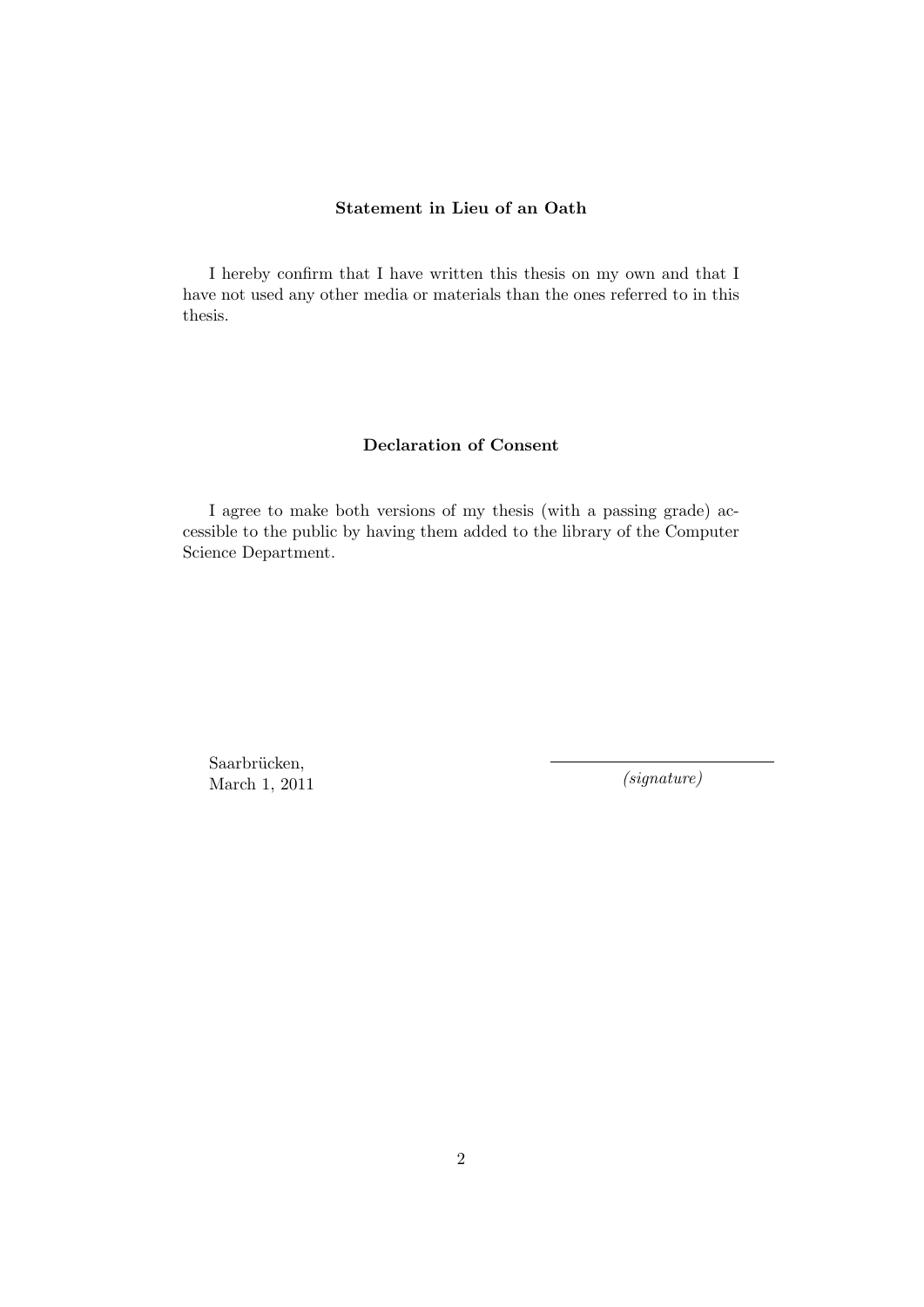#### Abstract

Recently, in many important domains, high-level languages have become the code representations with widest platform support surpassing any lowlevel language in their area with respect to completeness and importance as exchange format (e.g. OpenCL for data-parallel computing, GLSL/HLSL for shader programs, JavaScript for the web). The code representations of many actively-developed compiler frameworks [JVM,LLVM,FIRM] are designed for generating low-level machine code. They do, however, offer a broad range of language front-ends and program optimizations. In the scope of this thesis, we implemented a backend that decompiles the intermediate representation (IR) of the Low-Level Virtual Machine (LLVM) framework into a high-level code representation. The approach taken preserves functional program semantics and uses program transformations such as Controlled Node Splitting to restructure arbitrary Control-Flow Graphs. We implemented backends for both OpenCL and GLSL programs, that can decompile LLVM-Bitcode with some constraints (mostly due to unsupported data-types). The final evaluation shows that the performance of decompiled OpenCL matches that of reference OpenCL programs in most cases.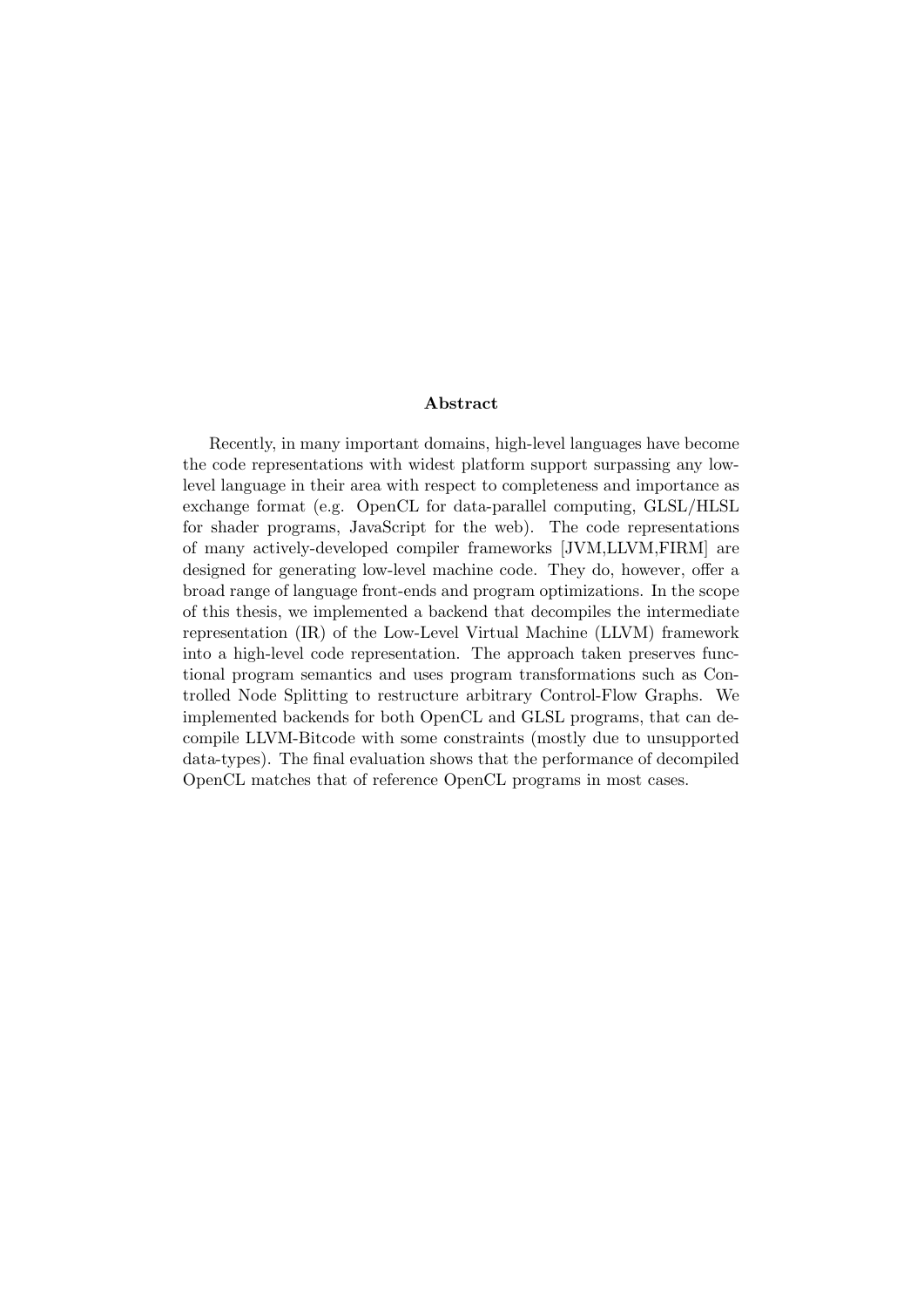# **Contents**

| $\mathbf{1}$   |     | Introduction                                                                        | 3              |  |  |  |  |  |
|----------------|-----|-------------------------------------------------------------------------------------|----------------|--|--|--|--|--|
|                | 1.1 |                                                                                     | $\overline{4}$ |  |  |  |  |  |
|                | 1.2 |                                                                                     | $\overline{4}$ |  |  |  |  |  |
| $\bf{2}$       |     | <b>Background</b>                                                                   | $\mathbf{5}$   |  |  |  |  |  |
|                | 2.1 |                                                                                     | $\overline{5}$ |  |  |  |  |  |
|                |     | Loop Tree $\ldots \ldots \ldots \ldots \ldots \ldots \ldots \ldots \ldots$<br>2.1.1 | 6              |  |  |  |  |  |
|                |     | 2.1.2                                                                               | $\overline{7}$ |  |  |  |  |  |
|                | 2.2 | Static Single Assignment Form                                                       | $\overline{7}$ |  |  |  |  |  |
|                | 2.3 |                                                                                     | $\overline{7}$ |  |  |  |  |  |
|                | 2.4 |                                                                                     | 8              |  |  |  |  |  |
| 3              |     | <b>Related Work</b><br>9                                                            |                |  |  |  |  |  |
|                | 3.1 |                                                                                     | 9              |  |  |  |  |  |
|                | 3.2 | Control-Flow Graph Restructuring $\ldots \ldots \ldots \ldots \ldots$<br>10         |                |  |  |  |  |  |
| $\overline{4}$ |     | Concept<br>11                                                                       |                |  |  |  |  |  |
|                | 4.1 | 12                                                                                  |                |  |  |  |  |  |
|                |     | Structured High-Level Primitives<br>12<br>4.1.1                                     |                |  |  |  |  |  |
|                |     | Properties of unstructured Control-Flow Graphs<br>14<br>4.1.2                       |                |  |  |  |  |  |
|                | 4.2 | 16                                                                                  |                |  |  |  |  |  |
|                |     | 4.2.1<br>Controlled Node Splitting<br>16                                            |                |  |  |  |  |  |
|                |     | Loop Exit Enumeration<br>19<br>4.2.2                                                |                |  |  |  |  |  |
|                | 4.3 | 20                                                                                  |                |  |  |  |  |  |
|                |     | 4.3.1<br>Abstract Acyclic Control-Flow Primitive<br>20                              |                |  |  |  |  |  |
|                |     | Decompilation Algorithm for structured CFGs<br>4.3.2<br>22                          |                |  |  |  |  |  |
|                |     | 26<br>4.3.3                                                                         |                |  |  |  |  |  |
|                |     | Generalized Decompilation Algorithm for CFGs with<br>4.3.4                          |                |  |  |  |  |  |
|                |     | structured Loops<br>29                                                              |                |  |  |  |  |  |
|                |     | Node Splitting Solver Procedure<br>4.3.5<br>30                                      |                |  |  |  |  |  |
|                |     | The Case of the Mandatory Exit Node<br>31<br>4.3.6                                  |                |  |  |  |  |  |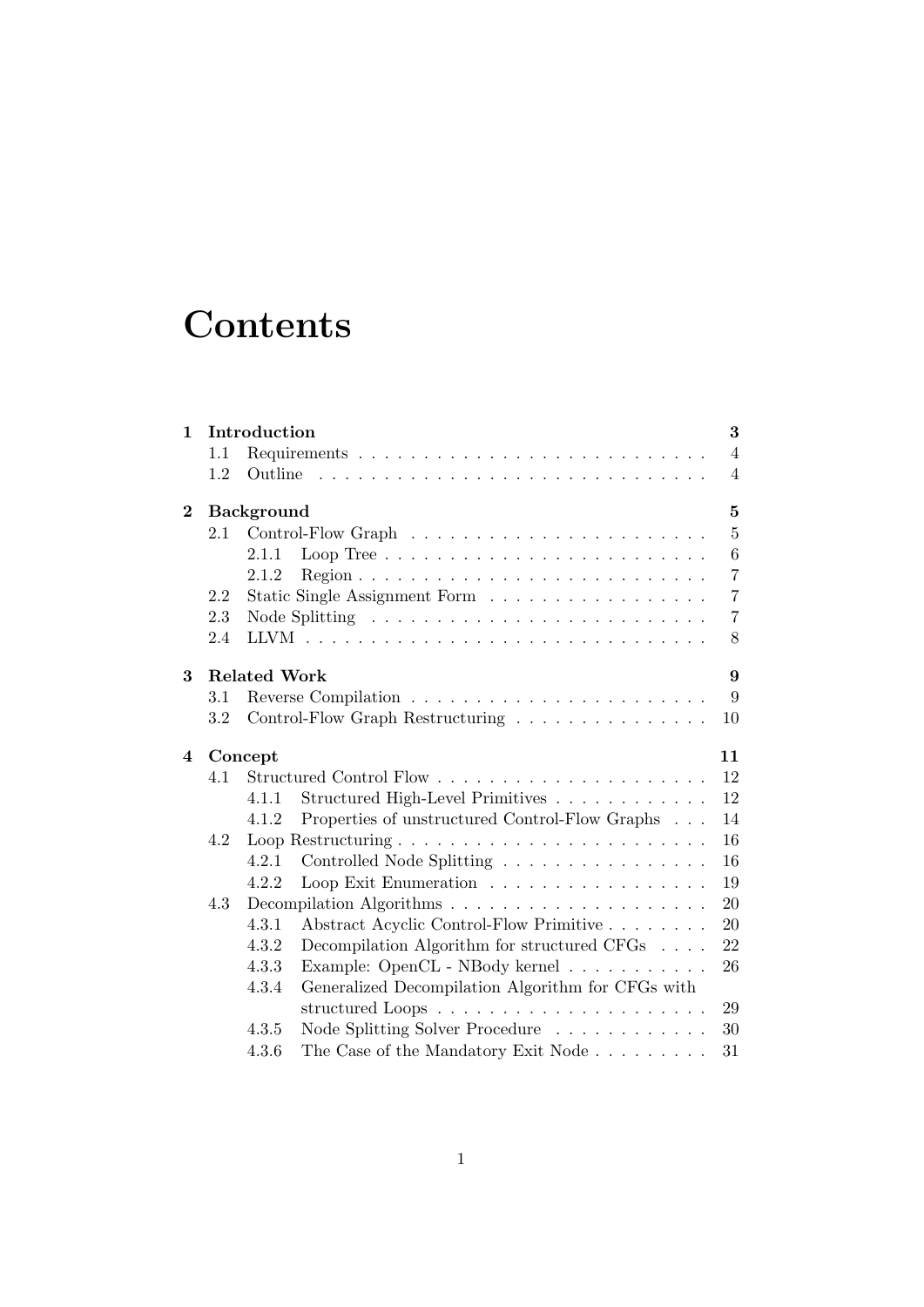| 5.1<br>Controlled Node Splitting Pass<br>5.2<br>Loop Exit Enumeration Pass<br>5.3<br>5.4<br>Main Extraction Function<br>5.4.1<br>5.4.2<br>Primitive Parsers<br>5.5<br>5.6<br>5.6.1<br>5.6.2<br>Identifier Scopes & Bindings<br>5.6.3<br>5.6.4<br>5.6.5<br>Example: n-Body Kernel<br>Back-ends<br>5.7<br>5.7.1<br>5.7.2<br>5.8<br>Limitations<br>5.8.1<br>OpenCL-specific Limitations<br>5.8.2<br>5.8.3<br>GLSL-specific Limitations<br>Evaluation<br>6 | 32     |
|--------------------------------------------------------------------------------------------------------------------------------------------------------------------------------------------------------------------------------------------------------------------------------------------------------------------------------------------------------------------------------------------------------------------------------------------------------|--------|
|                                                                                                                                                                                                                                                                                                                                                                                                                                                        |        |
|                                                                                                                                                                                                                                                                                                                                                                                                                                                        | 33     |
|                                                                                                                                                                                                                                                                                                                                                                                                                                                        | 33     |
|                                                                                                                                                                                                                                                                                                                                                                                                                                                        | 34     |
|                                                                                                                                                                                                                                                                                                                                                                                                                                                        | 34     |
|                                                                                                                                                                                                                                                                                                                                                                                                                                                        | 35     |
|                                                                                                                                                                                                                                                                                                                                                                                                                                                        | 36     |
|                                                                                                                                                                                                                                                                                                                                                                                                                                                        | 37     |
|                                                                                                                                                                                                                                                                                                                                                                                                                                                        | 38     |
|                                                                                                                                                                                                                                                                                                                                                                                                                                                        | 40     |
|                                                                                                                                                                                                                                                                                                                                                                                                                                                        | 40     |
|                                                                                                                                                                                                                                                                                                                                                                                                                                                        | 40     |
|                                                                                                                                                                                                                                                                                                                                                                                                                                                        | 40     |
|                                                                                                                                                                                                                                                                                                                                                                                                                                                        | 42     |
|                                                                                                                                                                                                                                                                                                                                                                                                                                                        | 42     |
|                                                                                                                                                                                                                                                                                                                                                                                                                                                        | 44     |
|                                                                                                                                                                                                                                                                                                                                                                                                                                                        | 47     |
|                                                                                                                                                                                                                                                                                                                                                                                                                                                        | 47     |
|                                                                                                                                                                                                                                                                                                                                                                                                                                                        | 47     |
|                                                                                                                                                                                                                                                                                                                                                                                                                                                        | 47     |
|                                                                                                                                                                                                                                                                                                                                                                                                                                                        | 48     |
| 6.1<br>OpenCL Results                                                                                                                                                                                                                                                                                                                                                                                                                                  | 48     |
| Running Time of structured Control-Flow Graphs<br>6.1.1                                                                                                                                                                                                                                                                                                                                                                                                | 48     |
| 6.1.2                                                                                                                                                                                                                                                                                                                                                                                                                                                  | 49     |
| Performance Impact of LLVM Optimizations<br>6.1.3                                                                                                                                                                                                                                                                                                                                                                                                      | $49\,$ |
| 6.2                                                                                                                                                                                                                                                                                                                                                                                                                                                    | 49     |
| Conclusions<br>7                                                                                                                                                                                                                                                                                                                                                                                                                                       | 51     |
|                                                                                                                                                                                                                                                                                                                                                                                                                                                        |        |
| <b>Future Work</b><br>8                                                                                                                                                                                                                                                                                                                                                                                                                                | 52     |
| Improvements to the Decompiler<br>8.1                                                                                                                                                                                                                                                                                                                                                                                                                  | 52     |
| 8.1.1                                                                                                                                                                                                                                                                                                                                                                                                                                                  | 53     |
| Back-end Feature Completeness<br>8.1.2                                                                                                                                                                                                                                                                                                                                                                                                                 | 53     |
| Evaluation of Control-Flow Restructuring<br>8.1.3                                                                                                                                                                                                                                                                                                                                                                                                      | 53     |
| GPU-centric Optimizations For LLVM<br>8.2                                                                                                                                                                                                                                                                                                                                                                                                              | 53     |
| References<br>9                                                                                                                                                                                                                                                                                                                                                                                                                                        | 55     |
| A Code Listings for the N-Body Simulation Example                                                                                                                                                                                                                                                                                                                                                                                                      | 58     |
| Original N-Body OpenCL Program<br>A.1                                                                                                                                                                                                                                                                                                                                                                                                                  | 58     |
| A.2                                                                                                                                                                                                                                                                                                                                                                                                                                                    | 60     |
| Generated OpenCL program $\hfill\ldots\ldots\ldots\ldots\ldots\ldots\ldots\ldots\ldots$<br>63<br>A.3                                                                                                                                                                                                                                                                                                                                                   |        |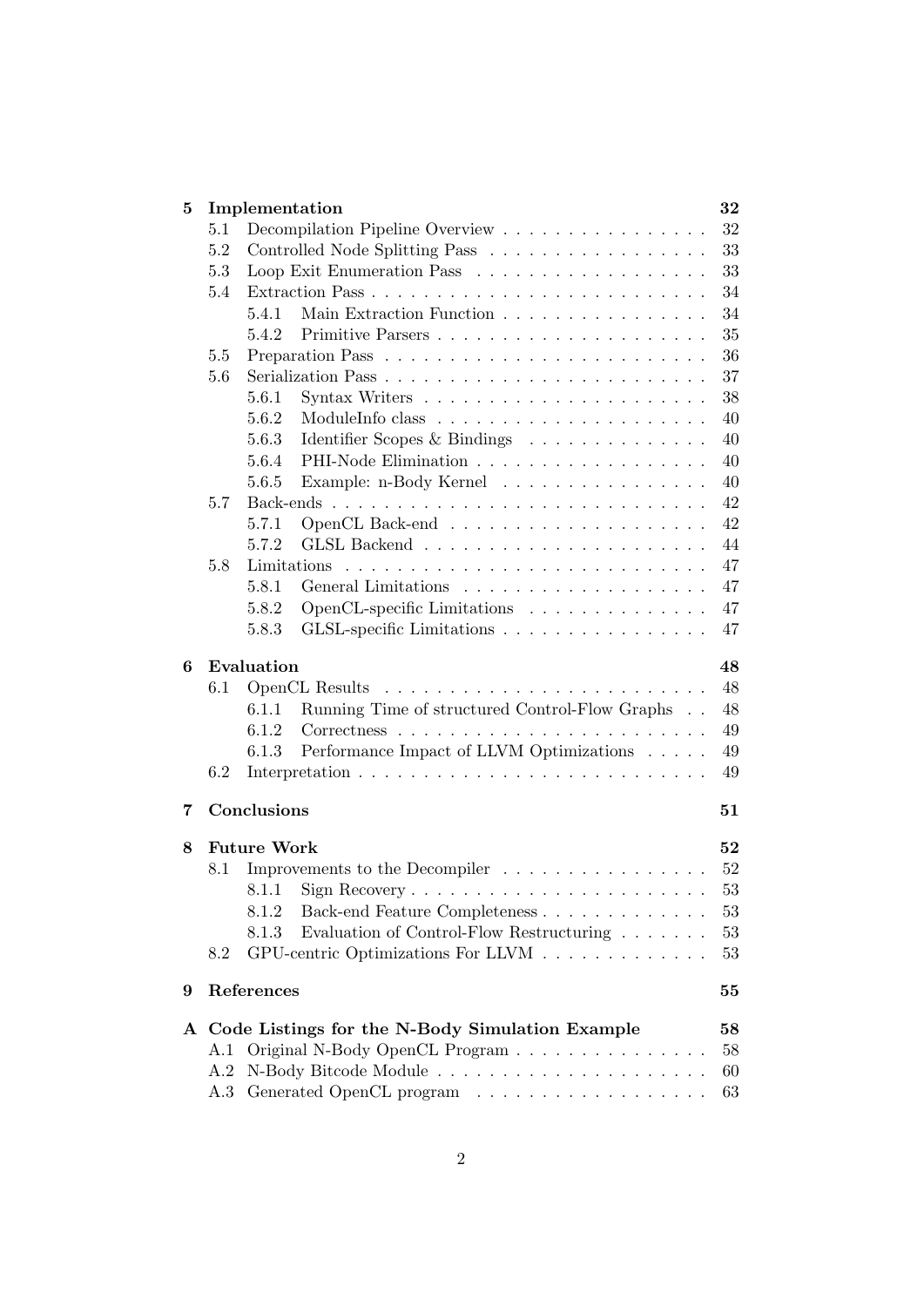## Chapter 1

## Introduction

Over the past years high-level languages have become the only vendor agnostic program representation in some areas. For example in data-parallel programming of graphics hardware, there is predominantly NVIDIA's CUDA and more recently OpenCL to name a few. However, only the latter is a standardized language that is not bound to a specific vendor's platform. Also OpenCL is a high-level language and users are sought to program it directly and not to generate it from some other code representation.

On the other hand there are several compiler frameworks, which internally use code representations that in this picture are situated somewhere in between high-level languages and low-level machine code. They are designed to be independent of specific source languages and target machines. However, in the usual flow of a compiler, program code is exclusively lowered, i.e. it is only translated to representations that are closer to low-level target machines. On their way down the pipeline, programs loose the structure that was initially imposed on them by the source languages. These intermediate languages have several advantages. Conservatively, compilers translate from a specific source language A into the target machine code B. With intermediate languages, however, language front-ends translate programs in language A to the intermediate representation and there are back-ends for translating that into the B-machine code. So it is only necessary to supplement a generator towards or out of the representation to gain the support for all the available source languages or target architectures.

This thesis addresses the issue of turning high-level languages into feasible targets for compiler frameworks. We finally achieved this by deploying reverse compilation techniques and transformations that eliminate controlflow patterns which are not expressible in the target language. Using the developed decompilation algorithm, we implemented LLVM-Backends for OpenCL and GLSL (The OpenGL Shading Language).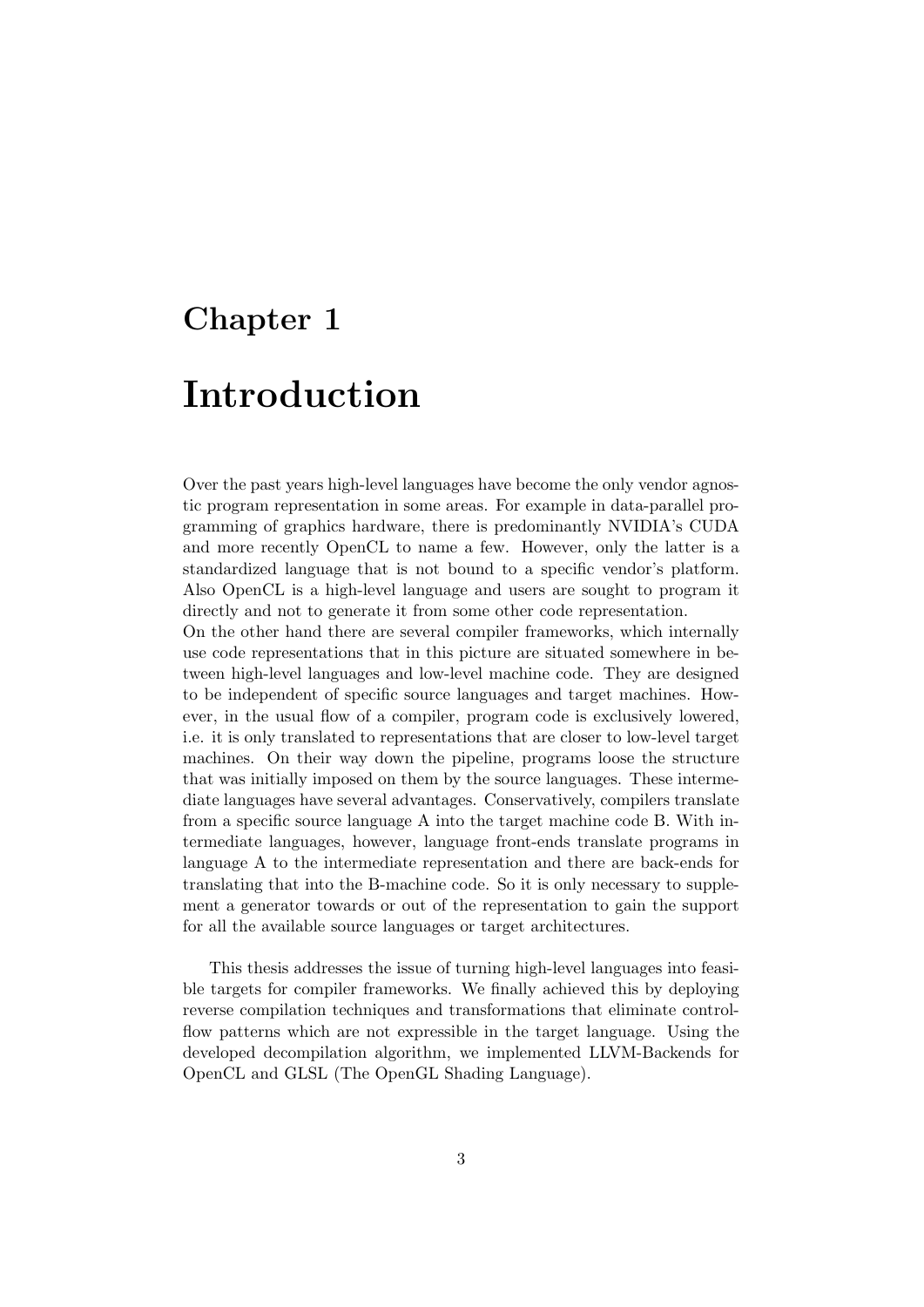## 1.1 Requirements

In the undertaking of this thesis, we aimed to comply to several requirements.

• The back-end should be restricted as little as possible to specific highlevel languages.

This was realized by separating the recovery of high-level control-flow from the generation of target language code. However, the target languages need to be imperative.

• Decompilation should never fail due to unsupported control-flow.

Our algorithm enforces structural attributes on the intermediate representation. In contrast to forensic decompilers, the deployed transformations only preserve the functional semantics of the program. We conjecture that with our approach any Control-Flow Graph can be restructured completely, i.e. without relying on unstructured controlflow primitives (e.g. GOTO).

## 1.2 Outline

We begin with the introduction of the required terminology and related work in the area of decompilation and graph restructuring. The concept section elaborates on the characteristics of decompileable control-flow and transformations for establishing them and concludes with the discussion of the actual decompilation algorithm. We give an overview of the implementation and the design choices that were made in the core decompiler, but also in the implemented back-ends for OpenCL and GLSL. After a discussion of the evaluation results of OpenCL programs generated from LLVM-bitcode at different optimization levels, we finally conclude with an outlook on the unresolved issues we will address in future work.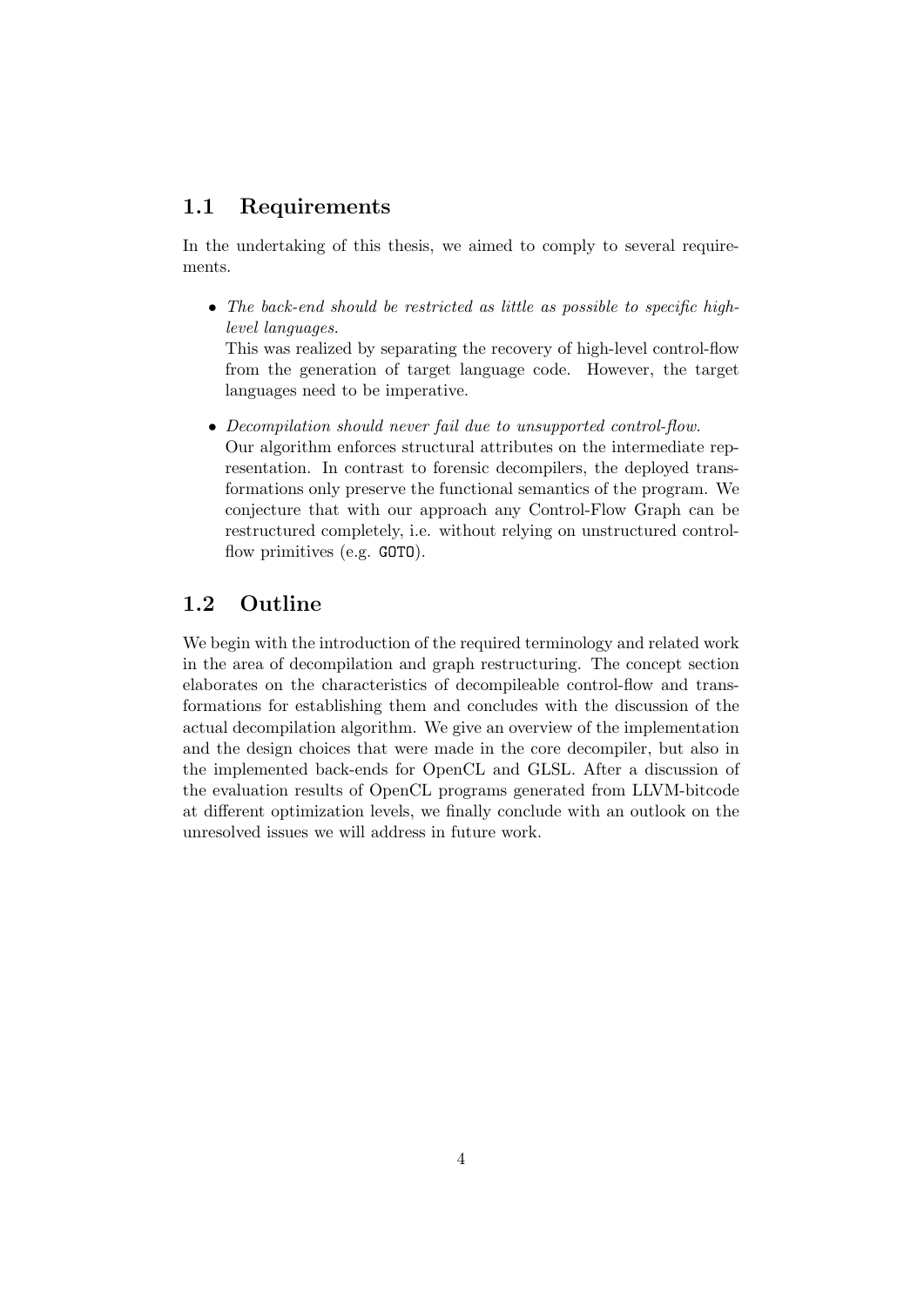## Chapter 2

# Background

## 2.1 Control-Flow Graph

A Control-Flow Graph (CFG) is a common model for representing the control flow in a function. It is a weakly connected directed graph where every node is reachable from a designated entry node. That is, for every node there is a path from the entry node to it.



Figure 2.1: A Control-Flow Graph.

Common Terminology (from [1])

• A node  $x$  dominates a node  $y$  if every path from the entry node to  $y$ passes through x (written  $x \succeq y$ ).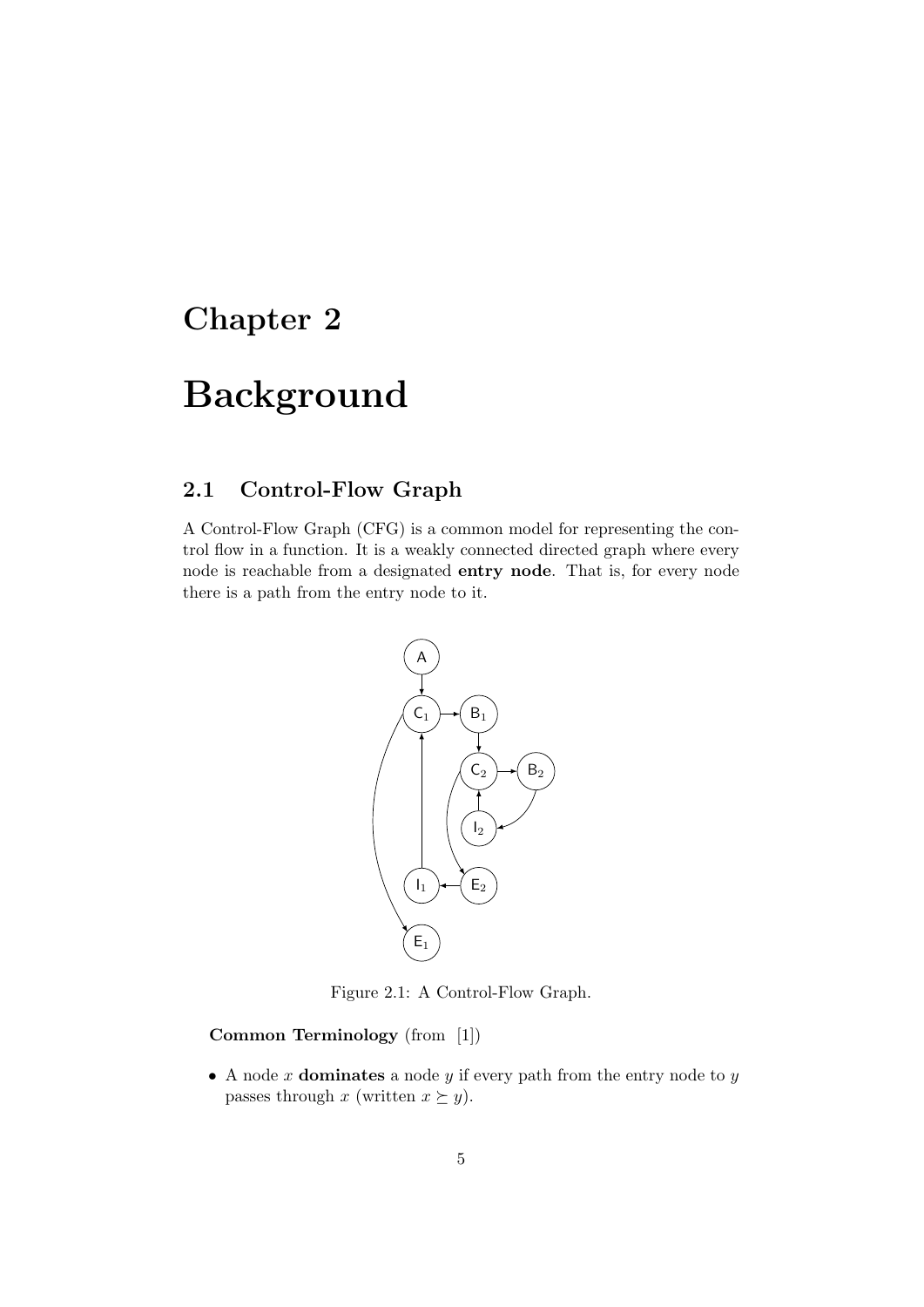- A node x post dominates a node y if every path from y to an exit node passes through x (written  $x \succeq_{p} y$ ).
- The Dominance Frontier of a node  $x(DF(x))$  is the set of all branches  $(u, v)$  in the CFG, where x dominates u, but x does not dominate v.
- A node x **immediately dominates** a node y (written  $x = ID(y)$ ), if x is the last dominator of y on any path from the entry node to y that is not equal to  $y$ .

In addition to common control-flow graph terminology we will introduce the following extended definitions.

#### Extended Terminology

- a node x regulary dominates a node  $y$  in a context described by a set of nodes C, (written  $x \succeq^C y$ ), iff x dominates y in the CFG without nodes in C.
- The regular Dominance Frontier of a node  $x(DF_C(x))$  in a context described by a set of nodes C, is the set of all branches  $(u, v)$  in the CFG, where  $x$  regulary dominates  $u$ , but  $x$  does not regulary dominate  $\upsilon.$

### 2.1.1 Loop Tree



Figure 2.2: A CFG and its loop tree.

A loop tree identifies loops in the CFG and their relation to each other, i.e. the nesting of loops. There is not a single definition of loop trees, but several different methods of generating such a structure (in our case the method used by LLVM).

Given a loop, we define its **headers** to be the nodes of the loop, that have edges from nodes that are not in the loop going to them.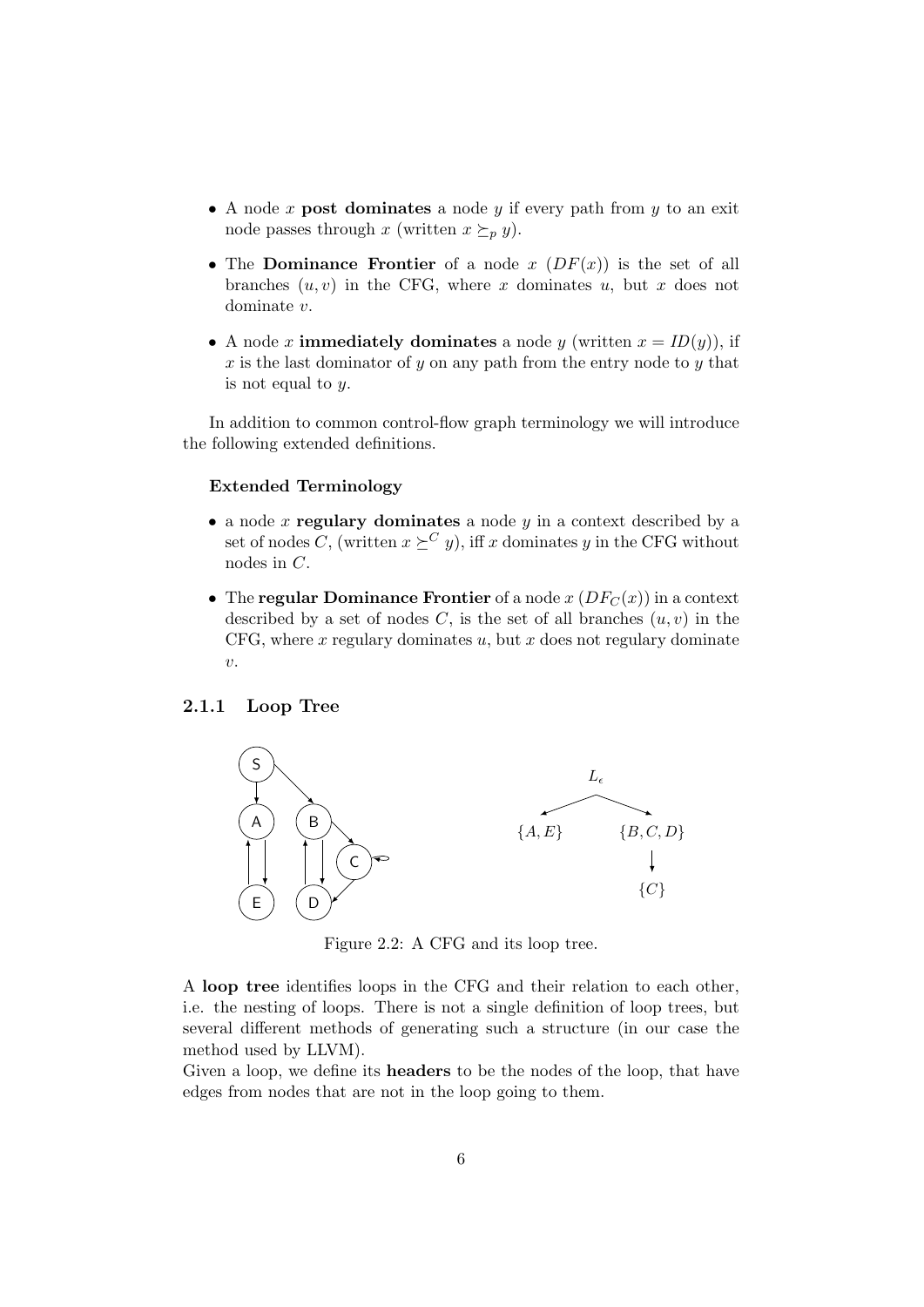### 2.1.2 Region

Given a set of nodes  $S$  we define a region at a node  $x$  to be the set  $img(DF<sub>S</sub>(x))$ . We call elements of the set S the exits of the region.

## 2.2 Static Single Assignment Form

The intermediate representation used in the scope of this thesis uses Static Single Assignment (SSA) form to model data flow. In SSA form [11], each instruction that returns a value writes to its own designated variable. Also a variable is only used in nodes that are dominated by the instruction that assigns to it.

There is exactly one single static assignment for each variable in the entire function. However, SSA form introduces an additional instruction. PHInodes are instructions that have an operand variable for each predecessor node of their parent node. If a PHI-instruction is executed, it returns the value of the variable that corresponds to the predecessor node. By using PHI-instructions as operands, instructions can select variables that were defined in predecessor nodes dependening on the path that let to the current node.

## 2.3 Node Splitting



Figure 2.3: effect of a node split.

Node splitting is an operation on CFGs that aims at modifying the control flow while maintaining functional semantics. When a node is split it gets cloned, such that there is a designated node for each incoming edge of the split node (e.g. in fig. 2.3 one  $N_i$  for every  $A_i$  that branches to N). The resulting nodes only have a single predecessor each. The outgoing edges are copied with the split node and remain unchanged. Node Splitting is used for both making a CFG reducible as well as restructuring acyclic control flow.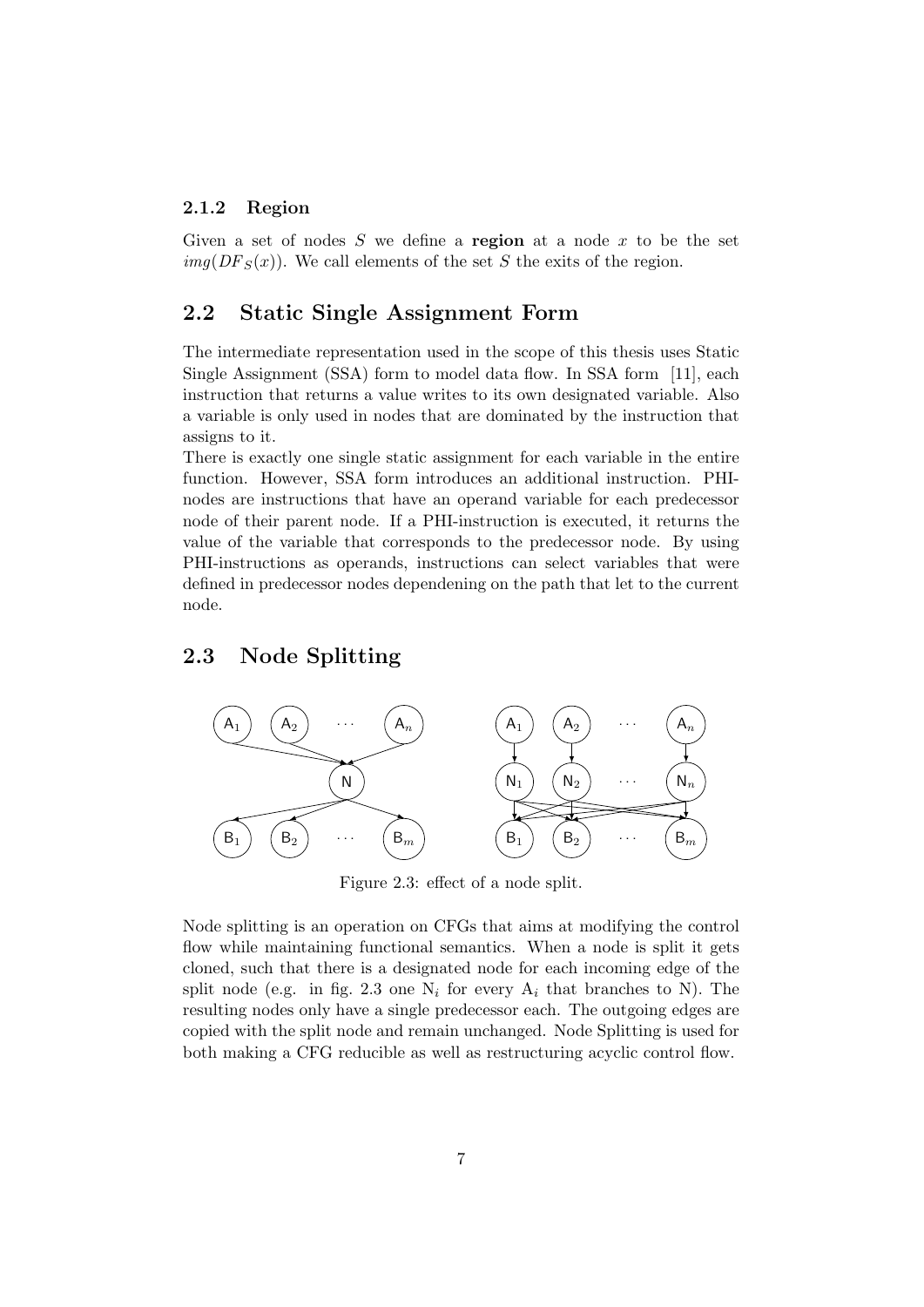## 2.4 LLVM

The Low-Level Virtual Machine (LLVM [8]) is a compiler framework that uses its own intermediate representation (IR). This IR denotes functions as CFGs and models data-flow (except for memory operations) in SSA form. The nodes of a LLVM CFG will be referred to as Basic Blocks.

A Basic Block is a finite list of instructions where the last instruction is always a terminator instruction, which denotes control flow in between basic blocks. In the scope of this thesis, we will refer to the basic blocks as nodes.

Table 2.1 shows the types of terminator instructions available in LLVM.

| RETURN $(x)$   exit node returning the value of x.                                     |
|----------------------------------------------------------------------------------------|
| JMP, $(B_{next})$   unconditional branch to node $B_{next}$ .                          |
| BRANCH $(x, B_{true}, B_{false})$ 2-way conditional branch to $B_{true}$ if x is true, |
| otherwise to $B_{false}$ .                                                             |
| SWITCH $(x, B_1, \ldots B_n)$   n-way conditional branching to $B_i$ depending on      |
| $x$ .                                                                                  |

Table 2.1: LLVM - Terminator Instruction types.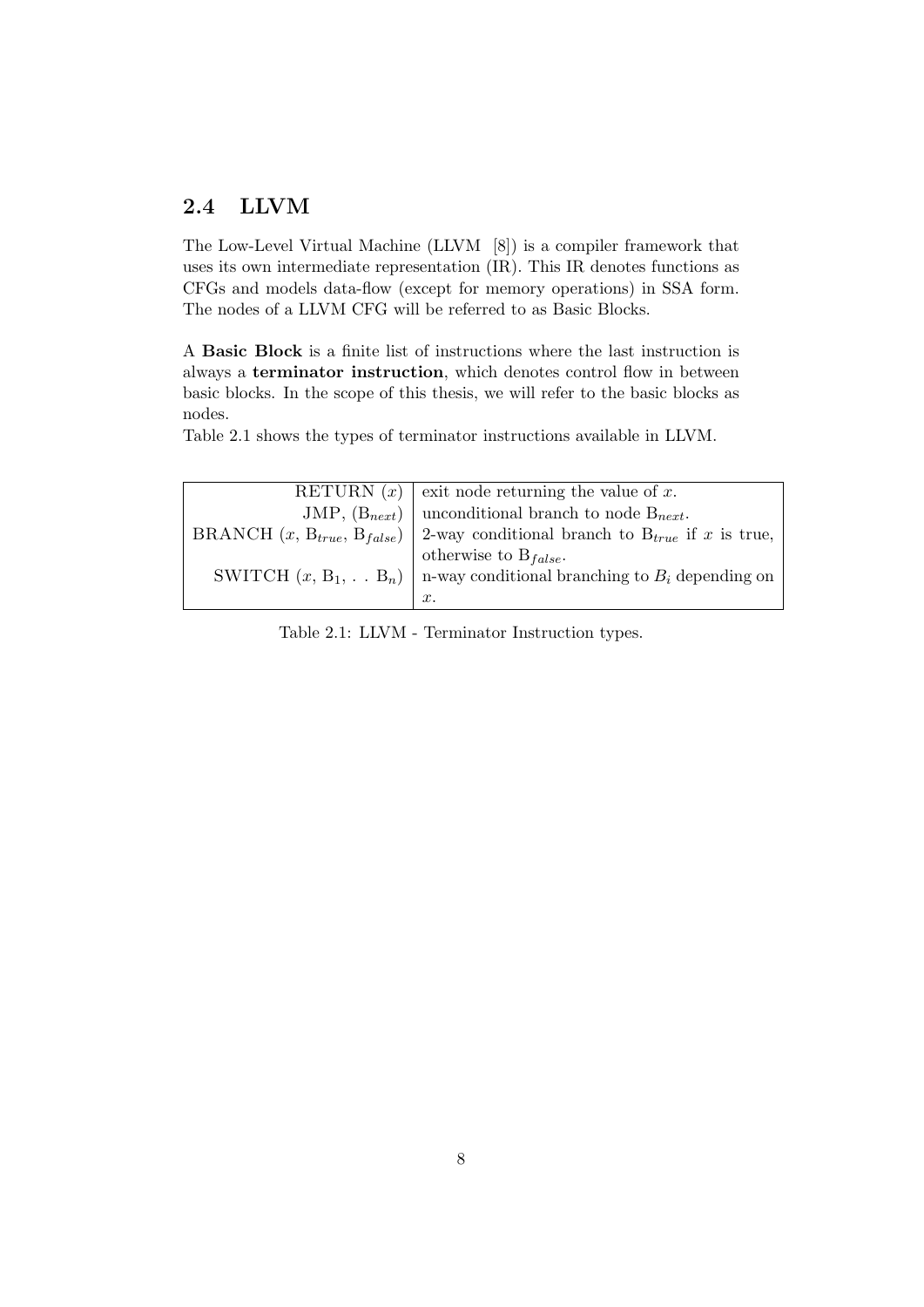## Chapter 3

# Related Work

## 3.1 Reverse Compilation

In her dissertation, Cifuentes [4] developed a decompiler pipeline that converts x86 assembler to high-level C programs. The program is intended for forensic purposes and so it preserves the original structure and semantics of the decompiled program. This rules out program transformations such as node splitting or the introduction of new variables which only respect functional program semantics. Instead the decompiler resorts to GOTOs for expressing unstructured control-flow.

Lichtblau [9] introduced a graph grammar for CFG restructuring. The grammar will eventually contract any control-flow graph to a single node. However this only holds if a branch from the CFG is removed whenever the grammar lacks a fitting rule, i.e. a GOTO-statement is used instead. The proposed graph grammar explicitly includes pre and post-checked loops.

The doctoral thesis of Van Emmerik [5] deals with the decompilation of machine code programs using SSA form. Just as in compilers, the SSA Form is acknowledged as a suitable intermediate data-flow representation in decompilers. He discusses several SSA back-translation techniques and evaluates them with respect to the readability of the resulting programs.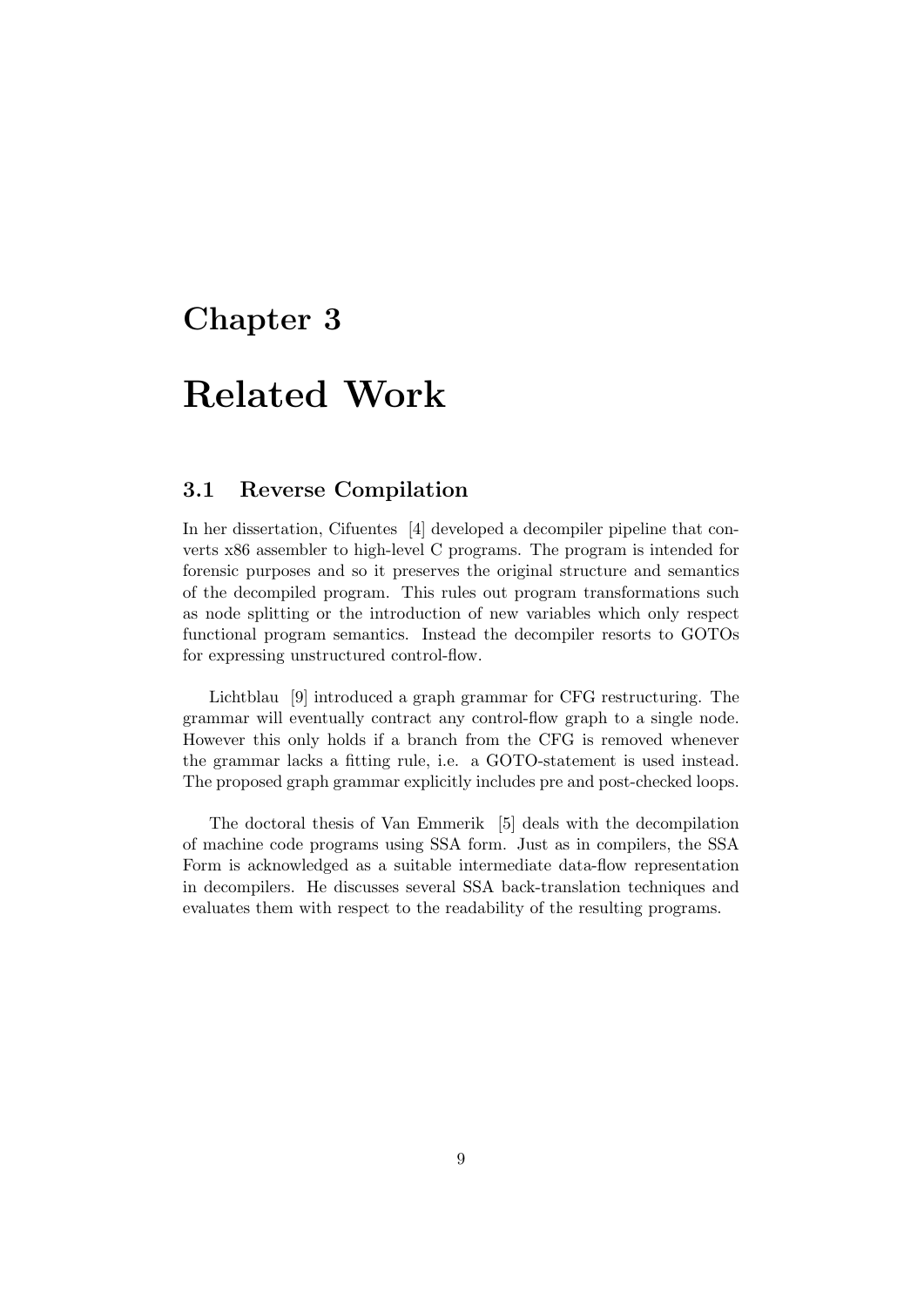## 3.2 Control-Flow Graph Restructuring

Williams and Ossher [12] discuss various methods for graph restructuring. They mention a range of restructuring strategies from those that are based on the introduction of auxiliary variables to strategies in which node splitting is involved. Furthermore they detail the notion of unstructured control flow by breaking it down to a set of properties of unstructured CFGs.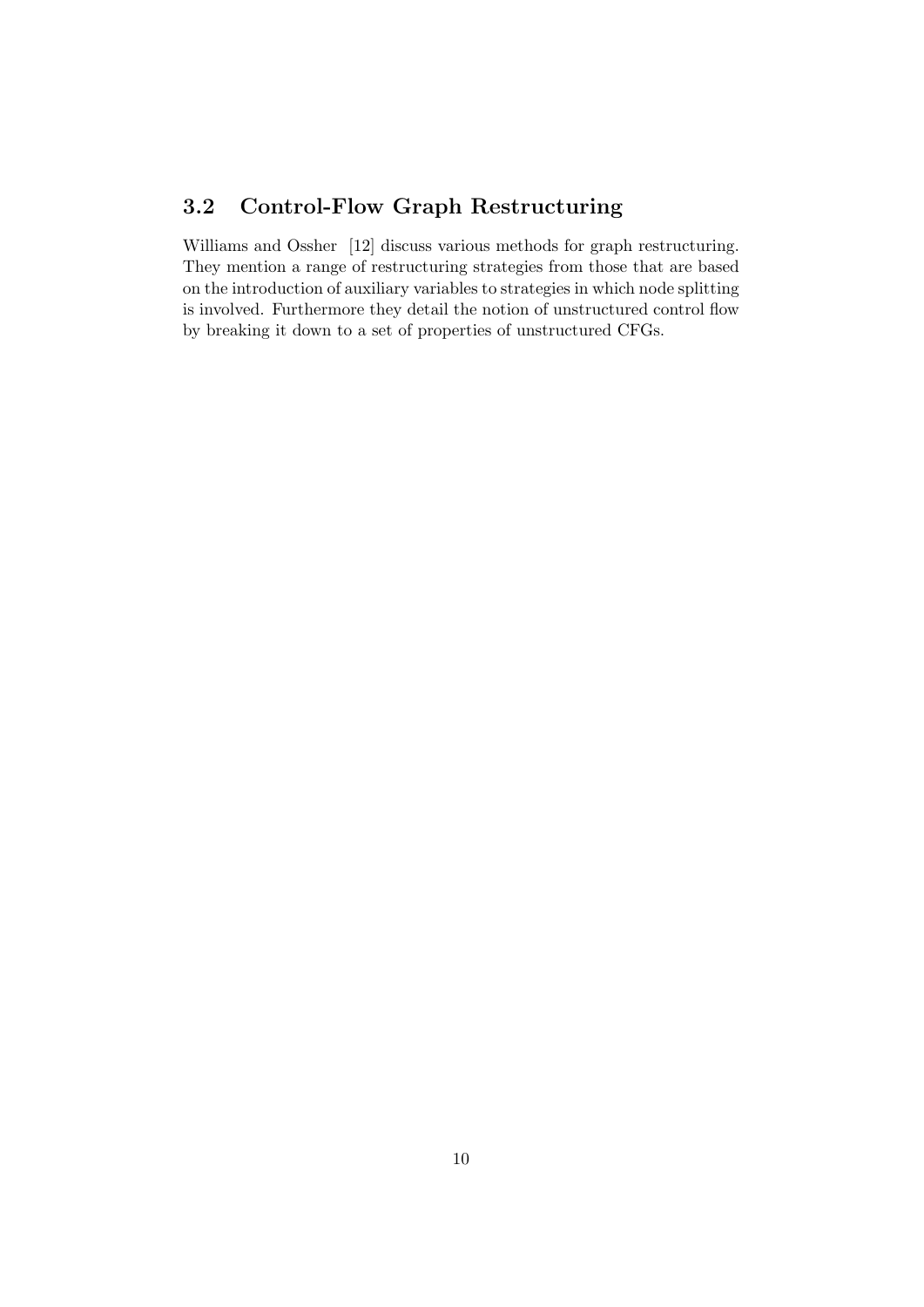## Chapter 4

# Concept

It is the job of a compiler front-end to translate a high-level program into the intermediate representation. This is usually done by expressing high-level control-flow primitives in the source language with a pattern of low-level primitives. These patterns naturally constitute a graph grammar with one rule for each high-level control-flow primitive. Therefore any CFG generated by such a front-end can be translated back into a high-level program using pattern-matching rules. There exists at least one sequence of pattern applications that will succeed.

In this section we will introduce the high-level control flow primitives that the implemented decompilation algorithm recognizes. For arbitrary CFGs, however, the high-level pattern matching process may fail due to several reasons.

- The CFG could originate from a different front-end with an incompatible graph grammar. That is, the source language grammar may be capable of producing CFGs, that the decompiler grammar can not reproduce.
- Optimizations that modify the CFG may degrade any structure of the control-flow introduced by compiler front-ends.

The pattern matching algorithm is an integral part of the decompiler pipeline. But to achieve the operational stability required in real-life scenarios, it is necessary to create conditions under which the decompilation succeeds reliably. To this end we firstly identify the structural properties of decompile-able CFGs. Secondly, we discuss techniques for making the loops of arbitrary CFGs decompile-able. Thirdly, we introduce the actual decompilation process which resolves acyclic control-flow issues on the fly.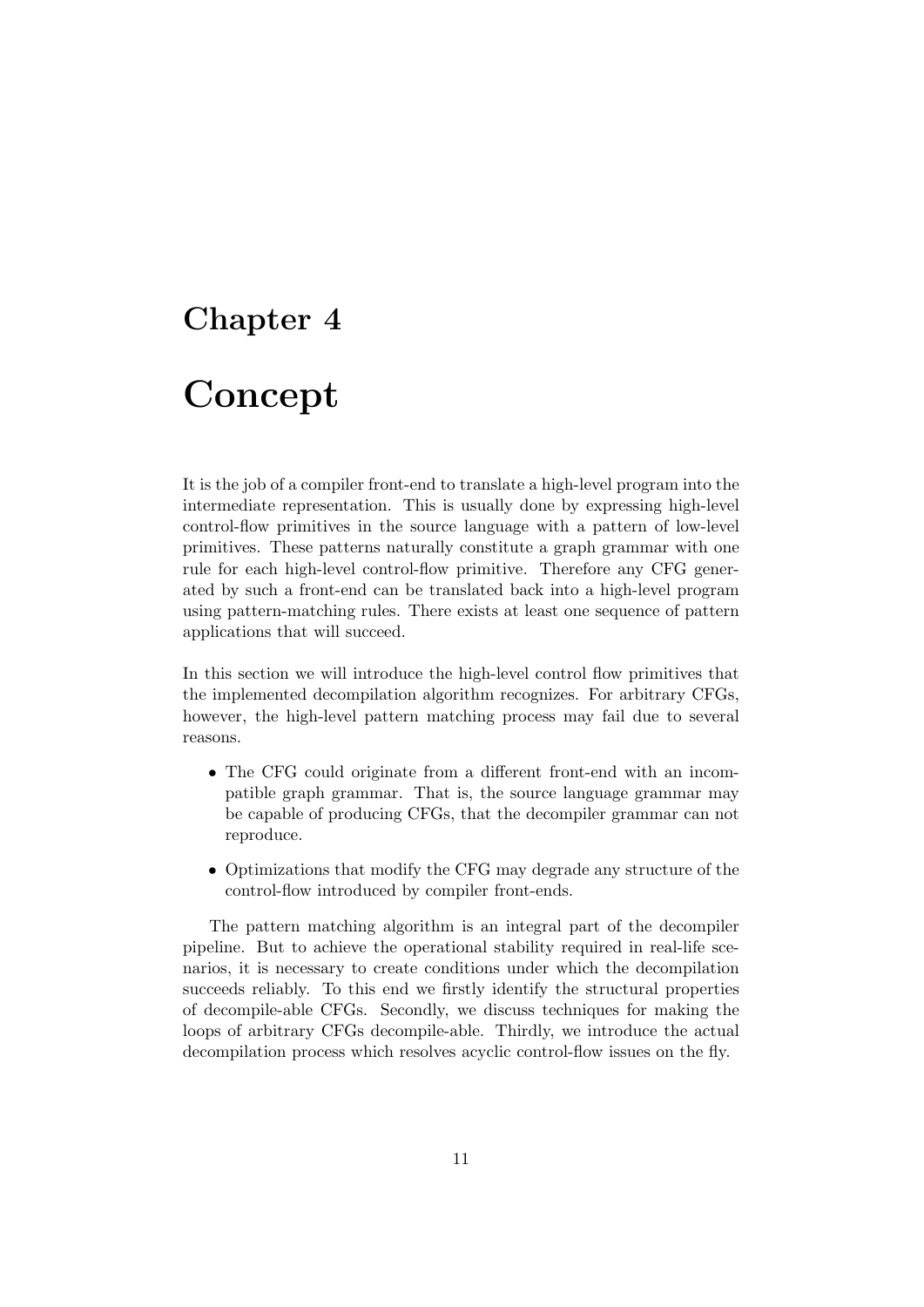## 4.1 Structured Control Flow

## 4.1.1 Structured High-Level Primitives

The structured tree representation that the high-level primitives constitute is built on top of the underlying CFG. That is each primitive in the tree attaches to a node of the CFG. Figure 4.1 shows the CFG of the n-body test case and its high-level representation.



Figure 4.1: The "N-body" CFG and its high-level representation.

A noteworthy exemption from common imperative languages is the lack of a GOTO statement. The target languages (GLSL, OpenCL) do not support this primitive. Without a GOTO statement (or a similar construction) it is not possible to model arbitrary branches within the program. So for our purposes the CFG needs to be completely structured.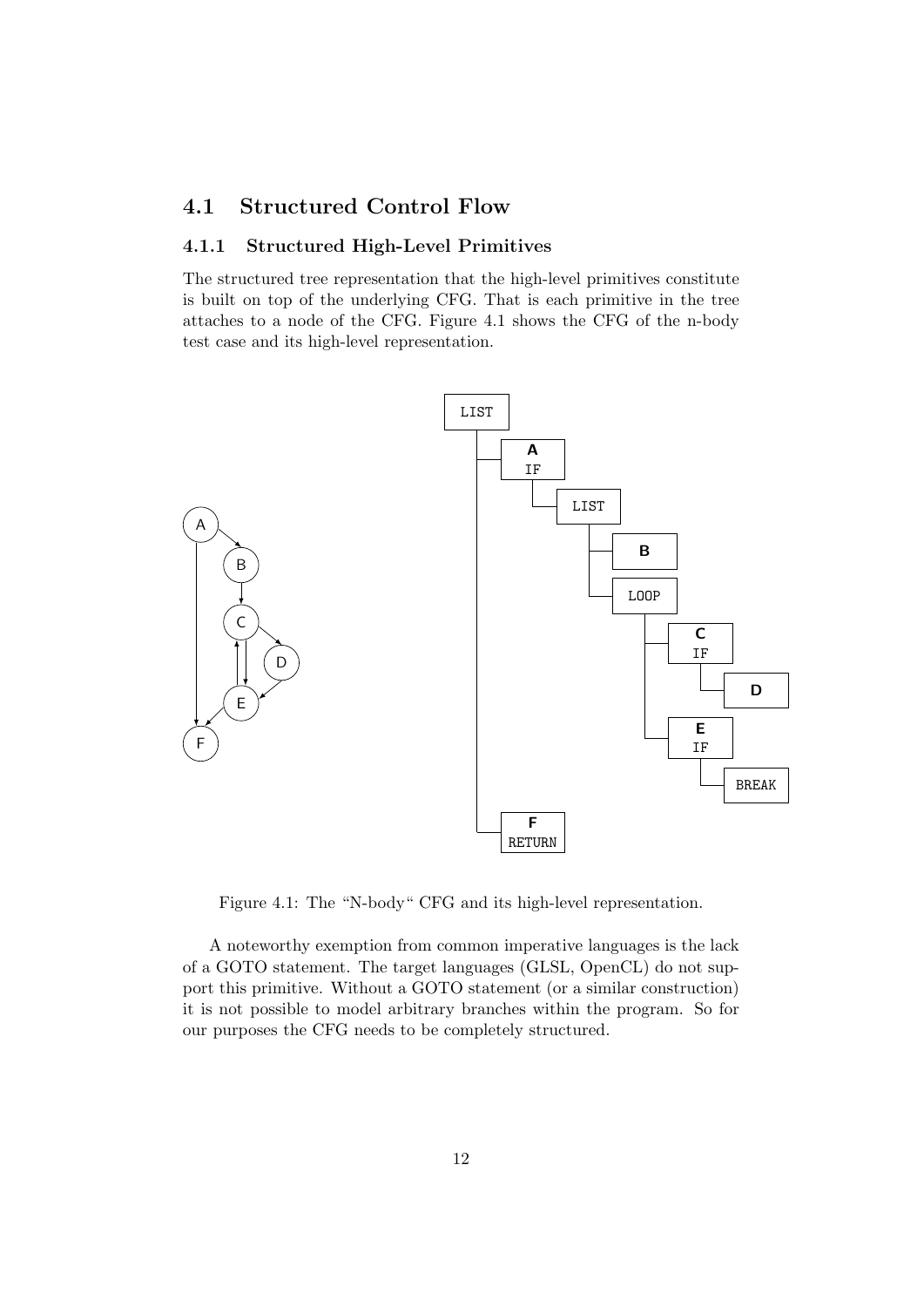## List of high-level Primitives

This list contains all types of high-level primitives used by the back-end. We left out pre and post-checked loops from the language. The provided primitives are sufficient for expressing them.

• RETURN

End of function.

- BREAK Branch to the parent loop exit.
- CONTINUE Branch to the loop header.
- SEQ Unconditional branch to the "next" node.
- LOOP Infinite loop.
- IF

2-way conditional branch. Used for both "if" and "if..else" constructs.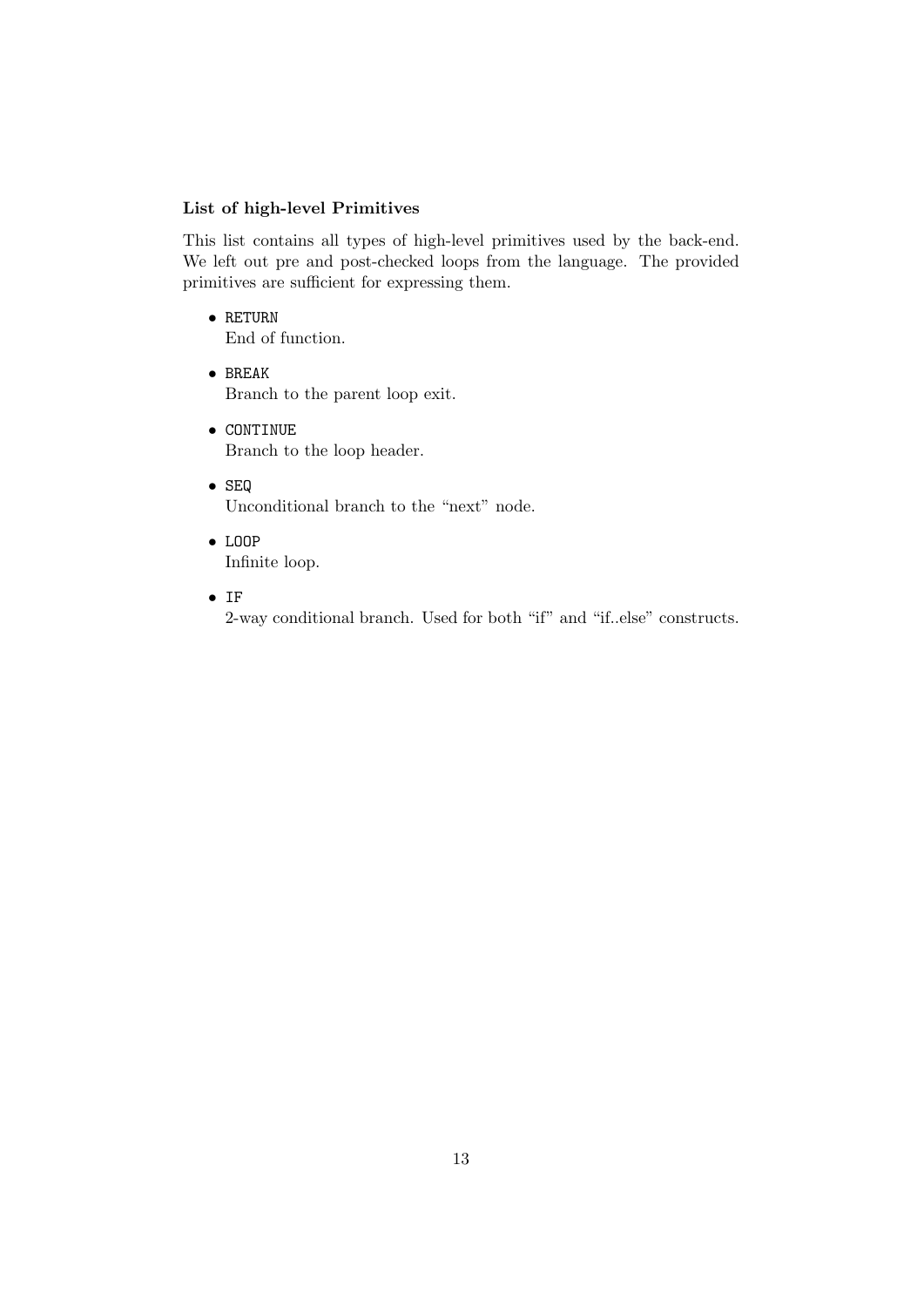### 4.1.2 Properties of unstructured Control-Flow Graphs

A tree of high-level control-flow primitives translates to a CFG by mapping each node to a graph pattern. These patterns are only capable of expressing a subset of all possible CFGs. So for every CFG that cannot be produced from a tree, pattern matching fails for any application order. If there exists a tree for the CFG, it is called structured, if not it is called unstructured respectively.

To define restructuring CFG transformations appropriately, we first need to find a compact set of attributes that describe structured CFGs. The reproducibility by the graph grammar is such a characterization. However this definition does not yield a productive way for converting CFGs in a decompileable form. Instead, legal CFGs should be described by a small set of attributes with efficient transformations for establishing them. If that is the case then applying the transformations in sequence on an arbitrary CFG will convert it in a structured form. That is, if no subsequent transformation affects already established CFG attributes.



reducible controlflow.

with loop-crossing branches.

normal selection paths.

• Irreducible Control-Flow (fig. 4.2)

There is no different way of entering a high-level loop then by proceeding with its body node (i.e. it is not possible to branch to some more deeply nested node within the loop's body). Therefore in any structured CFG loops can only be entered at a single header block. This property is called reducibility. Conversely, CFGs where some loops have multiple headers are called irreducible. As there is only a single header LOOP-primitive, the decompiler language can not express irreducible control-flow.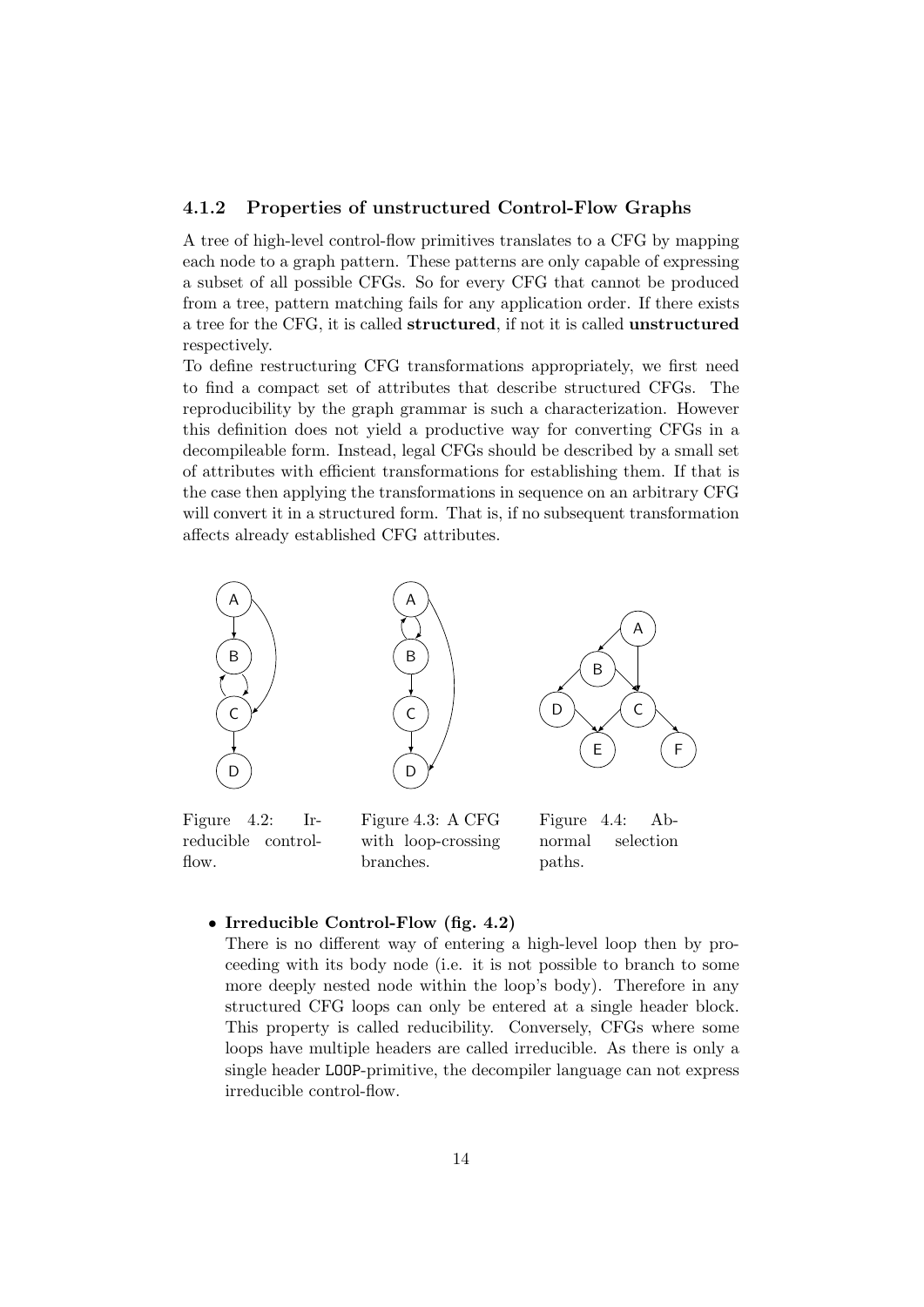• Loop-crossing branches (fig. 4.3)

Consider acyclic sub CFGs that are completely contained in a loop body. For the high-level primitives, the only way to model branches out of this loop is by using either BREAK or RETURN nodes. BREAKs are however only capable of describing branches to the loop exit block and thus to the parent loop.

## • Abnormal Selection Paths (fig. 4.4)

Consider acyclic sub CFGs of a function CFG which only contain nodes within the same parent loop. Abnormal selection paths are essentially patterns in these kind of sub CFGs that the decompiler language can not express.

These are the CFG attributes we found to spoil the CFG decompilation with the proposed language. We furthermore conjecture that the decompiler language recognizes any CFG that exhibits neither properties.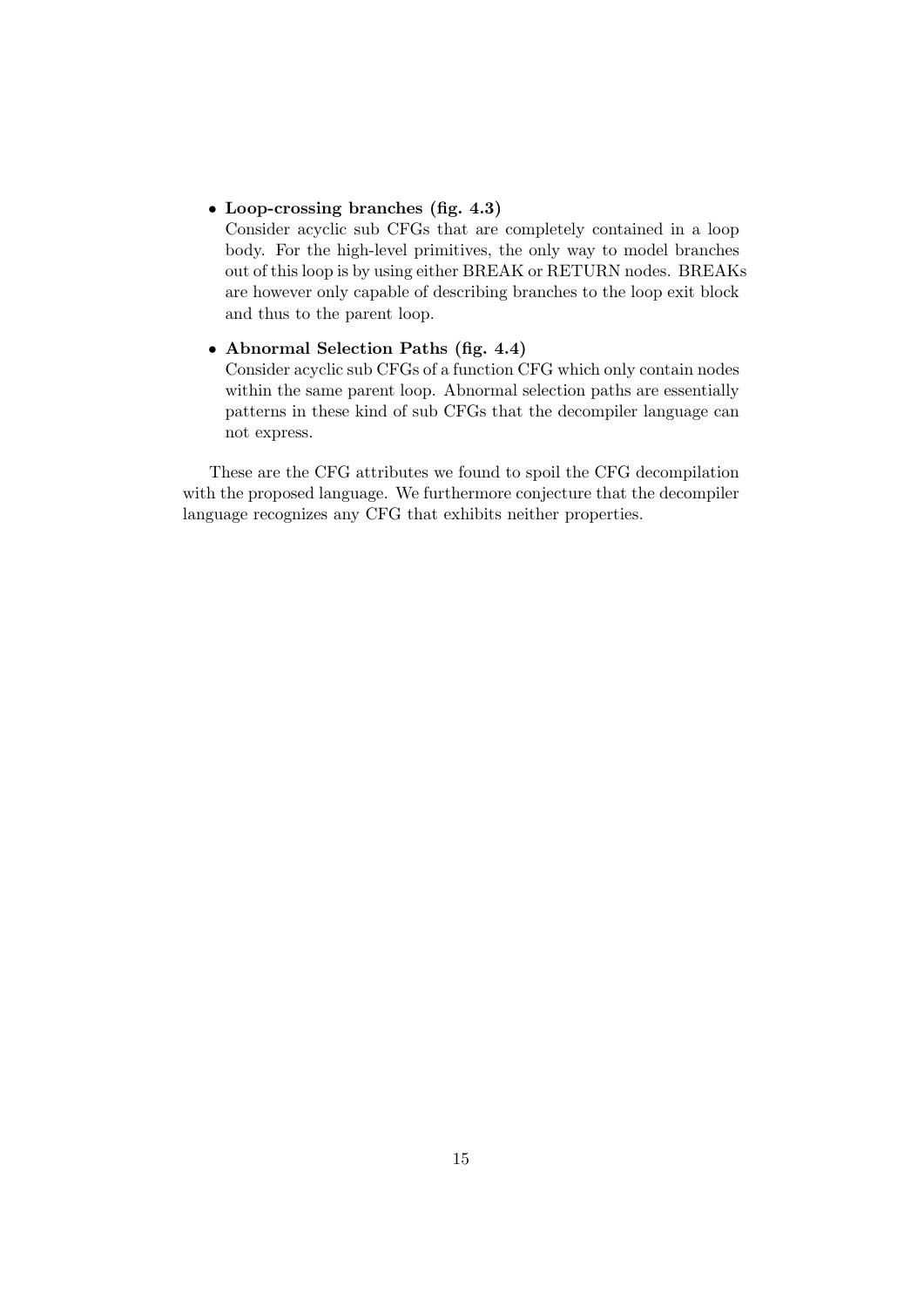## 4.2 Loop Restructuring

## 4.2.1 Controlled Node Splitting

Node Splitting is an acknowledged technique for establishing control-flow reducibility. In fact, randomly splitting nodes in a CFG will eventually yield a reducible CFG. However, it is desirable to reduce the amount of copies in the process. To this end common transformations do not apply node splitting directly. Instead, they compute the **limit graph** which is again a CFG that only contains nodes from the original CFG that participate in irreducible control-flow (e.g. the limit graph of a reducible CFG is a single node). We will denote the limit graph transformation as  $T$ . Now node splitting  $S$  is only applied on nodes that are contained in the limit graph  $T(G)$  until a single node is left. (for more details see e.g. Hecht  $et$  Al. [6])

As Corporaal and Janssen [7] have shown splitting some nodes in the limit graph is not beneficial for making it reducible. Controlled Node Splitting (CNS) rules out these nodes and deploys a heuristics for candidate nodes. We need to define the necessary terminology for discussing CNS (from [7]):

**Definition 1.** A Loop Set in a CFG is a set of nodes of a cycle in the CFG.

E.g.  $\{B, C\}$  is a loop set in fig. 4.2

A Shared External Dominator set (SED-set) is a subset of a loop-set L with the properties that it has only elements that share the same immediate dominator and the immediate dominator is not part of the loop-set L. The SED-set of a loop-set L is defined as:

**Definition 2.** The SED-set of a loop-set  $L$  is defined as

 $\mathit{SED-set}(L) = \{n_i \in L \mid ID(n_i) = d, d \notin L\}$ 

Definition 3. A Maximal Shared External Dominator set (MSED-set) K is defined as:

 $SED-set K$  is maximal  $\Leftrightarrow$   $\exists SED - set M$ ,  $K \subset M$ 

Definition 4. Nodes in an SED-set of a flow graph can be classified into three sets:

- Common Nodes (CN): Nodes that dominate other SED-set(s) and are not reachable from the  $SED\text{-}set(s)$  they dominate.
- Reachable Common nodes (RC): Nodes that dominate other SED $set(s)$  and are reachable from the SED-set(s) they dominate.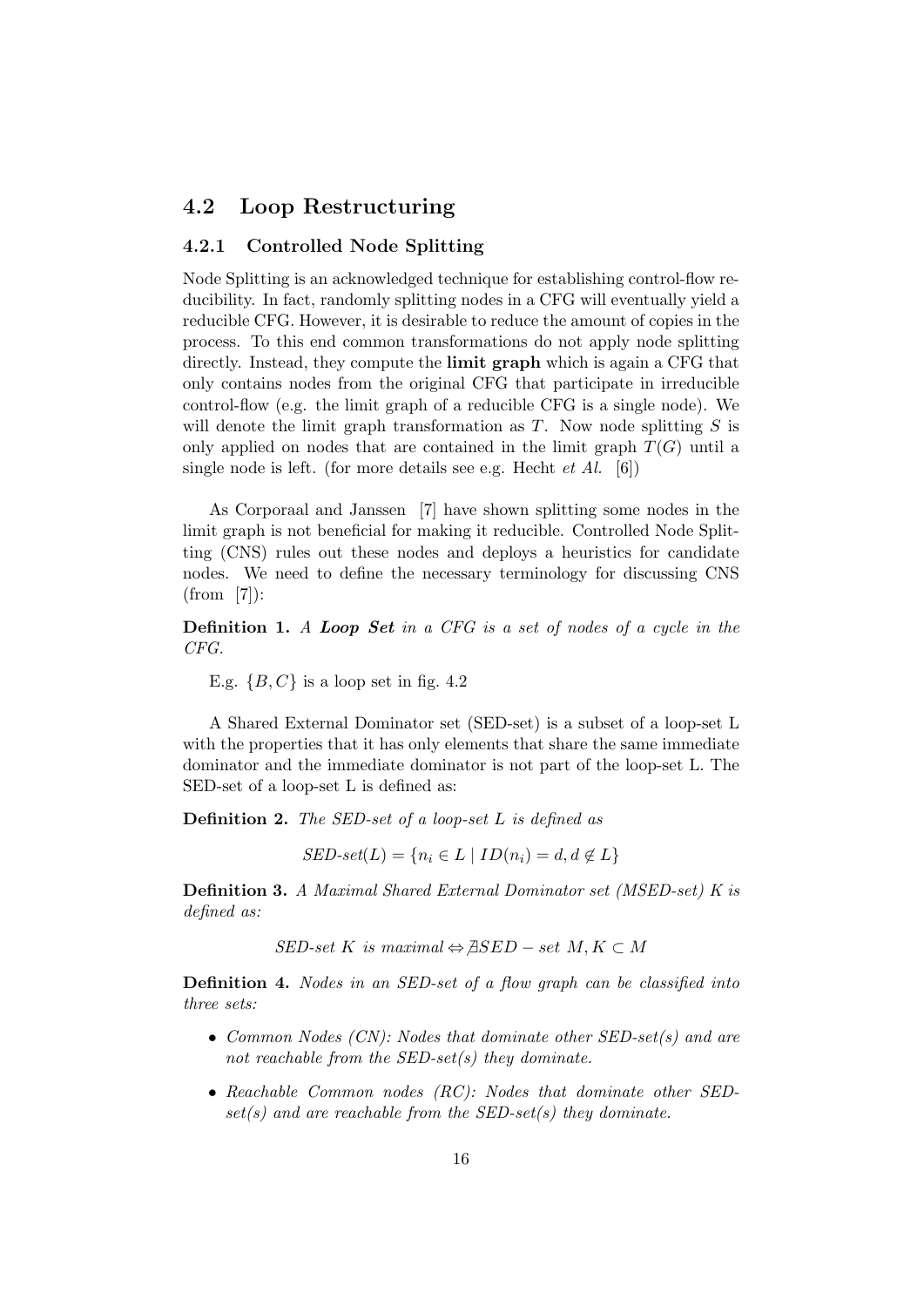• Normal Nodes (NN): Nodes of an SED-set that are not classified in one of the above classes. These nodes dominate no other SED-sets.

```
SCCs \leftarrow computeSCCs(G)for all S \in SCCs do
  R \leftarrow Sfor all h \in headers(S) do
     D \leftarrow computeDominanceRegion(h, S)
     R \leftarrow R - Dif D - \{h\} = \emptyset then
       candidates ← candidates \cup \{h\}else
       candidates ← candidates ∪ recurse in (D - \{h\})end if
  end for
end for
if R \neq \emptyset then
  candidates \leftarrow candidates ∪ recurse in R
end if
```
Figure 4.5: algorithm for finding split candidates in a graph G.

Controlled Node Splitting only splits nodes that are in SED-sets and are not RC-nodes. This gives a clear characterization for split candidates. It is however necessary to find a method of identifying these kind of nodes. To this end we use the algorithm stated in Figure 4.5. The algorithm starts by computing the strongly-connected components (SCCs) of the CFG. For each SCC the headers are those nodes that can be reached from outside of the SCC. Clearly, these nodes are included in SED sets. For each header  $h$ , the algorithm recurses on the set of nodes that the header dominates. If there is a SED set and thus another SCC in that region then because all these nodes are elements of the same SCC,  $h$  is reachable from a SED-set it dominates. This makes it a RC-node (see Def. 4) and an unsuitable split candidate. If however there is no SCC in the dominance region of  $h$  within  $S$  then  $h$  is either a common or normal node  $(h$  could still dominate a  $\operatorname{SCC}$ that is not nested in  $S$ ). Also it is necessary to inspect the part of the SCC which is not dominated by any header  $(R)$ . Similar to reducible loops it could contain nested SCCs that again feature irreducible control flow.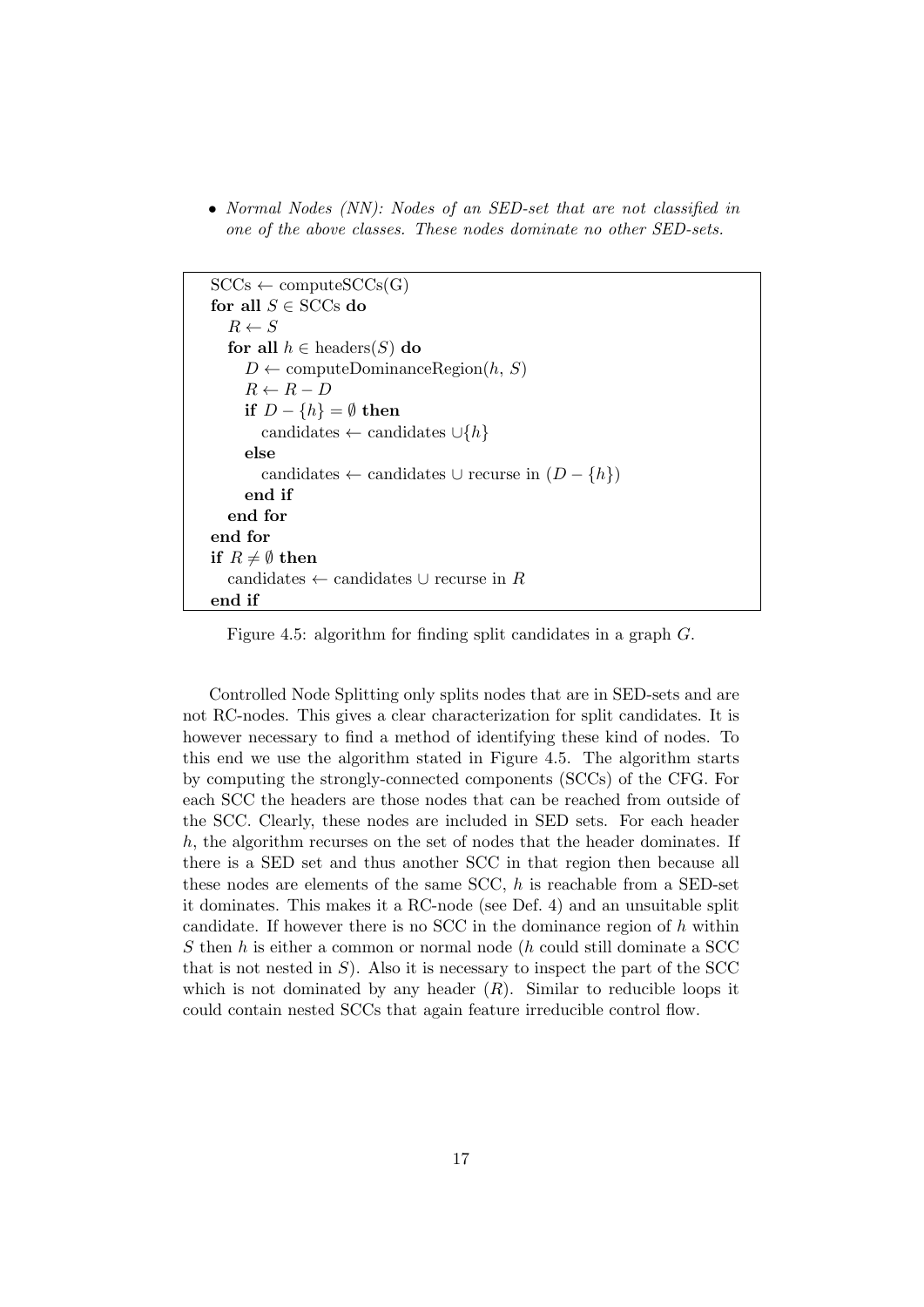

Figure 4.6: irreducible graph.

Figure 4.7: detected SED-nodes.

Figure 4.7 shows an example run of the algorithm. The algorithm detects the SED-nodes  $A, B, C$  and D. A and B are the headers of the SCC  $S_1$ .  $B$  dominates the SCC  $S_2$  which makes it a RC-node. The headers  $C$  and  $D$ of the SCC  $S_2$  and A of SCC  $S_1$  respectively do not dominate anything and thus they are split candidates.

#### Code-growth

In theory, node splitting may result in exponential code-growth. The authors of the original paper [7] tested Controlled Node Splitting one some real-world programs that feature irreducible control-flow. For their test cases, they found the optimal splitting sequence to introduce in average 3.0% new nodes (relative to original number of nodes). Controlled Node Splitting with a heuristic does perform close to the optimum (3.1% new blocks).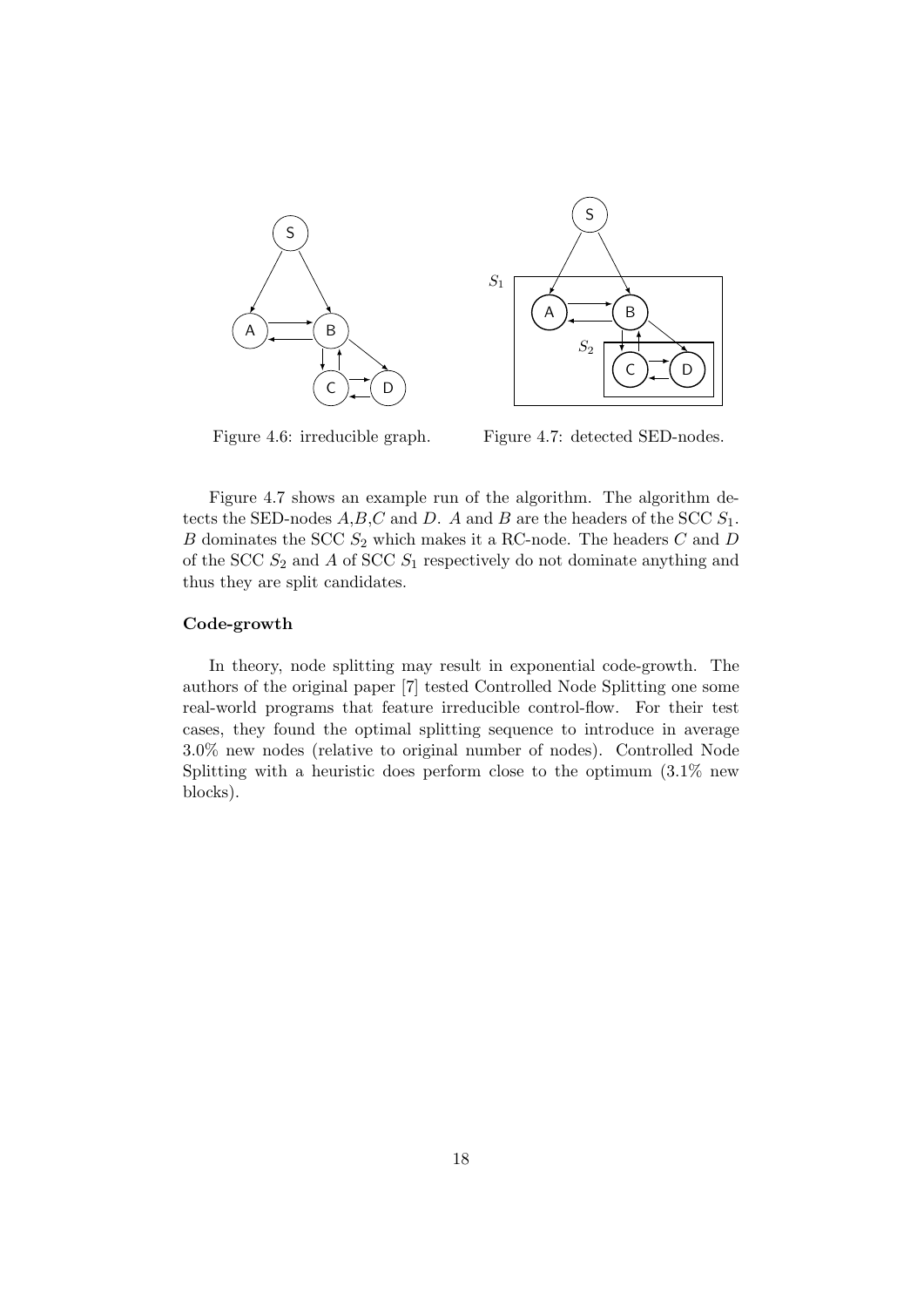#### 4.2.2 Loop Exit Enumeration



Figure 4.8: CFG before and after loop exit enumeration.

The Loop Exit Enumeration pass traverses the loop tree from inner-most to outer-most loop. For each processed loop it gathers all exit nodes of the loop body, that is nodes which are reachable from the loop header but are not contained in the loop. These exit nodes are enumerated (e.g. in fig. 4.2.2 the loop  $\{A, B\}$  exits to nodes C and D). If there is at most one exit block, this loop is skipped as it is already single-exit. Alternatively a new block is created, that all branches from the loop body to identified exit blocks get redirected to. A new PHI-instruction in the joined exit node identifies the exiting nodes with the number of the node they formerly branched to. In a switch in the joined exit node this number then indexes to the corresponding loop exit. To cope with the n-way switches, a subsequent transformation converts them into 2-way conditionals.

As there now exists a single joined exit node instead of several, the loop becomes single-exit. Also as processing a loop only introduces new exits to its parent loop, the processing order from inner to outer most loop ensures that the single-exit property of any nested loop is preserved.

### Running Time

The number of created exit blocks is bound to be less than or equal to the number of loops in the CFG because at most one additional block is created for every loop.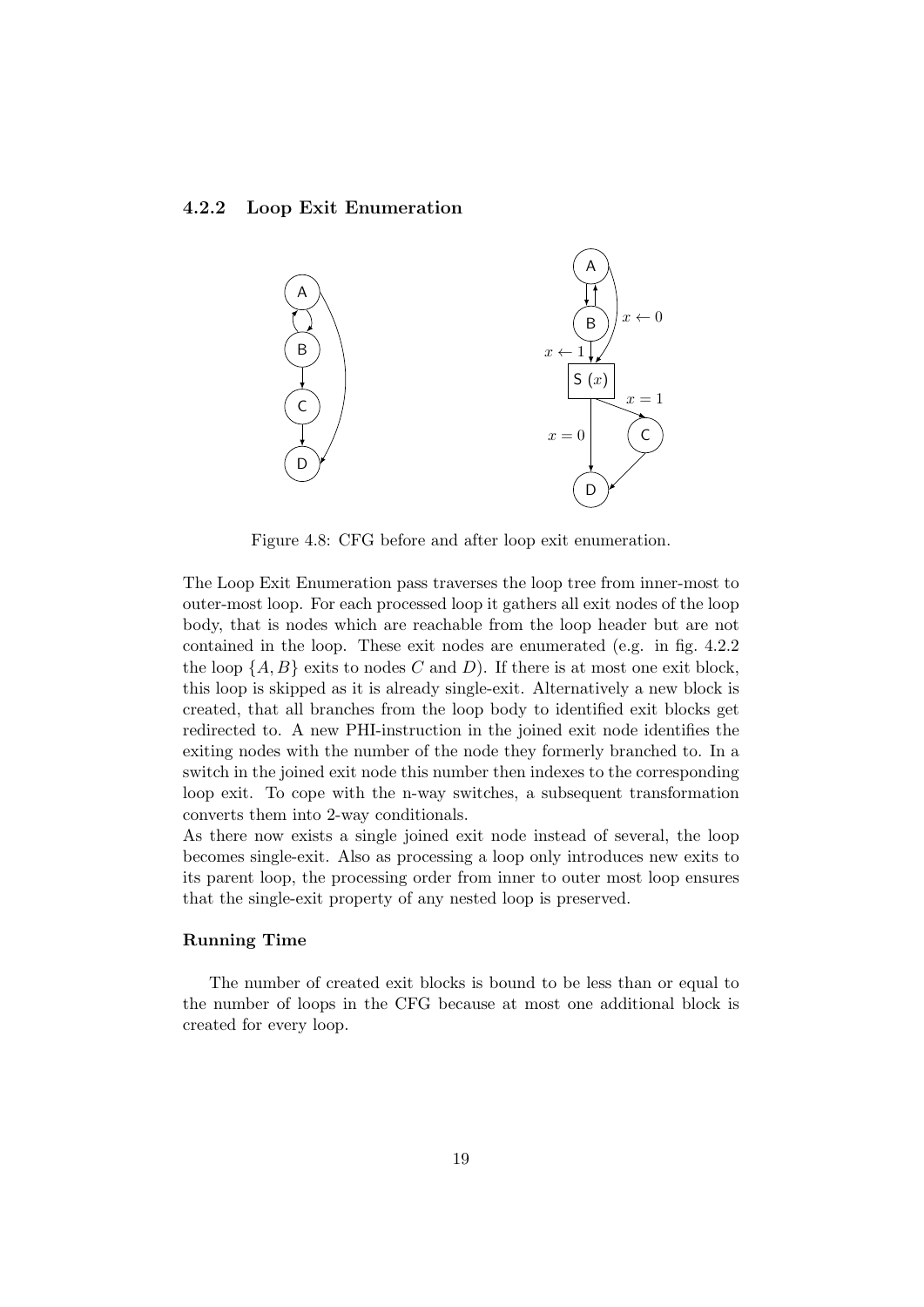## 4.3 Decompilation Algorithms

After the loop-related control-flow has been restructured by CNS and Loop Exit Enumeration, the acyclic portions of the CFG may still be unstructured. This task of restructuring can be phrased as follows: given an acyclic CFG and a set of structured control-flow patterns, transform the CFG such that the given patterns can reproduce it, while preserving functional semantics. In many cases (structured CFGs) no transformation will be required at all. However if the CFG is unstructured the transformation should degrade it as little as possible.

#### 4.3.1 Abstract Acyclic Control-Flow Primitive



Figure 4.9: Abstract high-level control-flow primitive.

In contemporary programming languages there is a wide range of acyclic control-flow primitives. We do however recognize that many of them share some structural properties. This yields the concept of the abstract acyclic high-level primitive (see fig. 4.9)

#### • Single entry node

Similar to reducible loops a structured control-flow pattern has a designated entry node (node  $S$ ). This node dominates the part of the CFG which makes up the specific control-flow pattern of the primitive  $(P).$ 

• Child Regions

The primitive branches to a fixed set of disjoined regions (regions  $R_1$ ) to  $R_n$ ). The set of exits of a region R with entry node h is described by *img*  $DF_{C'}(h)$ , where C' is some set of ignored exits. The primitive region, starting at node S dominates all its child regions.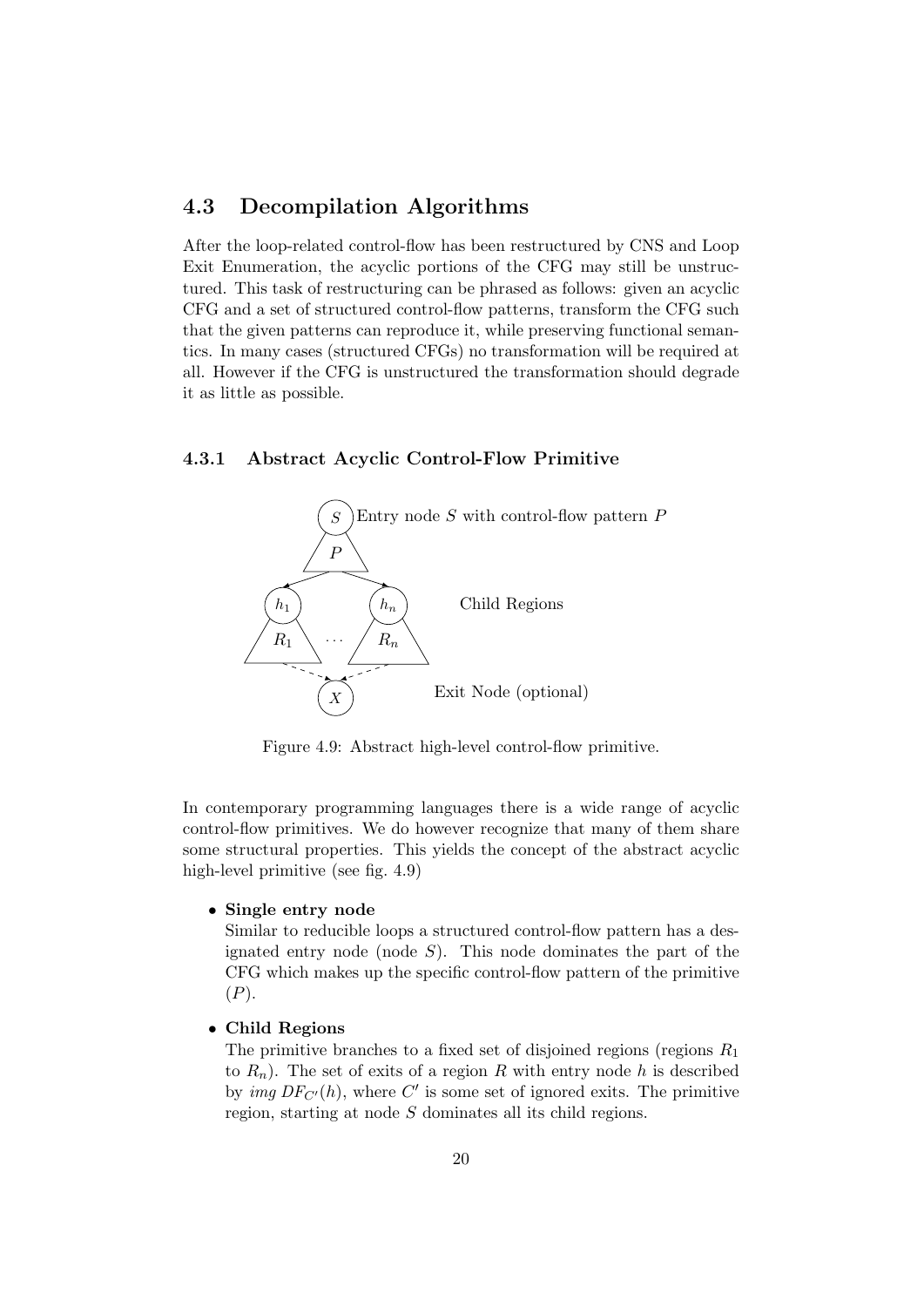#### • Single Exit Node

The joined set of exits (Exit Set) of all regions  $(R_1 \text{ to } R_n)$  contains at most a single node. The notion of the exit of a region is described by edges leaving the dominated region of its header. Therefore the rule can be restated stated as:

$$
|\bigcup_i^n img (DF_{C_i}(h_i))| \leq 1
$$



Figure 4.10: IF and IF..ELSE control-flow pattern.

The implementation at hand supports IF and IF..ELSE primitives (patterns seen in fig. 4.10). Note, that the IF..ELSE pattern will match any 2-way conditional in the graph. The resulting regions may however not satisfy the exit node property.

The general concept of an abstract high-level primitive applies to e.g. Short-Circuit-IFs as well (also note the similarity to loop related controlflow patterns). To add high-level Switches the "Single Exit Node"-rule has to be relaxed because regions would correspond to labels in the switch and control-flow may cross labels (i.e. if there is no BREAK in front of labels).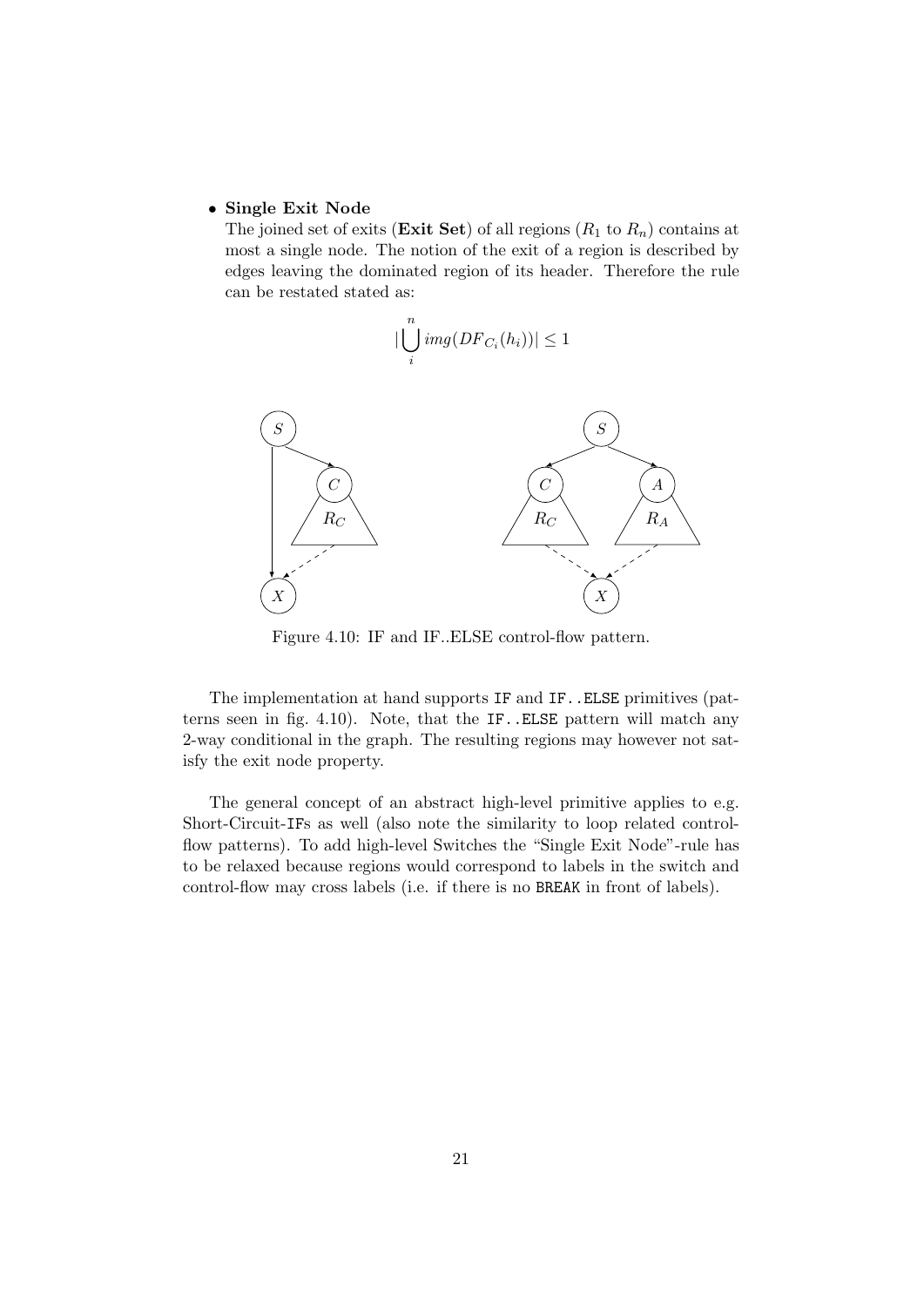## 4.3.2 Decompilation Algorithm for structured CFGs

The algorithm starts on the function's body region. It checks which supported primitive can generate the control-flow pattern at its entry node. Eventually, it will find a matching pattern and extract the entry nodes to the child regions of the control-flow primitive. The algorithm then descends recursively on the child regions and extracts their high-level node.

#### Definition of Regions within the Extraction

A region in a CFG is defined by its entry node and a set of anticipated exit nodes. If the regions resides in a loop, these exits include the header and the exit node of that loop. This is because within that loop branches to the header or to the outside can be expressed at any point using CONTINUE or BREAK (at this point, loops are single-entry and single-exit).

Additionally, there is a natural notion of an exit node. E.g. an execution of the body region may leave an IF-primitive to a succeeding primitive. Also, the body region of a LOOP always exits to the loop header as this primitive loops infinitely.

The context information required in order to define the region at a node and to identify nested child loops is given by:

- The anticipated exit node of the region
- The parent loop
- Parent loop header (continue node)
- Parent loop exit (break node)

The extraction context of the function's entry node has all its fields set to null. That is, it starts on the function body and thus BREAK or CONTINUE is not possible. The definition of regions of the abstract acyclic control-flow primitive is parameterized by a set of anticipated exit nodes. For the decompilation algorithm, this set contains all defined nodes of the extraction context, i.e. fields that are not set to null.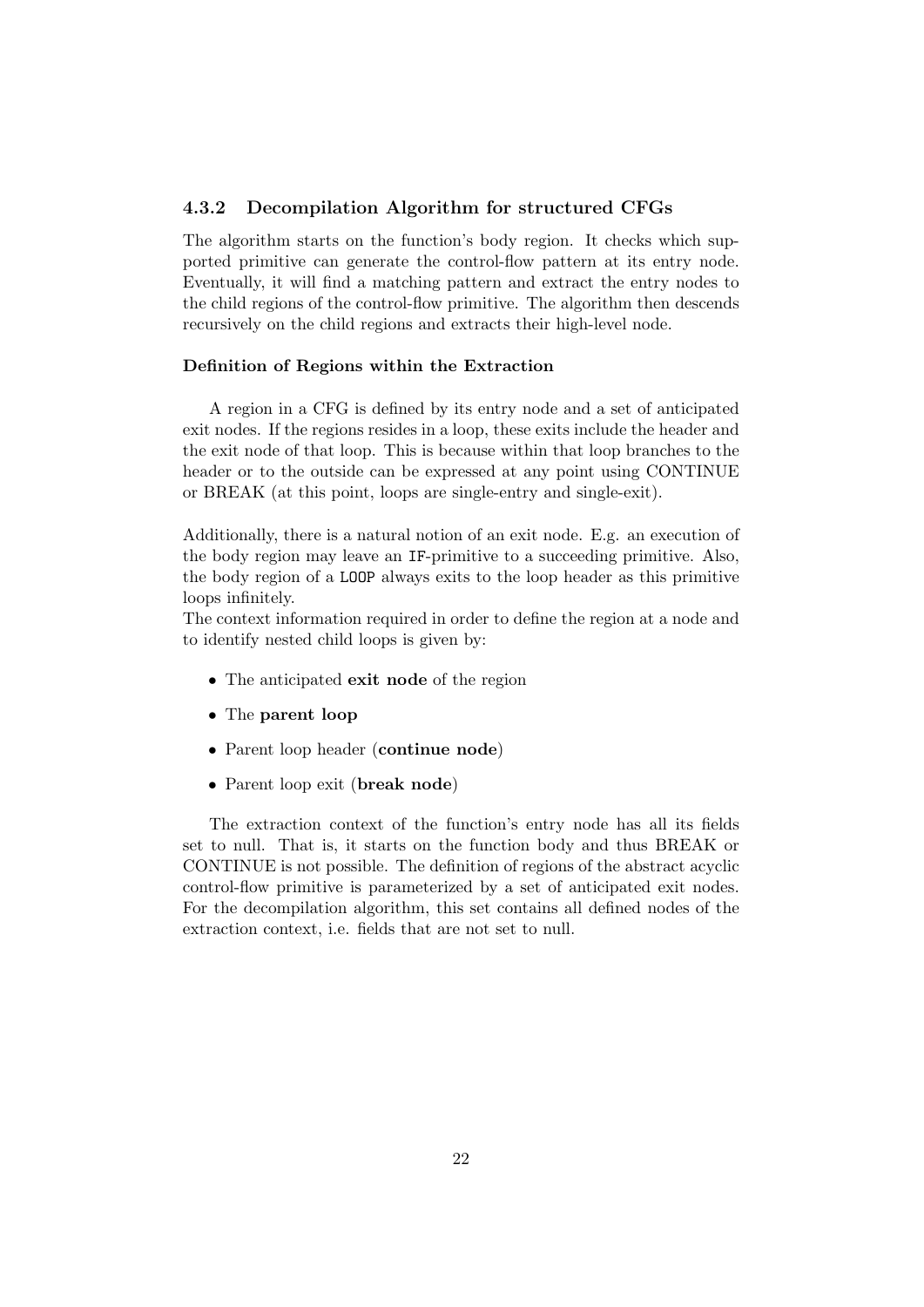By its definition structured Control-Flow Graphs can be decompiled without transforming them. That is, there is a high-level primitive that matches the control-flow pattern at the entry node of a region. Also, the resulting child regions satisfy the single exit node property. Therefore, the parent high-level primitive can be built from its recursively decompiled child nodes.

A region may, however, contain a sequence of primitives, such that each primitive exits on the entry node of its successor. Necessarily the exit sets of listed primitive, but the last one, contain a single exit node.

#### Decompilation of Primitive Sequences

When a region is decompiled the algorithm does not only parse the primitive at the entry node. Instead it greedily parses primitives at the returned exit node until either no exit node is returned or the returned exit node is the exit node of the extraction context. The extraction context of that is used unchanged for extracting the listed primitives. If the obtained sequence of primitives is longer than one, the decompiler constructs a LIST node from it. Otherwise the sole parsed primitive is returned.

#### Decompilation of structured Loops



Figure 4.11: simple loop.

Figure 4.12: loop body branches within the extraction context.

The entry node may be the header of a nested loop and therefore any controlflow at that node occurs in the loop body. Consequently even if an acyclic primitive matches the immediate control-flow pattern at the entry node, the loop takes precedence. The extraction context for the loop body is based on the parent context with the following changes:

• Exit node

The exit node is equivalent to the header of the loop.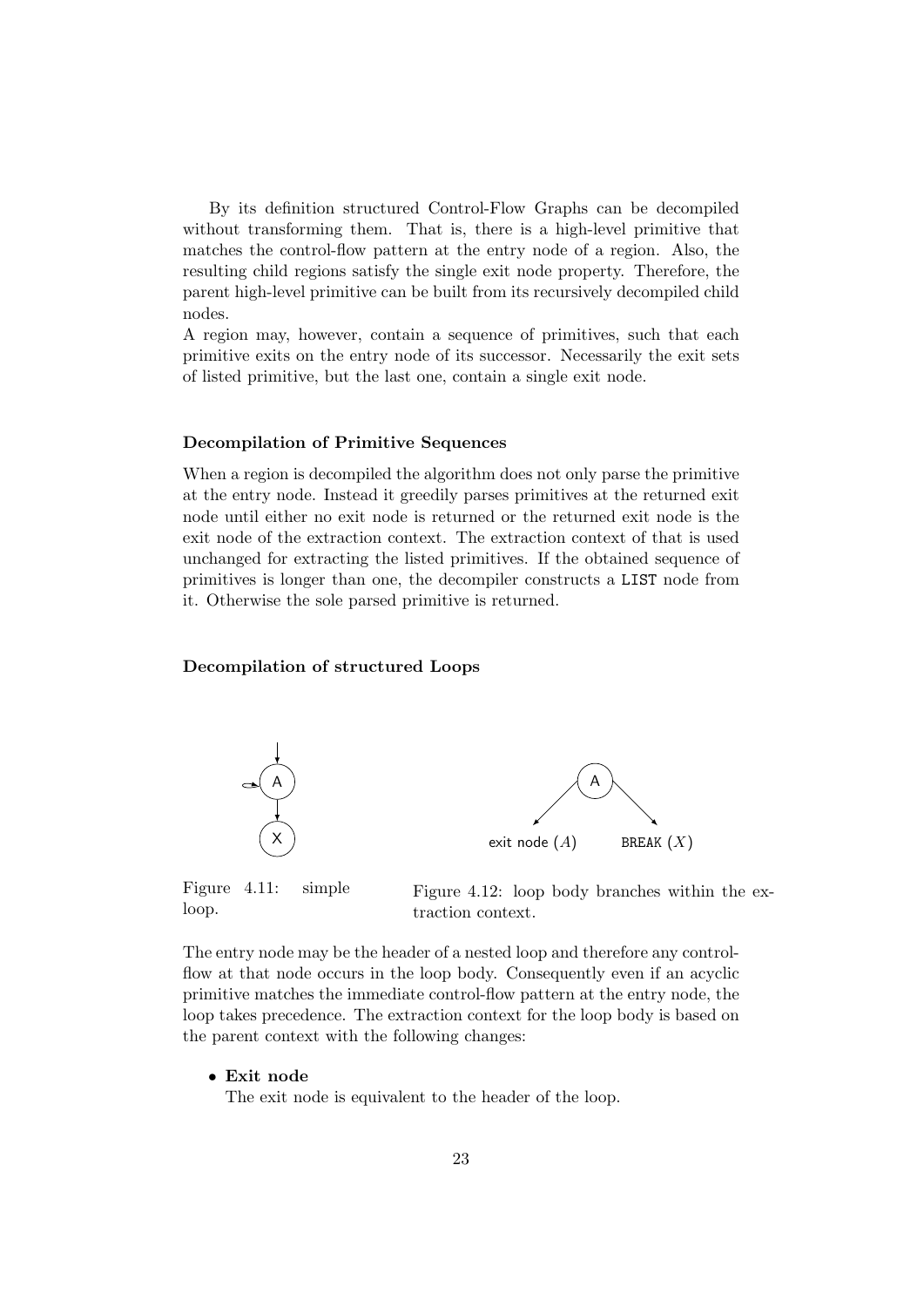- Continue node Also the loop header.
- Break node The unique exit node of the loop.
- Parent loop The detected loop.

Note, that there is a peculiar behavior in the treatment of loops. If the decompiler recursed on the loop body without taking into account that it just entered a loop, then it would detect that the entry node was equivalent to the exit node within the extraction context, so it would just return CONTINUE. To mend this issue the decompiler temporarily disables this code path. Also the entry node is equivalent to the exit node. This is, however, unproblematic because the parser enforces that at least one primitive is parsed.

Decompilation of 2-way Nodes



Figure 4.13: non-trivial IF-case.

The current implementation features two primitives for modeling 2-way control-flow patterns, the IF and IF..ELSE primitive. The algorithm has to choose among them and, in the IF case, needs to identify the successor node which is the entry node to the child region of the primitive. We ignore the branching condition at this stage because branch targets can be swapped by negating the condition and so both successors could potentially be used as body regions for the IF-primitive.

A 2-way node can be described by an IF-primitive, if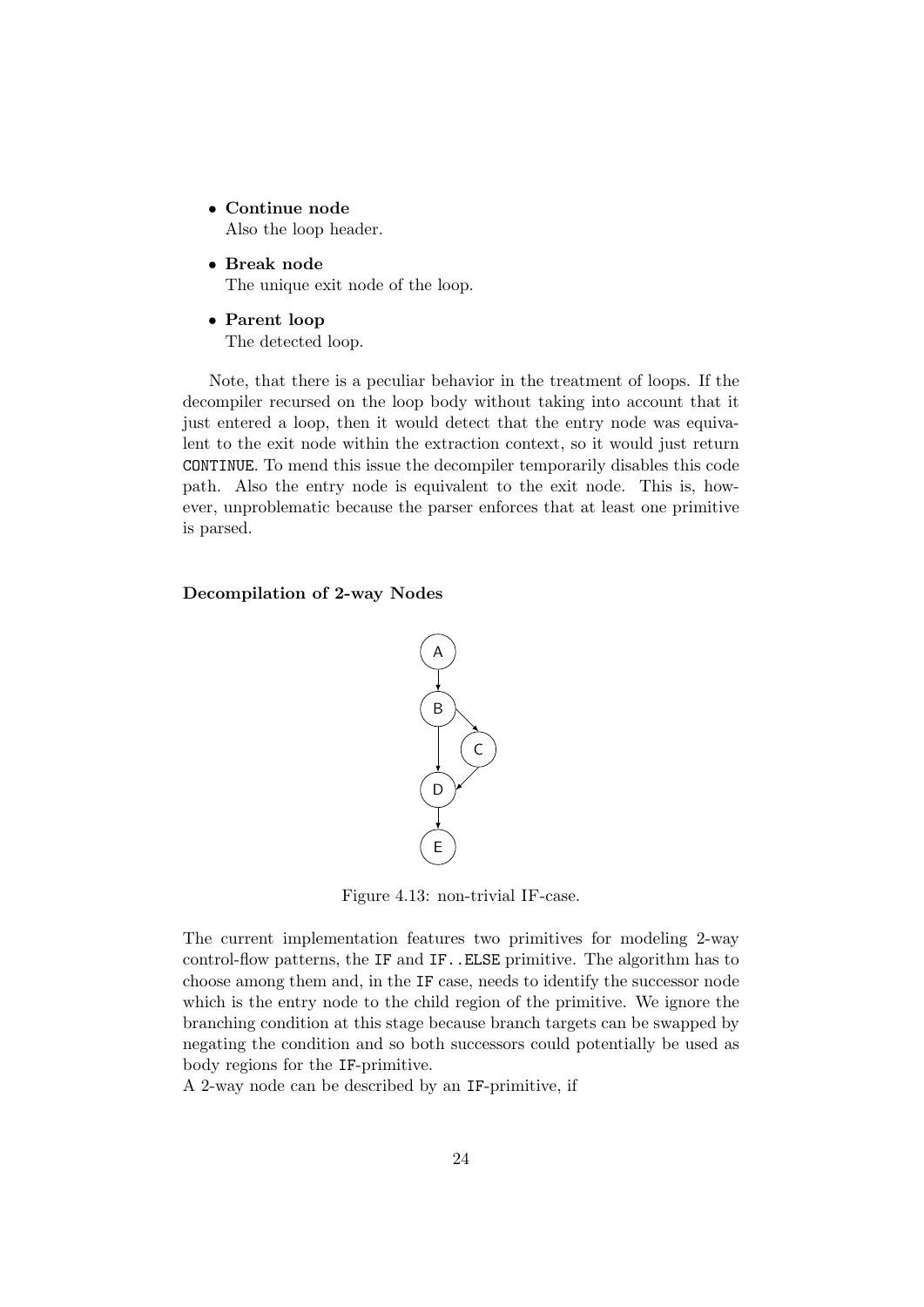• Trivial case (see e.g. fig.  $4.12$ )

One of the branches leads to the exit node of the extraction context. The non-trivial successor is the entry node to the body without changing the extraction context.

• Join case (e.g. fig.  $4.13$ )

None of the branches is trivial and one node is an exit of the region of the other. The node which is not an exit makes the entry node to the body. The other is set as exit node in the extraction context.

Note, that this characterization is not exhaustive, e.g. if none of the exits is trivial and the exit set is empty (that is the child regions only leave using RETURN,BREAK or CONTINUE), both IF and IF..ELSE could express the control-flow appropriately (in fact, then there is no control-flow between the regions).

The decompiler creates an IF..ELSE if it will not use an IF-primitive. The extraction context for both child regions is set to be the single exit node of the primitive, if any.

### Remaining Cases

• BREAK / CONTINUE

Created if the processed node equals the corresponding nodes in the extraction context.

• RETURN

Created for nodes without successor.

• Unconditional Terminator

If the decompiler does not enter a loop with this entry node and also that node has only a single successor, then the node is encapsulated in a SEQ primitive.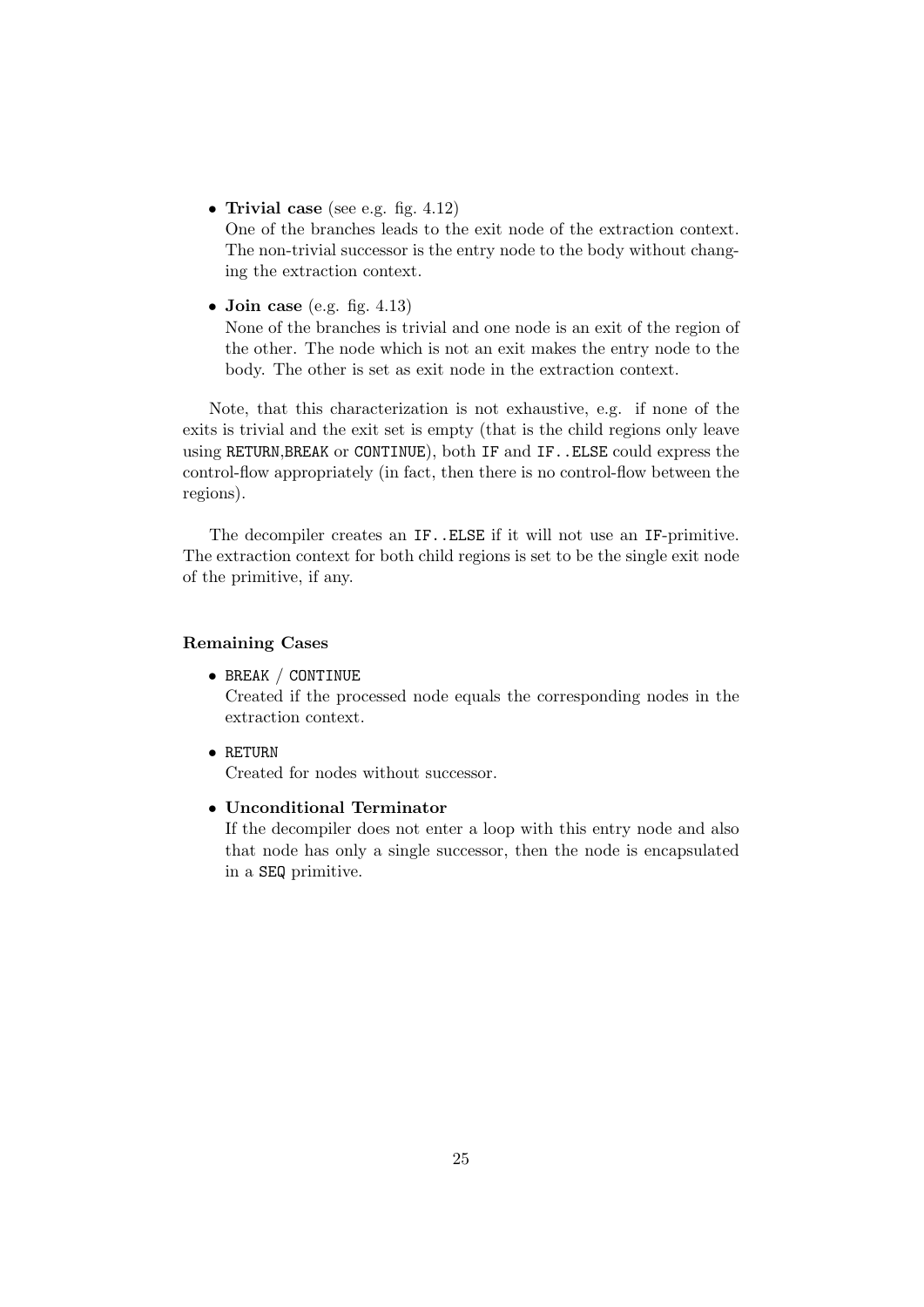#### 4.3.3 Example: OpenCL - NBody kernel

In the following, we discuss a run of our algorithm on the "n-Body" CFG seen in Figure 4.1. This CFG is taken from an actual test case that we will detail in the Implementation section. On the left side of the CFG, we show the extraction context as a table. In the middle, we depict the subgraph as defined by the extraction context and the entry node of the region. The entry node is printed in bold. On the right hand side, we show a table with the extraction context for the child regions. When talking about the dominance frontier, we always mean the S-regular dominance frontier, where S is the set of all defined nodes in the extraction context.

### Initial state



Figure 4.14: IF matching at node A.

We begin with the initial state. The extraction context is empty (Table 4.14(a)) and the algorithm start on the function's entry node  $A$ . The region entails the entire CFG (see Figure 4.14(b)). The algorithm detects an IF-primitive because the successor node  $F$  is element of the dominance frontier of B. Thus we enter the child region at node B. The extraction context at the child region (Table  $4.14(c)$ ) is the same as the parent's except for the exit node which is set to node F.

The next iteration will parse an SEQ-primitive at node B because this node branches unconditionally to node C. So a primitive sequence is parsed with the region at node C being the next element of the LIST-primitive.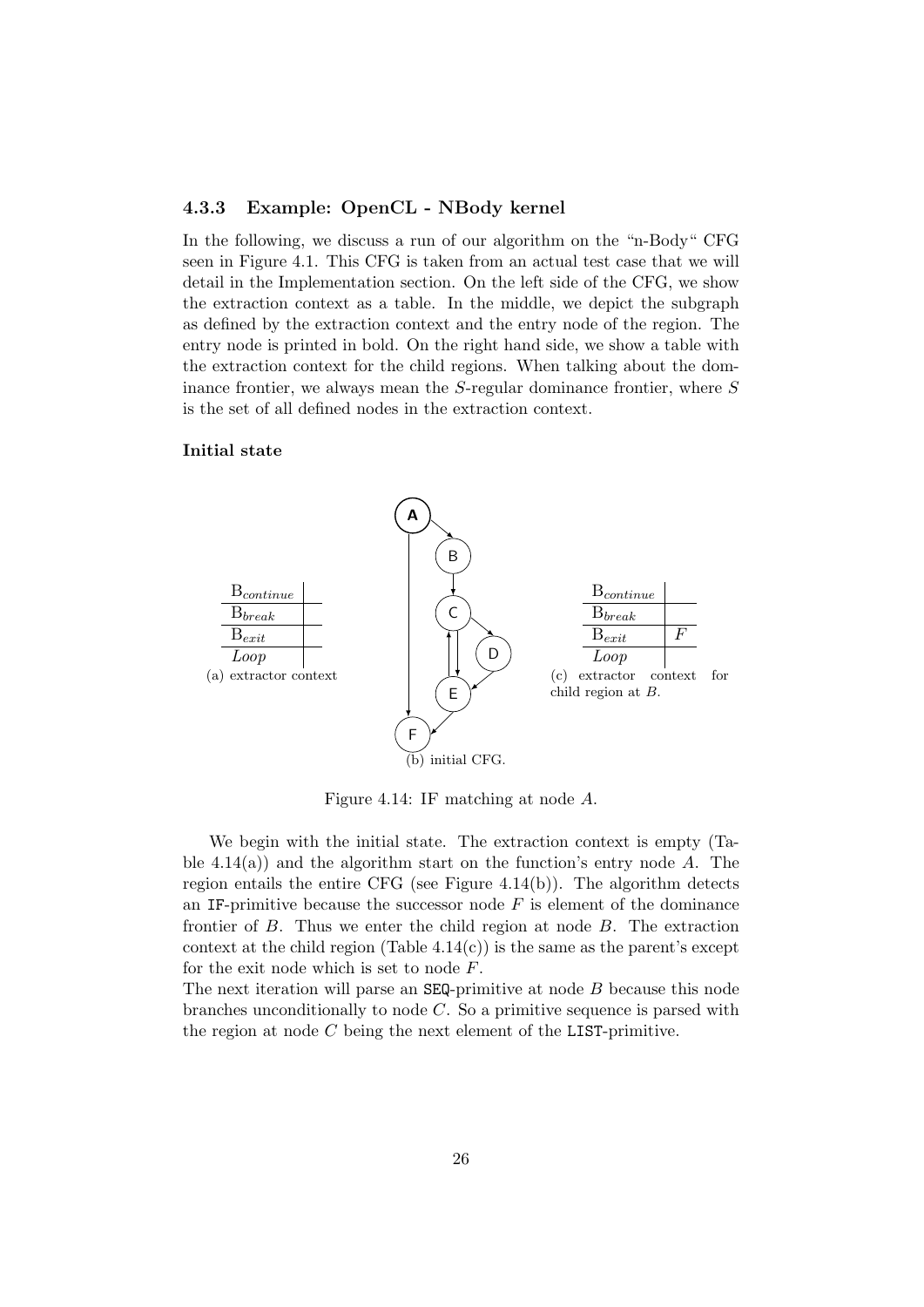#### Parsing of node C



(b) region at node C.

Figure 4.15: LOOP matching at node C.

When the node  $C$  is parsed, the algorithm will detect that node  $C$  is the header of the loop. So the algorithm proceeds recursively on the loop body. It sets the extraction context's break node to the unique exit node of the loop. Both the continue node and the exit node are set to the loop's header node which results in the extraction context seen in Table 4.17(a).

#### Parsing of the loop body at node C



Figure 4.16: IF matching at node C.

The successor node  $E$  of node  $F$  is the exit node in the extraction context, so the trivial case IF-parsing occurs. The body node  $E$  is parsed with the same extraction context. Note, that according to the extraction context (Table 4.16(a)) the continue node is being parsed C. However, the algorithm does not parse CONTINUE-nodes if it parses the entry node of the loop body.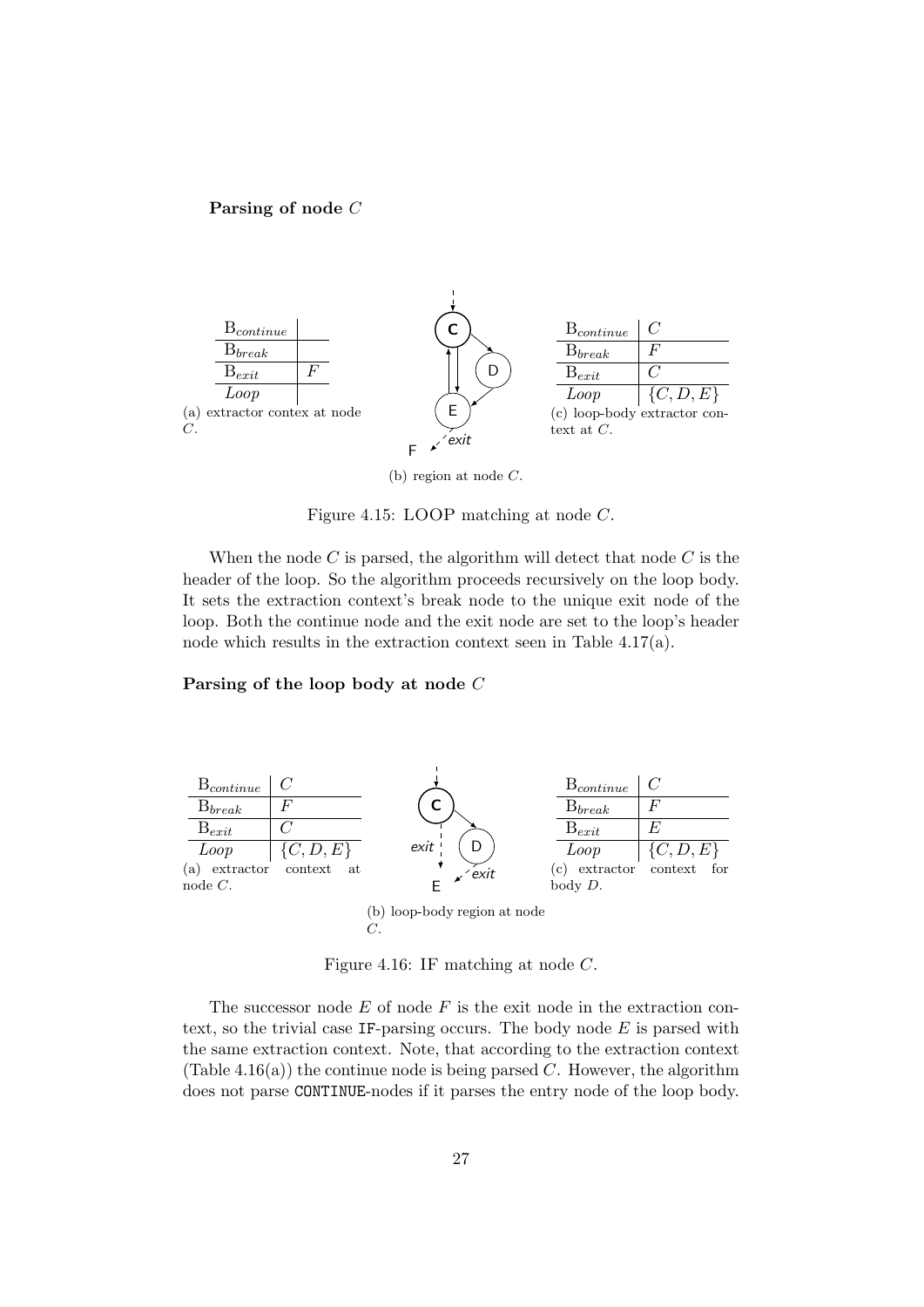## Parsing of node E



(b) region at node E.

Figure 4.17: IF matching at node E.

Finally the algorithm parses node E. Again the trivial case of IFprimitive parsing occurs because node  $C$  is an exit node in the extraction context. Now if the body node  $F$  is parsed, the algorithm detects that  $F$  is the break node in the current context.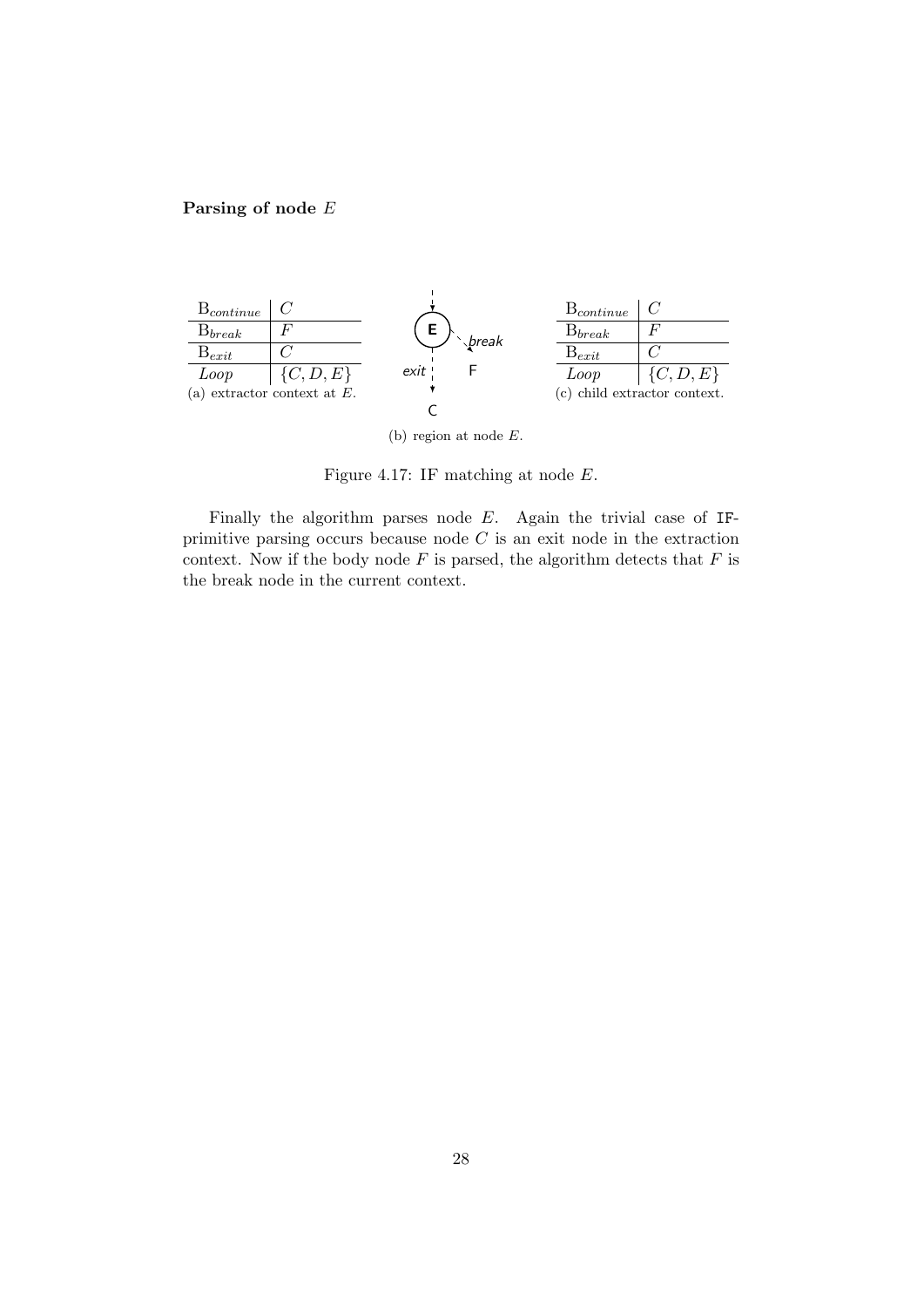## 4.3.4 Generalized Decompilation Algorithm for CFGs with structured Loops

We already discussed techniques for restructuring the loops of arbitrary CFGs. In order to be able to decompile arbitrary control-flow, we will now extend the aforementioned decompilation algorithm on CFGs with structured Loops. Note, that if the extraction algorithm will find a matching primitive even when processing unstructured portions of the CFG. This is because there is a pattern for every kind of terminator instruction in the graph (unconditional branch, 2-way conditional).

The resulting child regions, however, could violate the single exit node property of abstract high-level primitives. In the extended algorithm, whenever the decompiler detects invalid child regions, the control-flow graph is transformed using a so-called solver procedure.

#### Node-Splitting based Solver Procedure



Figure 4.18: Unstructured CFG.



Figure 4.20: split sequence  $E, C, F$ .



Figure 4.19: Join Graph.



Figure 4.21: split sequence  $C, F$ .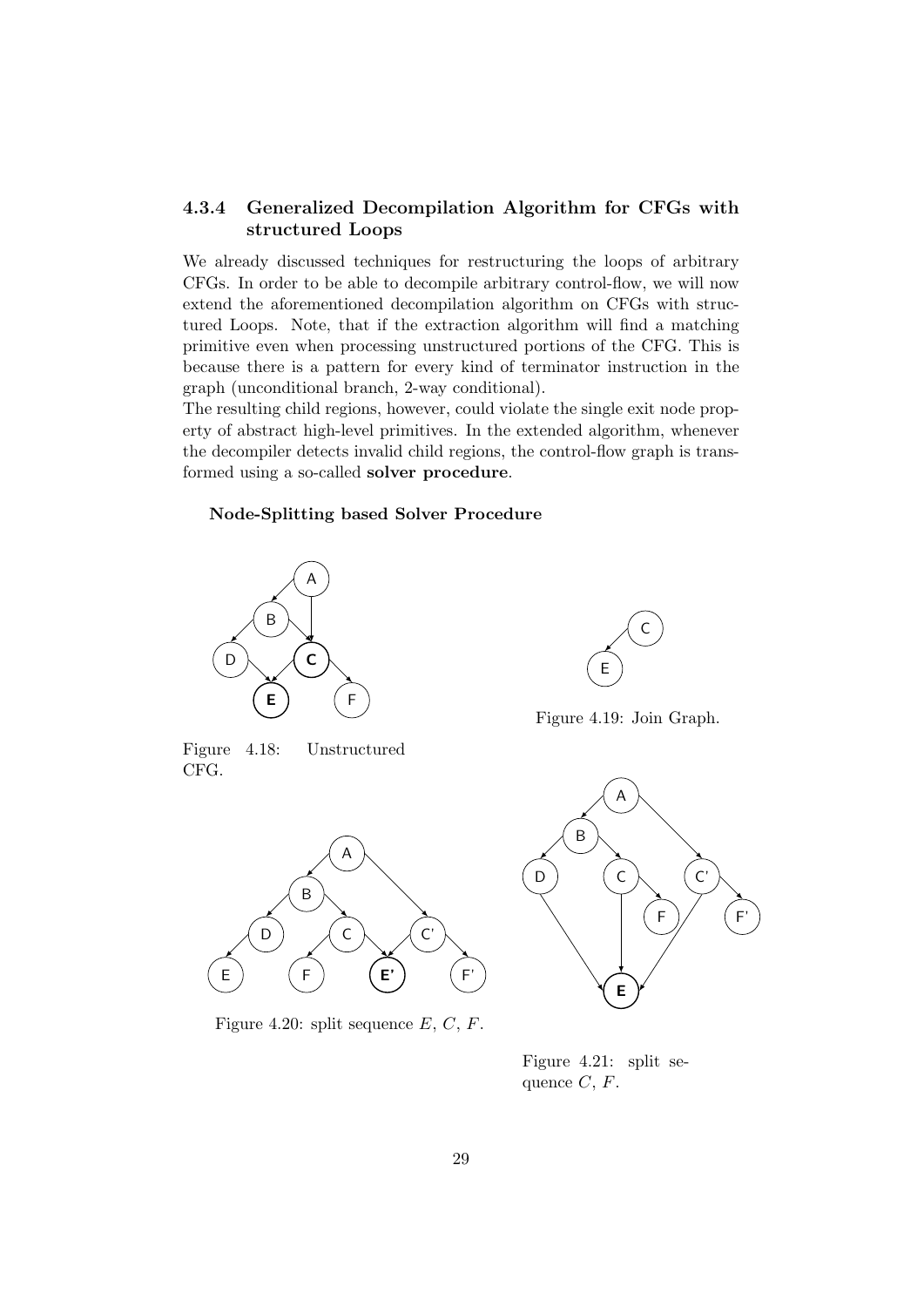The algorithm deploys a solver procedure, whenever a high-level primitive matches the control-flow at its entry node, but the resulting regions violate the single exit property. In other words the exit set of the child regions is greater than one (bold nodes in fig. 4.18).

#### 4.3.5 Node Splitting Solver Procedure

In the following argumentation, we assume that in the example CFG (fig. 4.18 an IF..ELSE is detected with child regions at the nodes B and C. The parser does not fix an exit node and so the solver procedure may produce an arbitrary valid exit set. When the exit set has reached size one, it picks the single node of the set and makes it the exit node of all child regions.

If a node in the exit set is split, the regions will dominate their respective copy of this node and instead the node's successors will enter the set. Splitting arbitrary nodes from the exit set is, however, not a viable strategy. As Figure 4.20 depicts, splitting node  $E$  of the exit set, causes an unnecessary node split.

An non-empty exit set and the pairwise reachability of its nodes define an acyclic graph, the Join Graph (seen in fig. 4.19). We realize the exit set as a list with unique elements and an ordering constraint: if node  $B$  is reachable from node  $A, B$  is placed after  $A$ . If a node is split, its successors are put at the front of the list and rinse down behind the last node that reaches them.

The algorithm proceeds by iteratively splitting the front node of the list until it has at most a single element. This ensures, that firstly only unreachable elements of the join graph are split. Secondly by putting split successors at the front, confluent nodes in the initial Join Graph are preserved.

This behavior is crucial for minimizing the number of node splits. Consider all terminating paths within the parent region that start at the initial exit set. Assume there is a node (the exit node) for which the following holds. If none of these paths contain nodes that can be reached from the exit node, then the algorithm will eventually terminate on the exit set, which only contains that exit node.

This is true because, if there was a node that is reachable from both a predecessor of the exit node and a node of the initial exit set, then the exit node will be split first. Conversely, if there exist paths that terminate without passing through the exit node, during all iterations their nodes will be placed in front of the exit node. Therefore finally a join graph is reached, where all paths pass through the exit node. At this point, the exit node becomes a common post-dominator in the current join graph. During the next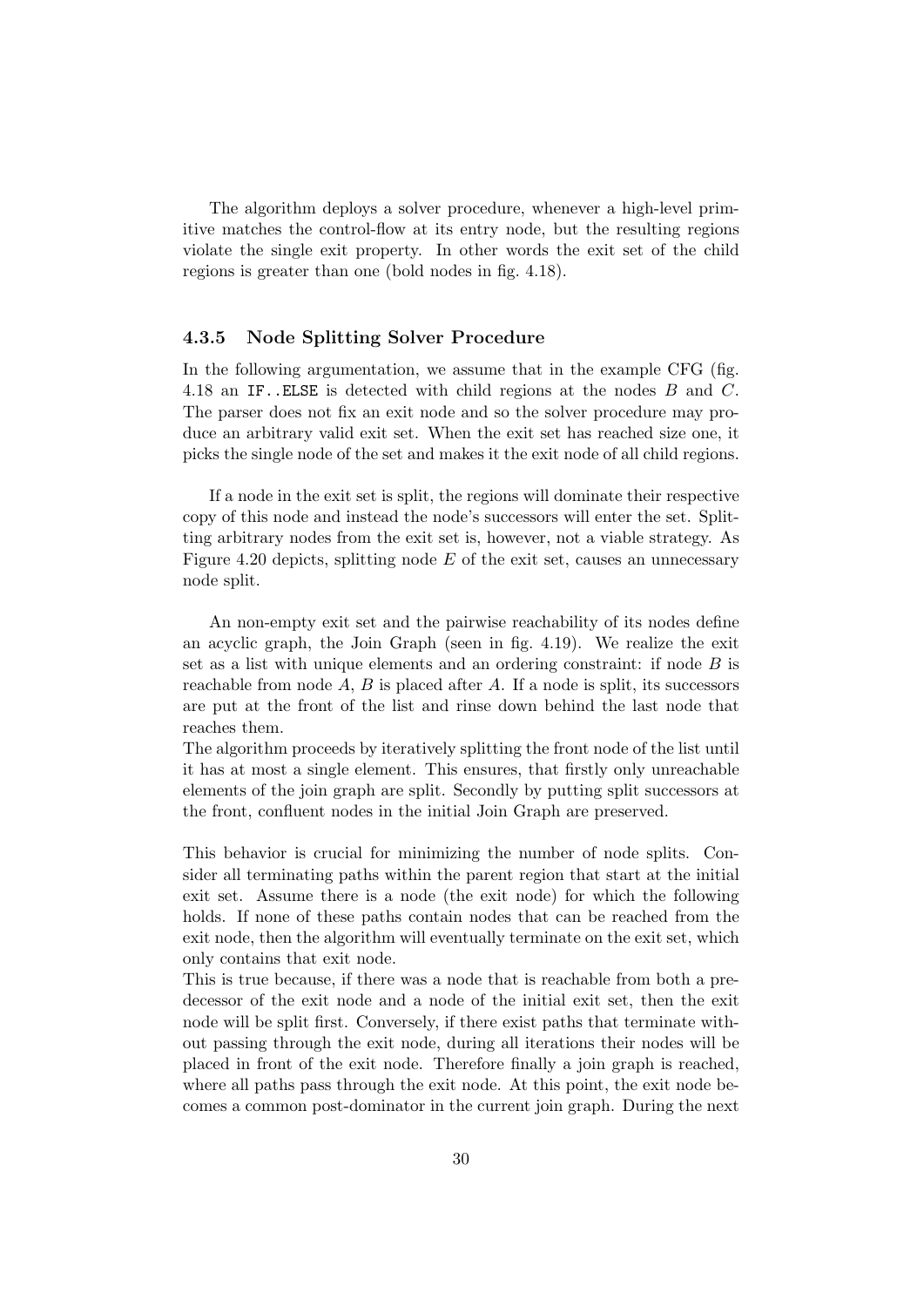iterations nodes on all paths to that common post-dominator will be split. So eventually the exit set of the final iteration will only contain the exit node.

We ignored loops in the description of the solver procedure. The algorithm, however, extends to graphs with structured loops. Whenever a node of the join graph that is the header of a loop is to be split, the entire loop is split instead.

#### 4.3.6 The Case of the Mandatory Exit Node

For the sake of the argument we assumed, that the algorithm would detect an IF..ELSE primitive in the example CFG (fig. 4.18), when the algorithm would really match an IF primitive with mandatory exit node C and a single child region at node  $B$ . In this case, the algorithm uses a slight variation of the general solver algorithm. Firstly, the mandatory exit node gets removed from the exit set, i.e. the stack, before each iteration. Secondly, the algorithm iterates until the exit set is empty (e.g. fig. 4.22).



Figure 4.22: Resolved IF matching at the entry node A.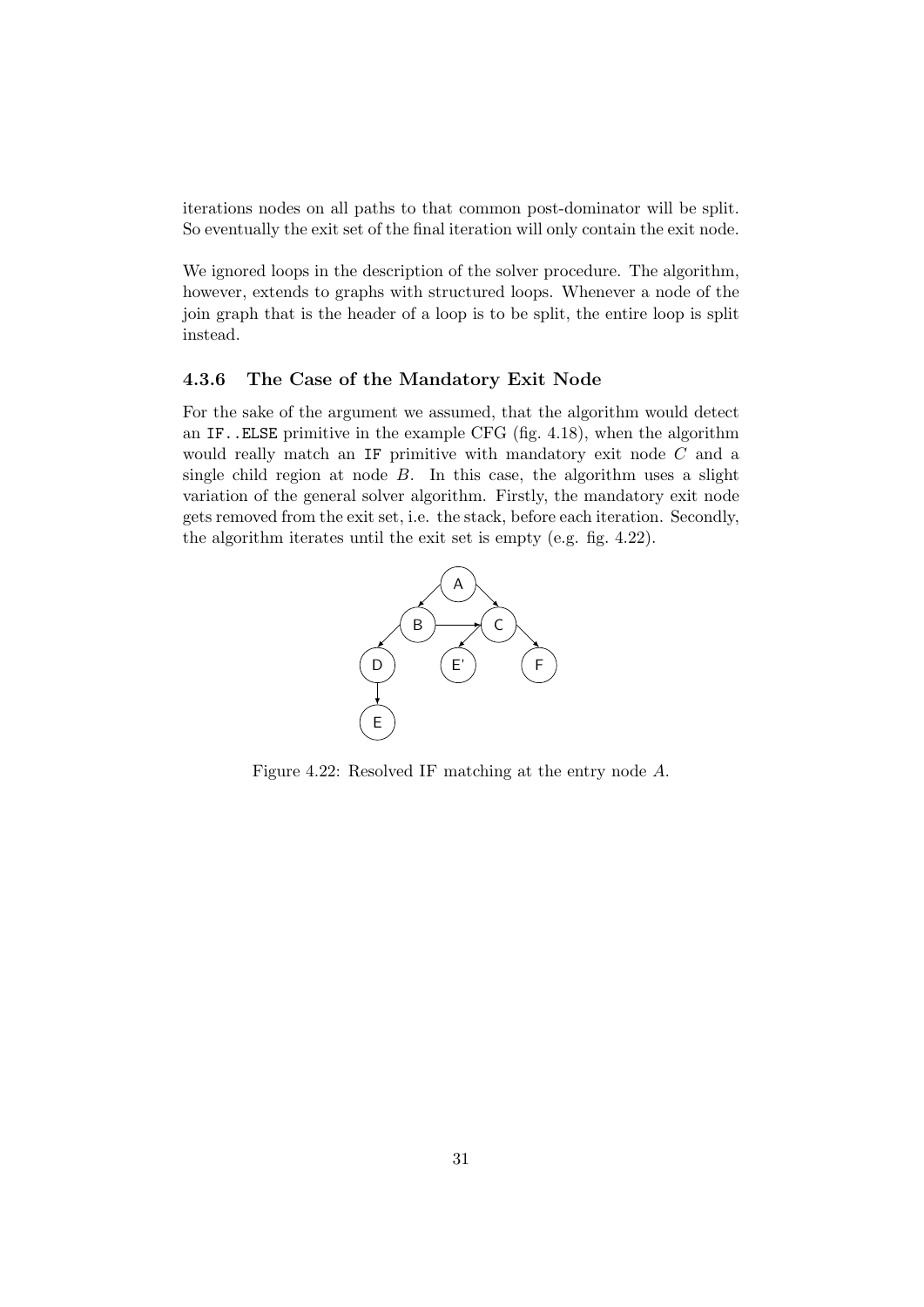## Chapter 5

## Implementation

We implemented the decompiler pipeline in C++ based on LLVM 2.8. All transformations and the extraction were realized as passes within the LLVM pass infrastructure. The target language back-ends for OpenCL and GLSL share the entire pipeline up to the serialization pass. However, even that stage is not tied to a target language. The serialization pass only interacts through interfaces with target specific parts of the program.

## 5.1 Decompilation Pipeline Overview



Figure 5.1: LLVM-Pass sequence of the decompiler.

The translation pipeline serializes a LLVM Bitcode module into a textual representation. Initially, the loop simplify pass of LLVM is run. This is necessary, so we can use the Loop Tree implementation of LLVM. Therefore, the decompiled CFGs differ slightly from those that were input. We describe the passes of the pipeline in the next sections.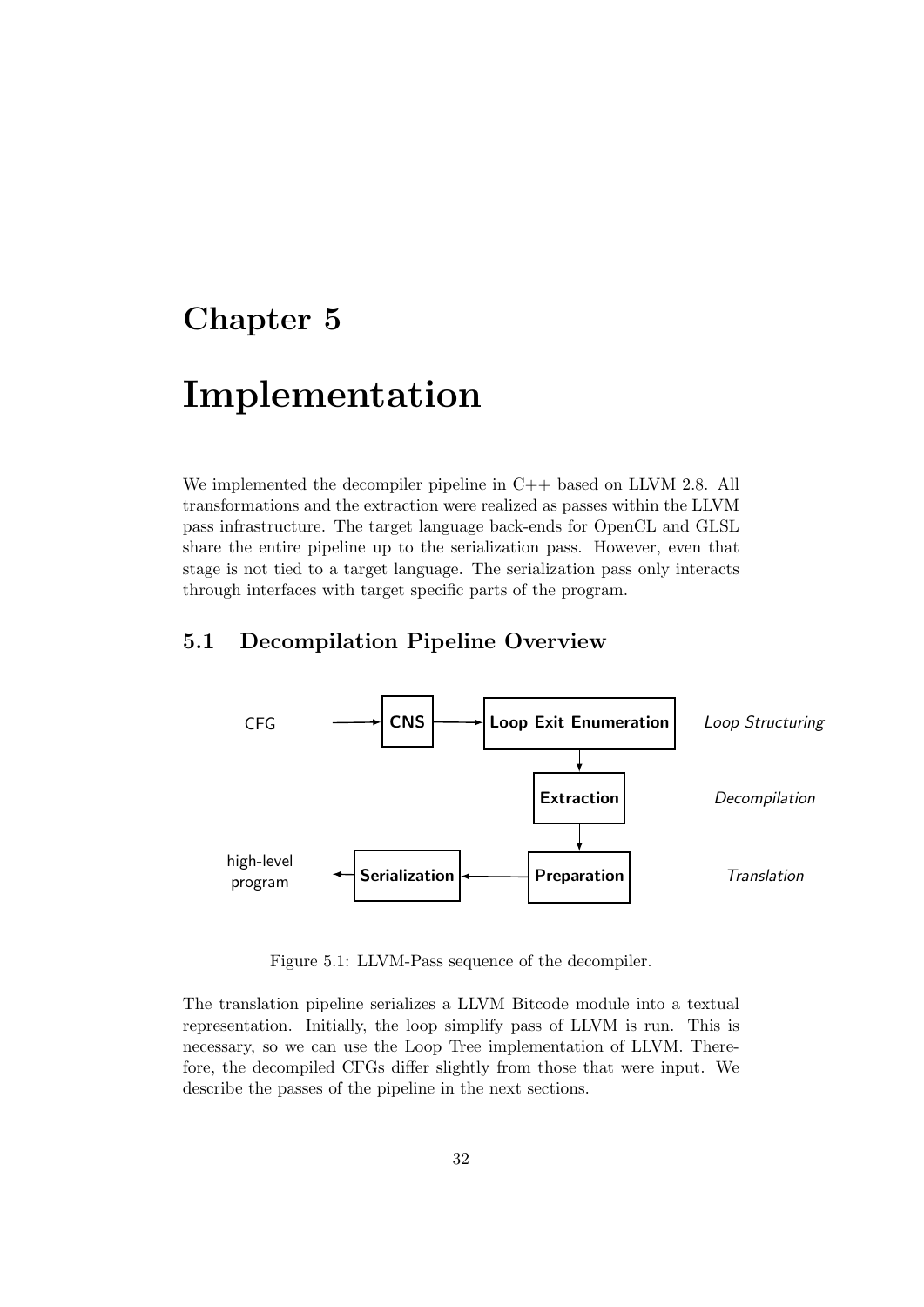## 5.2 Controlled Node Splitting Pass

As has been discussed in the concept section, our algorithm uses an implementation of Controlled Node Splitting to make CFGs reducible. The only graph transformations CNS applies to the actual CFG is node splitting and computing the limit graph. Therefore it is desirable to operate on a graph representation that supports these transformation efficiently. Furthermore the implementation should not only support heuristic driven node splitting, but also should allow finding the optimal split sequence. For big functions this is a computationally intensive task, which involves keeping numerous CFGs in memory at once.

#### Internal Graph Representation

Controlled Node Splitting only affects the control-flow of the function that is described by its Control-Flow Graph. The function representation of LLVM, however, also stores the contents, i.e. the instructions, with the function's CFG. Also, whenever a basic block is copied, by necessity all instructions are cloned along with it.

All of this inflicts an unnecessary computational burden when applying Controlled Node Splitting to a function. Therefore we decided to use out own data-structure that abstracts from basic blocks to nodes with adjacency lists. All operations, in particular node splitting, are then conducted on this internal representation. To be able to translate the CFG back to the representation of LLVM all nodes are labeled with a pointer to the basic block they represent. When cloning a node, its label is duplicated along with it.

Firstly, all blocks in the CFG are enumerated. The assigned index points into an array where a pointer to the original basic block is kept. All methods of the graph class take a bitmask for masking out nodes by index. This feature is frequently used to define the sub graph during the traversal of nested SCCs.

## 5.3 Loop Exit Enumeration Pass

The loop exit enumeration pass operates on the LLVM loop tree. After all exit nodes are collected a new basic block only containing a PHI instruction and a switch instruction is created. This basic block becomes the joined exit block of the loop. Note that the extraction framework does not implement switch instructions. The unswitch pass provided by LLVM is invoked which transforms all switches to an equivalent cascade of branches.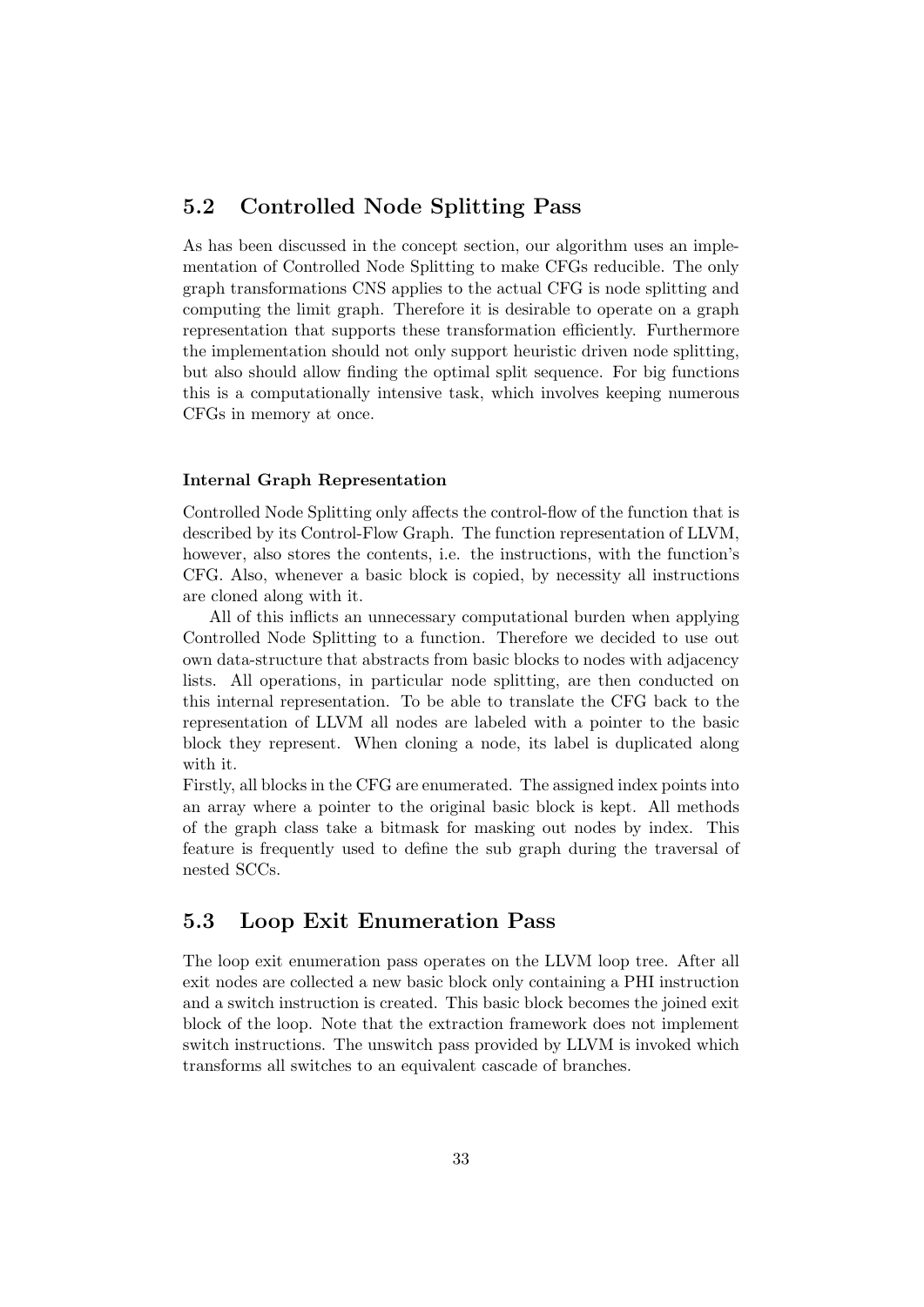## 5.4 Extraction Pass

The extraction pass implements the generalized decompilation algorithm (see Section 4.3.4). It extracts trees of high-level primitives from the functions' CFGs. In the following, we will discuss the general implementation of the algorithm and the design choices that we made.



Figure 5.2: Extraction Pass class interactions.

Figure 5.2 visualizes the main classes and their interactions during the extraction of the high-level primitives. The Extractor class is a LLVM ModulePass and controls the entire process, i.e. it contains the main extraction function. The PrimitiveParser and BuilderSession interfaces divide functionality that is specific to certain high-level primitive types from the general extraction procedure. Each implementation of the PrimitiveParserinterface is responsible for detecting the pattern of specific high-level primitives. If a PrimitiveParser-object accepts the control-flow pattern at a node it sets up a BuilderSession-object. This object defines the child regions for this matching and a SolverProcedure. Also it is used to create the detected high-level primitive when all child regions have been decompiled.

## 5.4.1 Main Extraction Function

The main extraction function is given an entry node and an extraction context. It returns the extracted high-level primitive and the exit node of that primitive (if any).

1. Initially the function checks whether the entry node is a continue node or break node in the current extraction context. In that case, it returns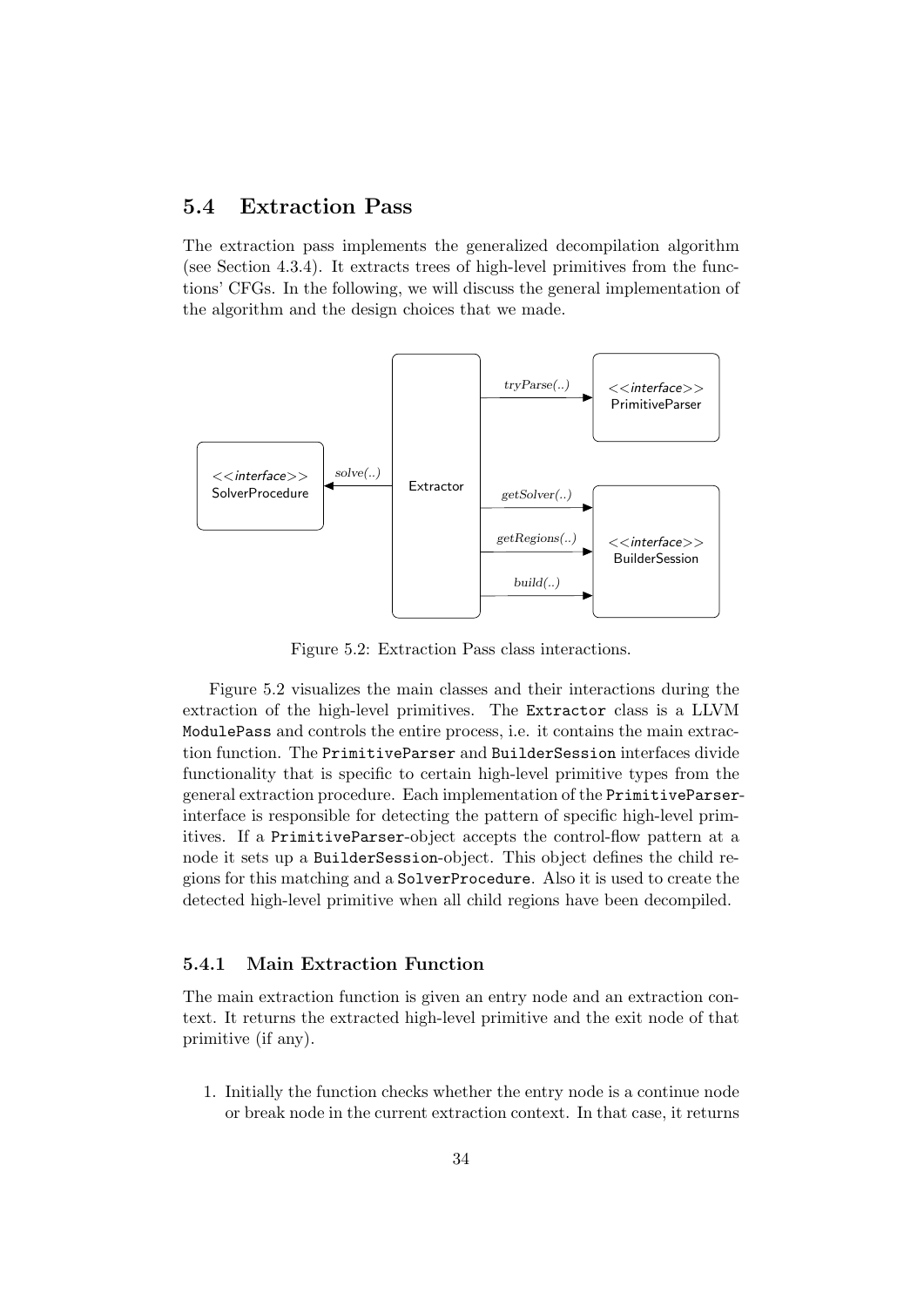either a CONTINUE or BREAK primitive.

- 2. The tryParse method is iteratively called on a sequence of PrimitiveParser objects until the first returns a BuilderSession object.
- 3. The Extractor gets the solver procedure and the child regions of the matched primitive from the BuilderSession object.
- 4. The NodeSplitting procedure is invoked and enforces the single exit node property on the selected child regions.
- 5. The extractor recurses on the child regions' entry nodes and obtains one high-level primitive for each of them.
- 6. The {build} method of the BuilderSession object finally constructs a high-level primitive from the extracted child primitives.

## 5.4.2 Primitive Parsers

Currently, there exist two implementations of the PrimitiveParser-interface. We list them in the same sequence as the extraction function calls the tryParse-method on them.

#### 1. LoopParser

The LoopParser detects structured loops in the CFG. Its tryParse method returns a BuilderSession-object which constructs LOOP-primitives from them. If the entry node is the header of a loop that is not reducible or has multiple exit nodes tryParse aborts the decompilation.

## 2. IfParser

If the IfParser is invoked on a node with a 2-way terminator it chooses to extract either a IF or IF..ELSE primitive from it. Depending on its choice, it returns an IfBuilder or IfElseBuilder that will create the intended primitive after the control-flow was restructured. In both cases, getSolver returns the SolverProcedure-implementation of the node splitting solver procedure.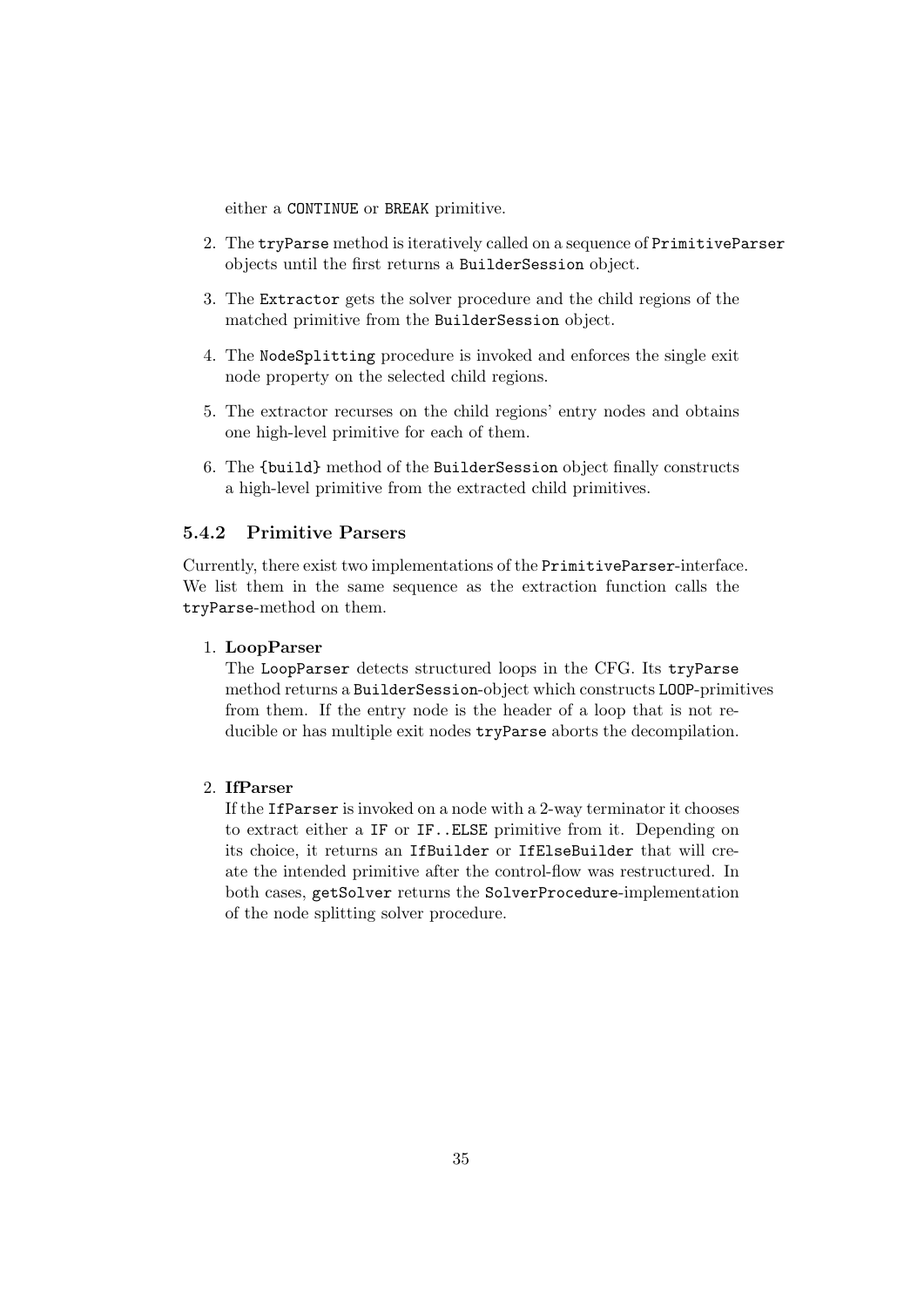## 5.5 Preparation Pass

This minor pass assures that the names of all instructions and types in the module's type symbol table are valid with respect to the target language. Instructions are named using a generic pattern (the function name, followed by the index of the node and the index of the instruction in that node).

> . . .  $\%$ compute 2.2 = mul i32  $\%$ compute 0.2,  $\%$ compute 2.0 %compute  $2.3 =$  add i32 %compute 0.0, %compute 2.2 . . .

Figure 5.3: Named instructions in the n-Body test case.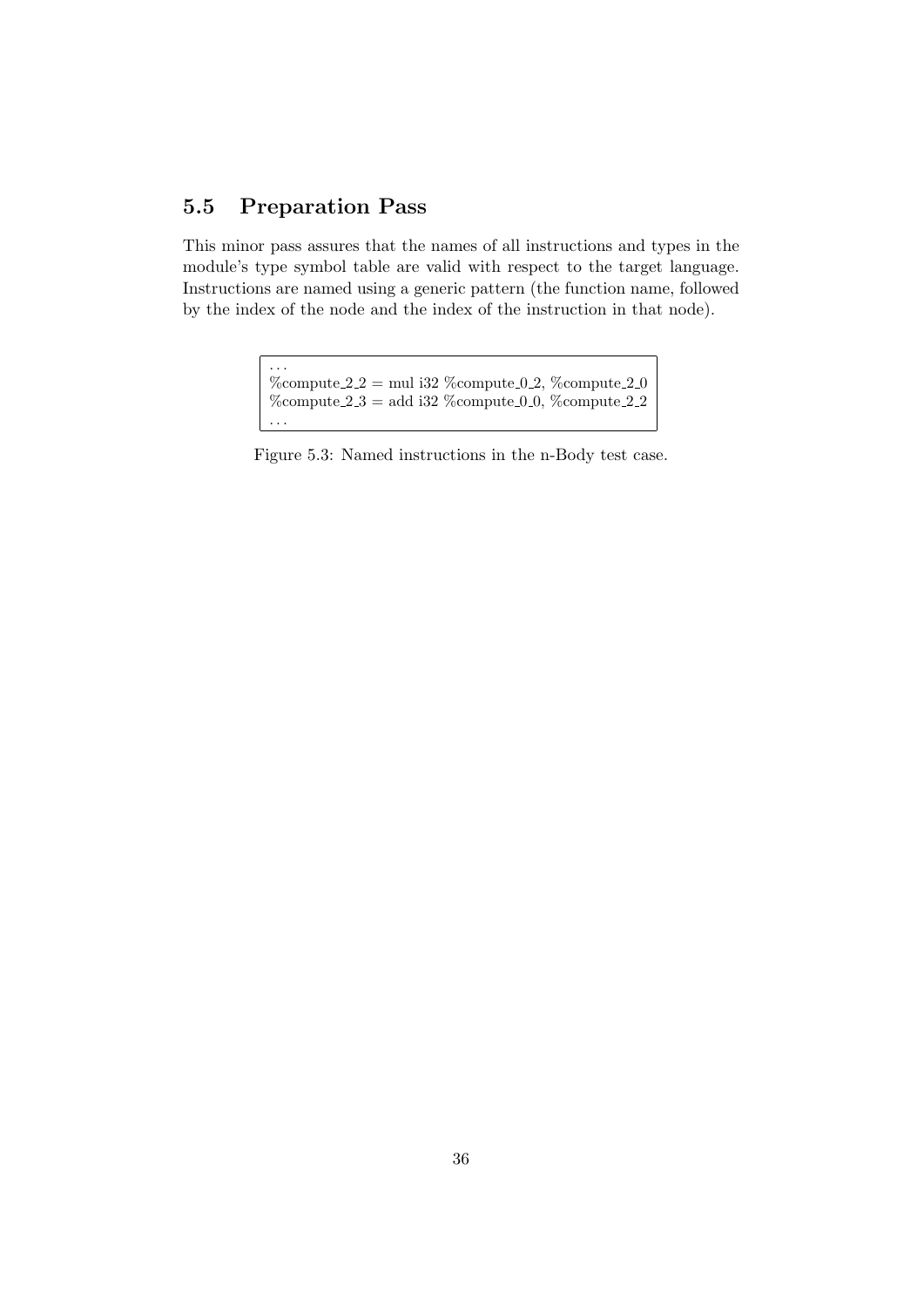## 5.6 Serialization Pass

The serialization pass takes the high-level representation of a LLVM-Module and translates it to a textual representation. It traverses the high-level trees of the module and issues a series of write-requests for the contents of the primitives and the primitives themselves. The implementation offers an interface for concrete receivers of these write-requests (SyntaxWriter). A given Backend object acts as a factory for creating the receiving objects. So it ultimately determines what the resulting textual representation will look like.



Figure 5.4: Serializer Pass class interactions.

The Serializer pass takes the high-level representation of a LLVM-Module from the Extractor. It gets an initial SyntaxWriter object from the target language specific Backend implementation and uses it to spill all symbol declarations (global variables, functions, named types) of that module. During this process, the implements method of the Backend is queried for each global symbol. If the method returns true, then the Serializer will skip this function. After the module prologue has been written, the Extractor proceeds by iteratively serializing the body nodes of all functions in the module. This is realized with the visitor pattern, i.e. the Extractor traverses the function's high-level representation and calls appropriate  $writeX(.)$  methods on the current SyntaxWriter object.

The Backend implementation acts as a factory for three different kinds of SyntaxWriter objects. This is necessary, so e.g. the implementation can treat special functions in the module differently. Also this mechanism is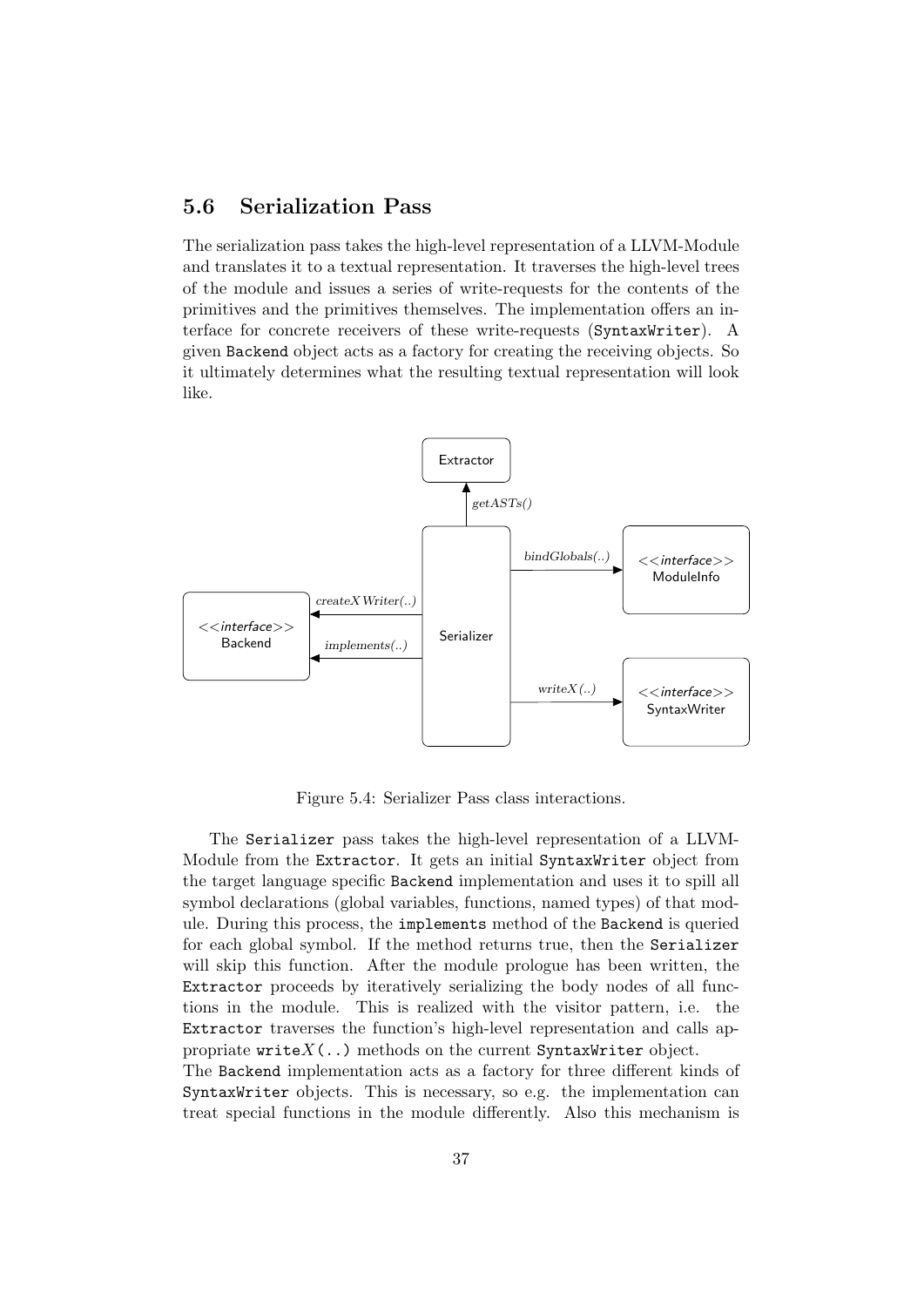#### Figure 5.5:

used in both backends for the syntactical grouping of statement lists into block statements.

## 5.6.1 Syntax Writers

Table 5.1 categorizes the major  $writeX(.)$  methods of the SyntaxWriter interface. The Serializer calls these methods during its traversal of the LLVM-Module.

| Module scope                                                   |  |  |
|----------------------------------------------------------------|--|--|
| writeFunctionDeclaration(llvm::Function $*$ func, )            |  |  |
| writeFunctionHeader(llvm::Function $*$ func, )                 |  |  |
| High-level primitives                                          |  |  |
| writeIf(const llvm::Value * condition, bool negateCondition, ) |  |  |
| writeElse()                                                    |  |  |
| writeLoopContinue()                                            |  |  |
| writeLoopBreak()                                               |  |  |
| writeInfiniteLoopBegin()                                       |  |  |
| writeInfiniteLoopEnd()                                         |  |  |
| writeReturnInst( $llvm::ReturnInst * retInst, $ )              |  |  |
| Instructions                                                   |  |  |
| writeInstruction(llvm::Instruction $*$ inst, )                 |  |  |
| writeAssign()                                                  |  |  |
| <b>Function scope</b>                                          |  |  |
| writeVariable Declaration()                                    |  |  |
| writeFunctionPrologue(llvm::Function $*$ func, )               |  |  |

Table 5.1: write $X$  - methods of the  $SyntaxWriter$  interface.

### Stack of Syntax Writers

Three different kinds of factory methods in the Backend are used for creating SyntaxWriter. The SyntaxWriter objects are stacked on top of each other to represent the nesting of scopes during serialization.

```
createModuleWriter(ModuleInfo & modInfo, ..);
createFunctionWriter(SyntaxWriter * modWriter, llvm::Function * func);
createBlockWriter(SyntaxWriter * writer);
```
Table 5.2: createXWriter - methods of the Backend interface.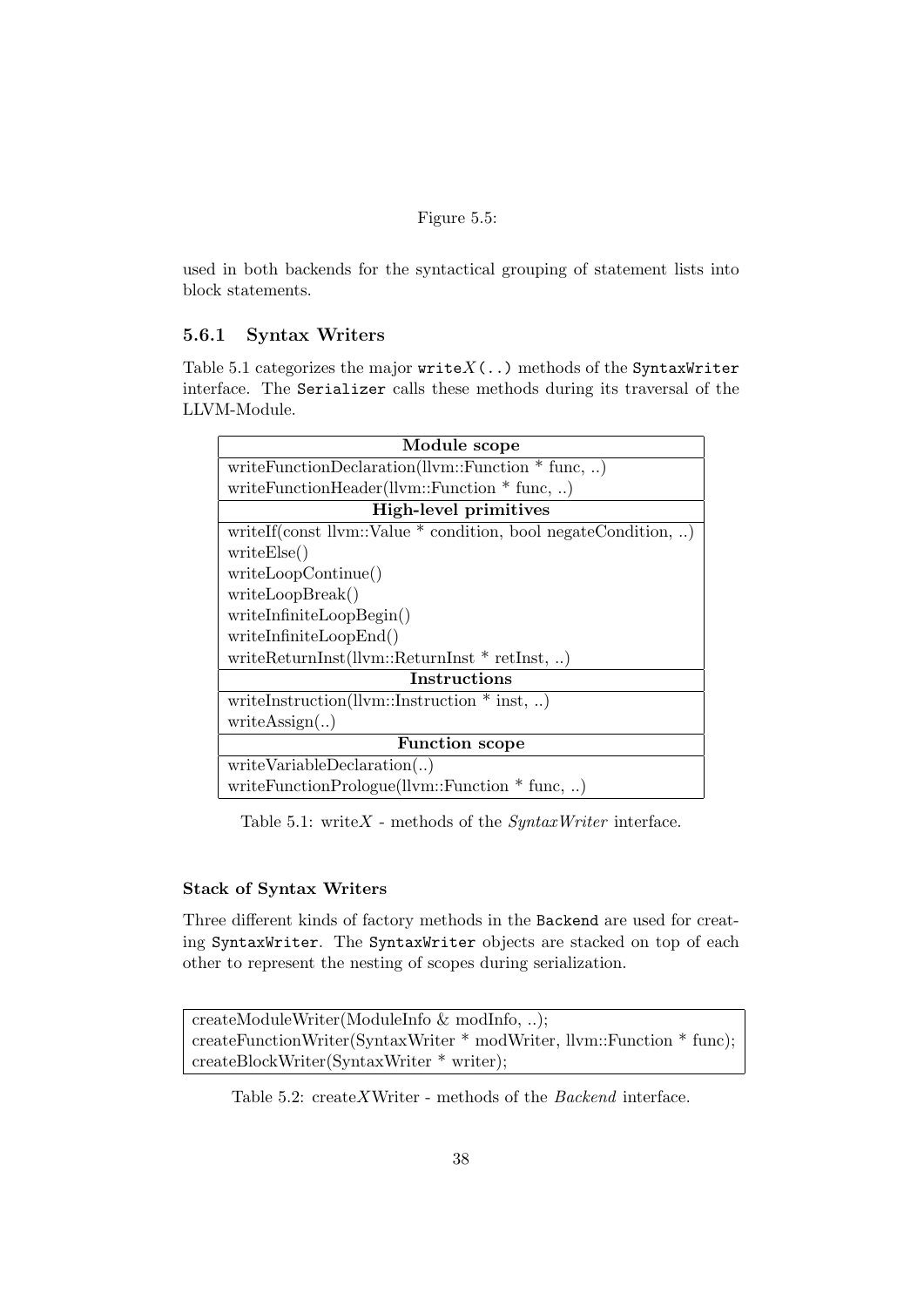#### Module scope writer

An initial SyntaxWriter-object is created using the createModuleWritermethod of the backend. This object persists until the serialization of the module has finished. Its constructur can be used to write global symbol declarations (see fig. 5.6).

```
void compute(
       \text{-global float4}^*,
       global float4*,
       int,
       float,
       float,
       \textcolor{gray}{\text{Local float4}}^*,
       global float4*,
       -global float4^*);
```


#### Function scope writer

When the Serializer encounters a function it obtains a writer with the createFunctionWriter-method. This object is used for writing the function header. The function body is then serialized with a writer obtained from createBlockWriter. The call sequence can be seen in Figure 5.7.

| function call                           | generated syntax              |  |
|-----------------------------------------|-------------------------------|--|
| FunctionWriter::                        |                               |  |
| $\rightarrow$ write Function Header()   | kernel compute ()             |  |
| $<<$ constructor $>>$ BlockWriter       |                               |  |
| BlockWriter::                           |                               |  |
| $\rightarrow$ write Function Prologue() | float 4 compute $-4.3$ ;      |  |
|                                         | float 4 compute $-4.4$ ;      |  |
|                                         |                               |  |
|                                         | float 4 compute $-7$ $-0$ in; |  |
|                                         | float 4 compute $-7$ $-0$ ;   |  |
|                                         |                               |  |
| $\ldots$ function contents $\ldots$     |                               |  |
| $<<$ desctructor $>>$ BlockWriter       |                               |  |

Figure 5.7: serialization of a function (n-Body example).

While traversing the function's high-level representation the serialization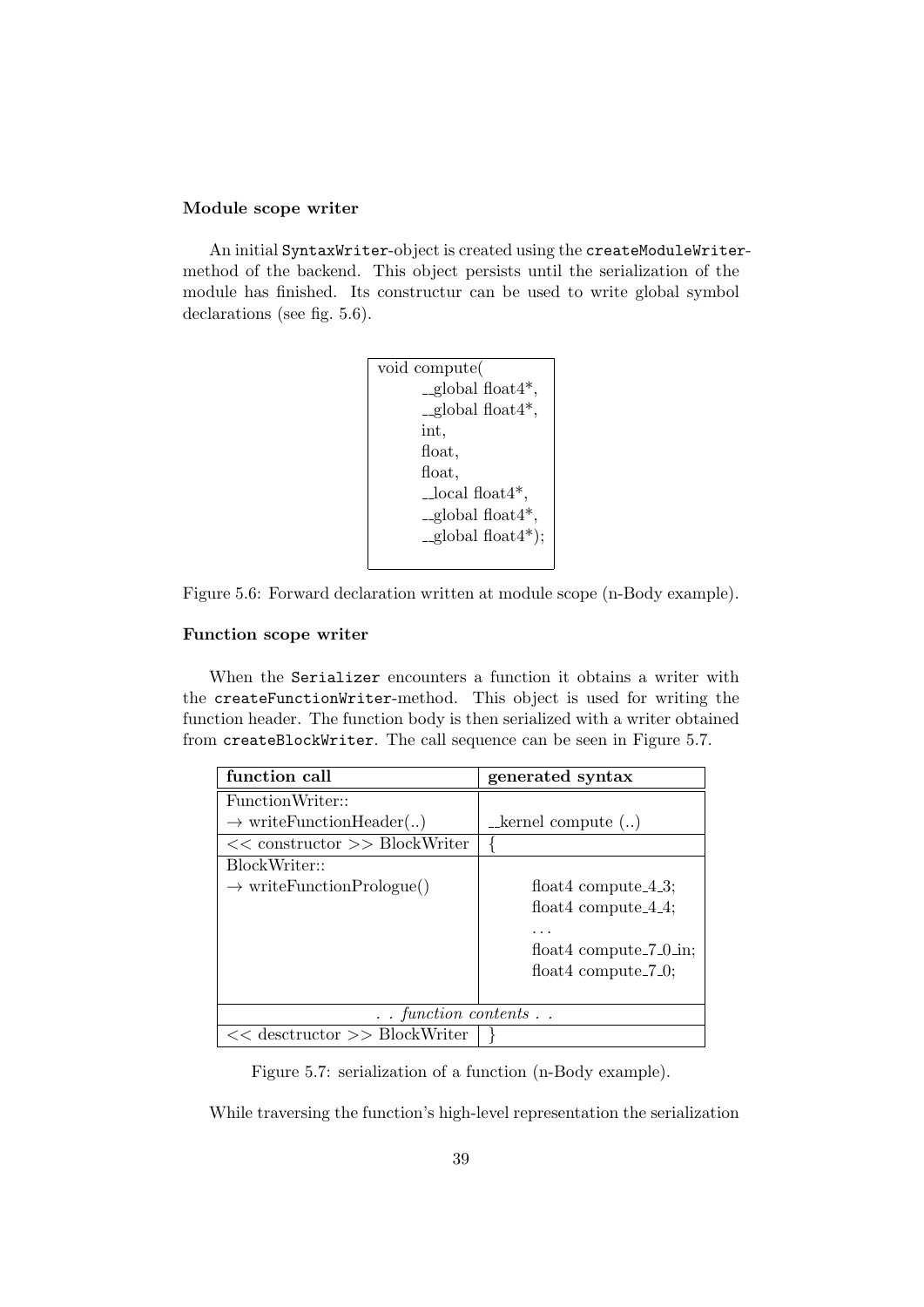pass pushes block writers on a stack to open a new syntactical scopes. The top writer always writes to a location that is nested within all the scopes on the stack. Finally, when the module writer gets destroyed or if the writer stack is empty, the module is completely serialized. However, by explicitly requiring the notions of module, function and block scopes the serialization API requires the target languages to have a certain structure.

#### 5.6.2 ModuleInfo class

Generally the ModuleInfo implementation is responsible for storing additional information of a module that is specific to the target language backend. E.g. both provided back-ends use them to identify functions that require special treatment during the serialization (kernel functions / shader stages, respectively). Also they are queried to obtain identifier bindings for global symbols in the module.

### 5.6.3 Identifier Scopes & Bindings

Identifier scopes bind LLVM value objects to strings. They are passed with every write  $X$  call on the SyntaxWriter objects so that the methods can look up the identifiers of operand values and destination variables. In the serialized programs there is exactly two kinds of identifier scopes: the global scope of the module and per-function scopes. The global identifier scope is created once for each module. It binds all global variables in the module to identifiers.

The serializer only outputs local declarations when writing the function prologue. So there are no nested identifier scopes within a function. Also, there is exactly one identifier scope for each function.

### 5.6.4 PHI-Node Elimination

We use a naïve algorithm for eliminating PHI-nodes during program serialization. There are two identifiers for each PHI-node in the program. Whenever a branch is taken, we create an assignment to the input identifier  $(x_i$  in) for every PHI-node in the target node. When the target node itself is serialized, we iterate over all its PHI-nodes and create an assignment from the input identifier to the identifier bound to the PHI-node  $(x = x \cdot \text{in}).$ 

#### 5.6.5 Example: n-Body Kernel

The figures below all show the same section of the n-Body test program during different stages of the decompilation. The listing in figure 5.8 is taken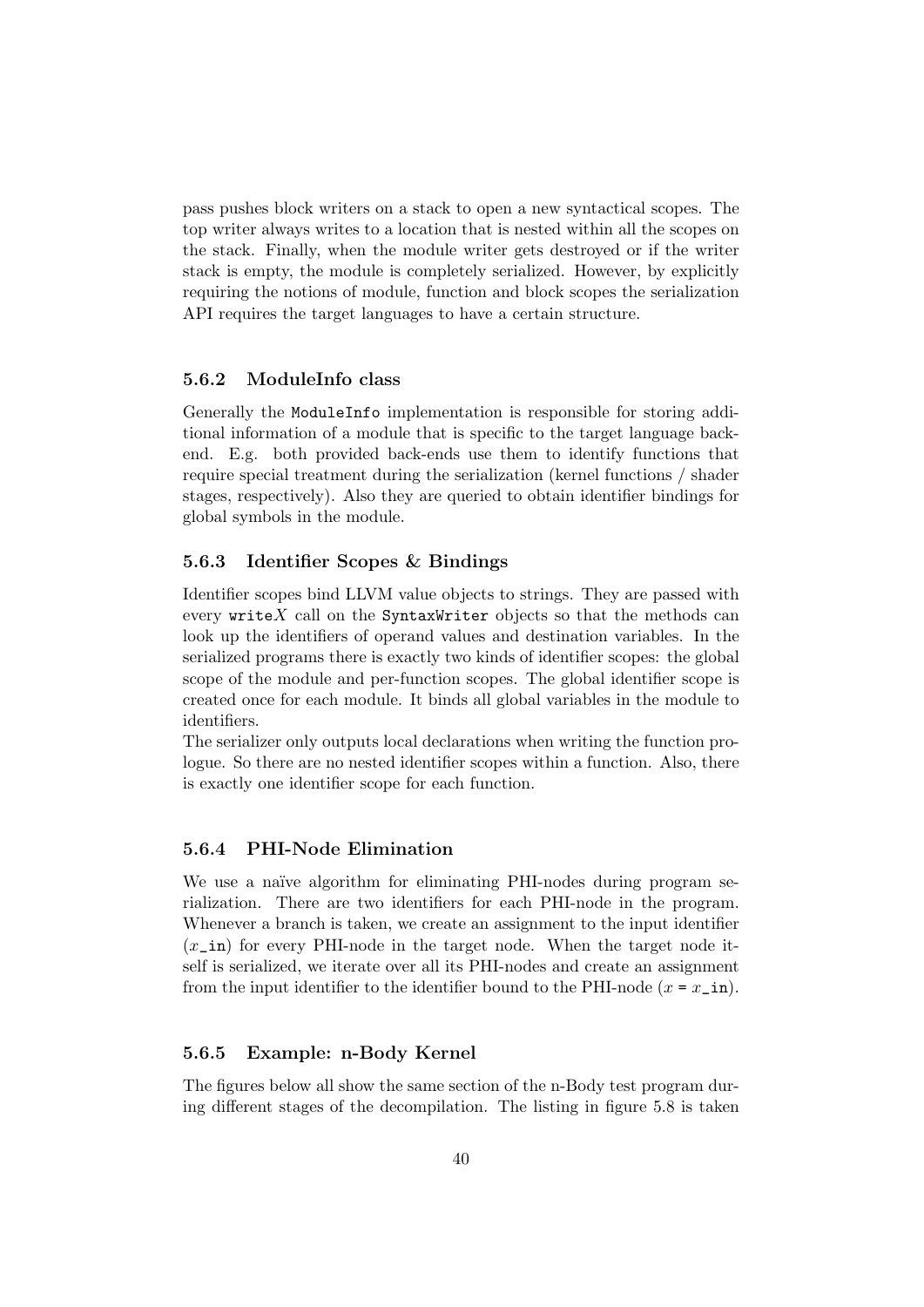from the initial bitcode file. Figure 5.9 shows its high-level tree representation. The final product can be seen in figure 5.10 (for complete listings, refer to appendix A).

```
for . body29:\%compute 4.0 =<br>
phi i32<br>
[ %compute 4.26, %for .body29 ],<br>
[ %compute 3.0, %for .body29.preheader ]
   %compute 4.1 =<br>
phi <4 x float><br>
[ %compute 4.25, %for.body29 ],<br>
[ %compute 2.1, %for.body29.preheader ]
     [ . . . ]
   br il %compute_4_27, label %for.end.loopexit, label %for.body29
for.end.loopexit:<br>"%compute.5.0 =<br>phi <4 x float><br>| %compute.4.25, %for.body29 |
   br label %for.end
```
Figure 5.8: Excerpt from the n-Body bitcode.



Figure 5.9: Part of the decompiled n-Body tree.

Figure 5.10: Generated OpenCL code.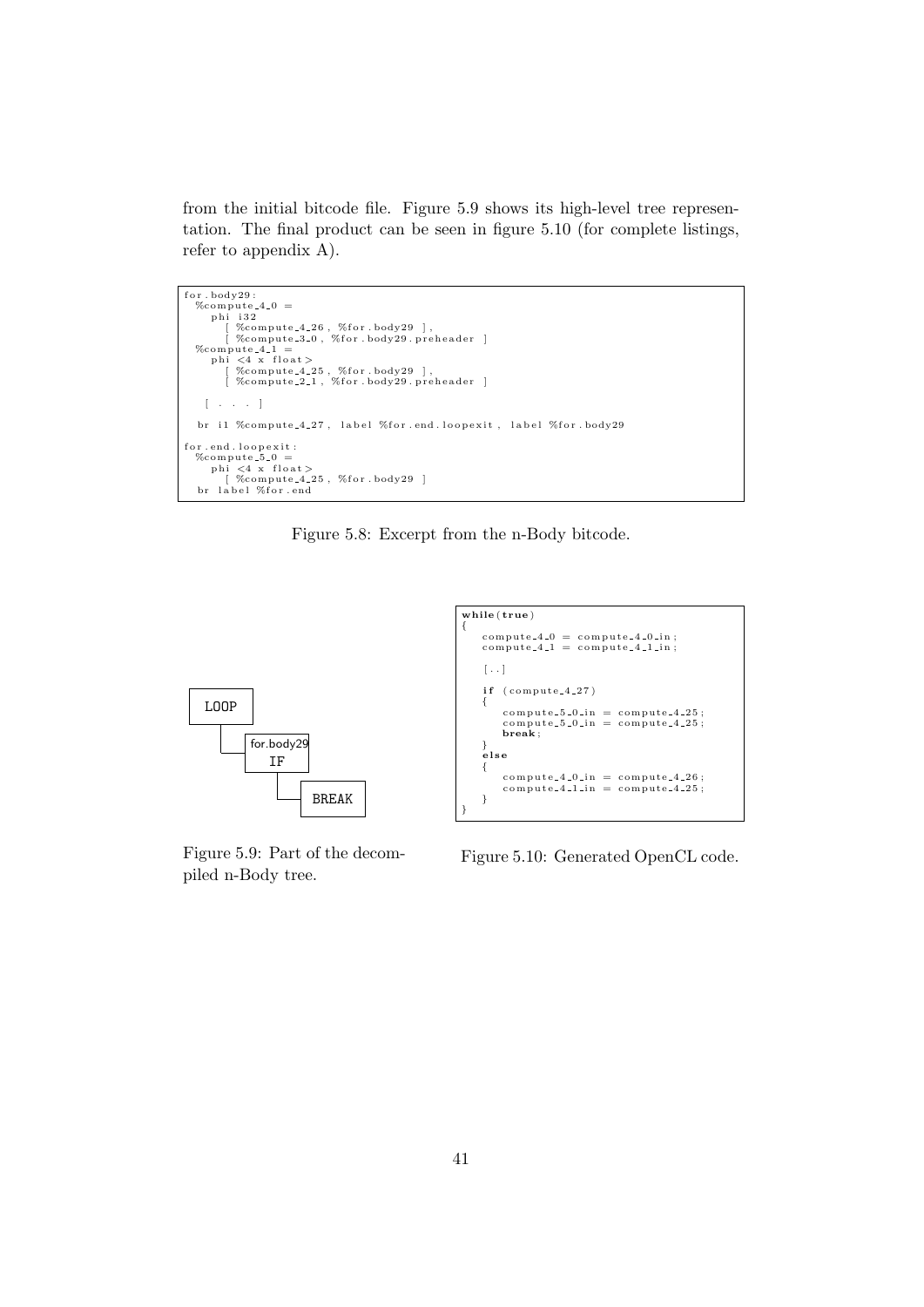## 5.7 Back-ends

## 5.7.1 OpenCL Back-end

The OpenCL programming language is syntactically very close to C. Noteworthy derivations from plain C include the notion of different memory spaces, vector types, annotations for kernel functions and additional opaque data types. Our implementation adheres to the OpenCL 1.0 specification [2].

### Engineering Details

The memory hierarchy OpenCL operates on was mapped to designated address spaces in LLVM. The module info class essentially only contains methods for identifying kernel functions and stores the output stream. The backend's factory methods are rudimentary wrappers for creating new instances of one of the tree writer classes. Leaving the embracing prologue and finalization outputs aside all writers share the same behavior, except the function writer that accounts for kernel functions by case distinction when asked to emit a function header.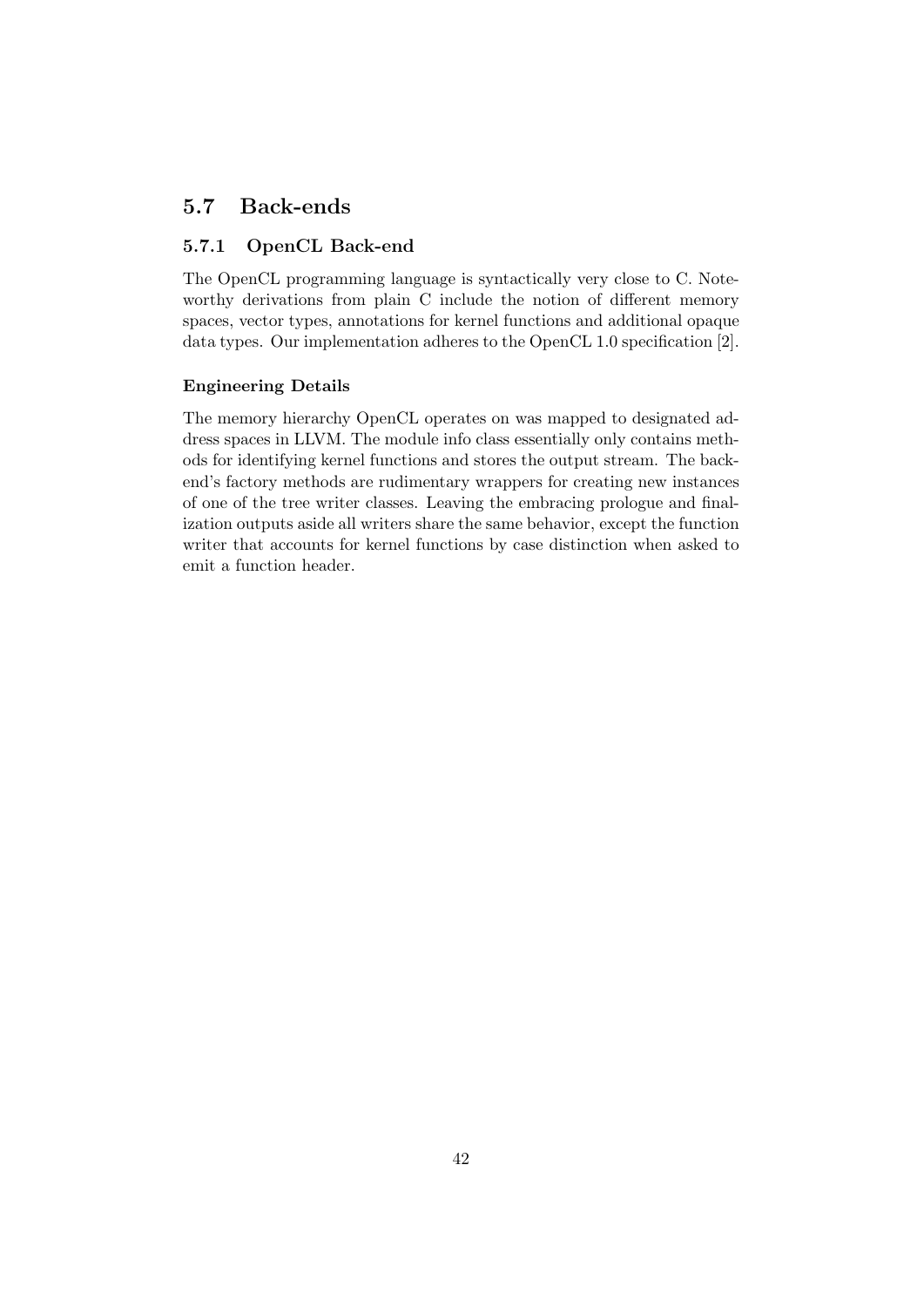#### Primitive Mappings

| LLVM Type                              | OpenCL Type                     | Remarks              |  |
|----------------------------------------|---------------------------------|----------------------|--|
| float, i32, i16, i8, i1                | float, int, short, char, bool   |                      |  |
| $\langle I \times \text{float}\rangle$ | $\text{float}I$                 | $I \in \{2, , 16\}$  |  |
| $\langle$ <i>(x i1&gt;</i>             | $\mathrm{int}I$                 | - of<br>vector<br>no |  |
|                                        |                                 | boolean values       |  |
| $\langle$ <i>(x i8</i> $\rangle$       | char I                          |                      |  |
| $\langle$ <i>I</i> x i16>              | short I                         |                      |  |
| $\langle I \times 132 \rangle$         | $\mathrm{int}I$                 |                      |  |
| T addrspace $(1)$ *                    | -global $S(T)$ <sup>*</sup>     | $T$ must not con-    |  |
|                                        |                                 | tain a<br>pointer    |  |
|                                        |                                 | type                 |  |
| T addrspace $(2)*$                     | $\text{\_}constant} S(T)$ *     |                      |  |
| T addrspace(3)*                        | $\perp$ local $S(T)$ *          |                      |  |
| $T*$                                   | $S(T)$ *                        |                      |  |
| $T$ addrspace(100)*                    | S(T)                            | opaque<br>type       |  |
|                                        |                                 | wrapper space        |  |
| $\{T_1, \ldots, T_n\}$                 | struct                          |                      |  |
|                                        | { $D_{T_1}(x1); D_{T_n}(xn);$ } |                      |  |
| $[n \times T]$                         | $S(T)$ [n]                      |                      |  |
| opaque                                 | event_t, sampler_t, image2d_t,  | identified by their  |  |
|                                        | image3d_t                       | OpenCL name          |  |

Figure 5.11: OpenCL Type mappings  $S(T)$  ( $D_T(x)$ ) denotes declarations).

The particular address space indices where chosen to match those of the LLVM OpenCL front-end that comes with the AMD Stream SDK v2.2. This is except the special address space 100 which in the following will be referred to as the no-pointer address space. Pointer values in that address space will be treated as being the objects they point to. Additionally, memory operations on these pointer values are undefined. This enables e.g. declaring local opaque values and passing them by value.

This way types of the target language that are unknown to the LLVM type system can be represented in bitcode. Alternatively, they could have been associated with equivalently structured LLVM types. For example an LLVM struct of 16 floats could get reinterpreted as a four by four matrix. There is rationale against this. Firstly, providing a direct mapping clarifies what target language code will be generated when using a specific type in LLVM. Secondly, only types that are not likely to be subject of structural decomposition will be mapped to target language types (e.g. the matrix example).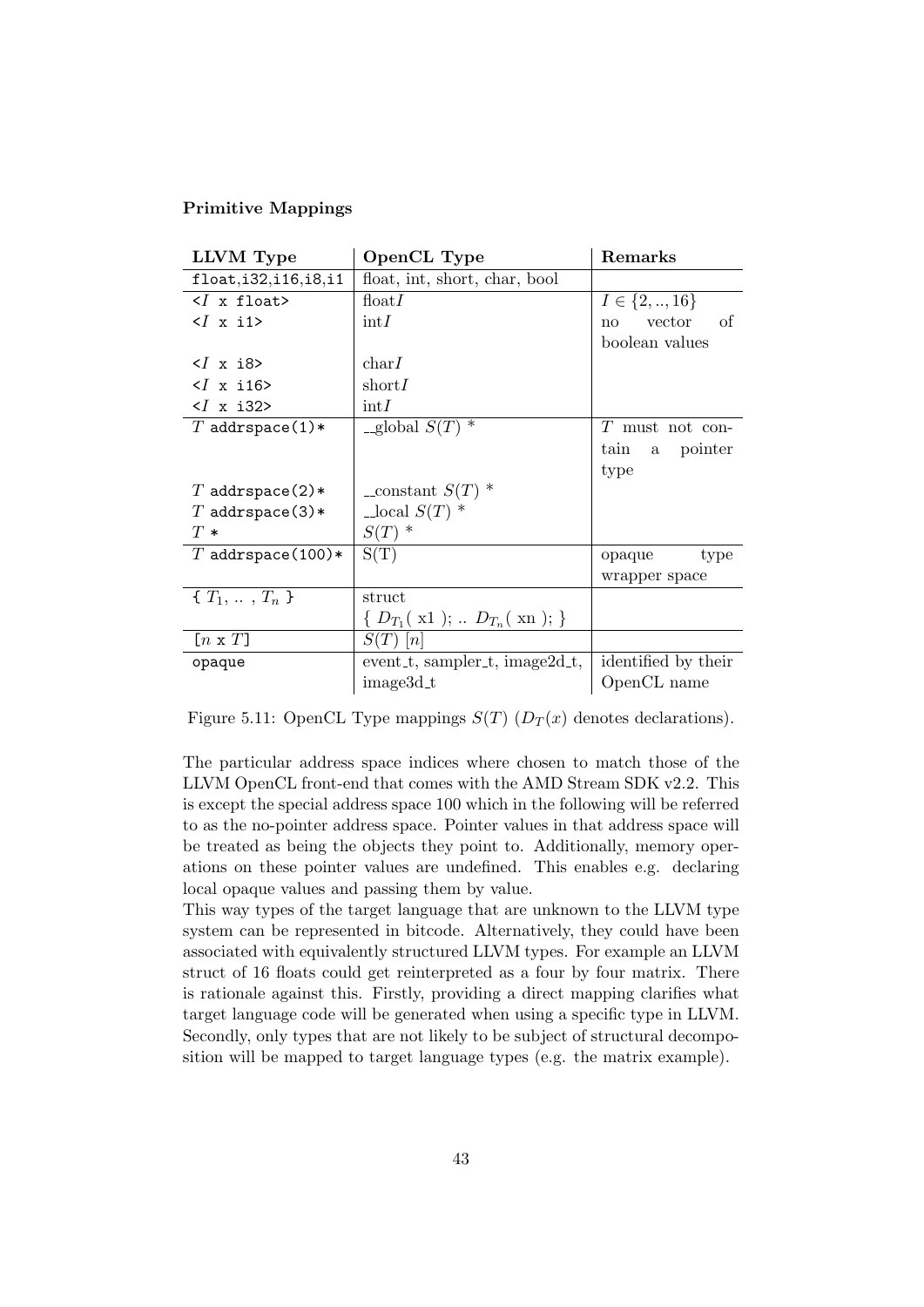#### 5.7.2 GLSL Backend

```
@color = addrspace(2) global < 4 \times float > zero initializer, align 16\textcircled{a} addrspace(4) global <4 x float > zeroinitializer, align 16
@result = global i32 0, align 4define zeroext i1 @shadeFragment
  (<4 x float> %fragVertex, <4 x float> %fragNormal, i32 %inA, i32 %inB)
  nounwind noinline
{
entry:
  %tmp = load <4 x float> addrspace(2)∗ @color
  store \langle 4 \times \text{float}\rangle % tmp, \langle 4 \times \text{float}\rangle addrspace(4)* @outFragment
  \%add = add i32 %inB, %inA
  store i32 %add, i32∗ @result
  ret i1 true
}
define void @shadeVertex
  (<4 x float> %normal, <4 x float> %vertex, i32 %vertIn, i32 %otherIn)
{
entry:
  \%call = tail call <4 x float \& \& float \& float \& \& float \& \& \& float \&\%call2 = tail call <4 x float> \%smooth f4(<4 x float> \%normal)
  \%call4 = tail call i32 \mathcal{Q}flat_u(i32 \%vertIn)
  \%call6 = tail call i32 \mathcal{Q}flat u(i32 \%otherIn)
  \%call7 = tail call zeroext i1 @shadeFragment\langle <4 x float > %call, <4 x float > %call2, i32 %call4, i32 %call6)
  ret void
}
declare \langle 4 \times \text{float} \rangle @flat_f4(\langle 4 \times \text{float} \rangle)
declare \langle 4 \times \text{float}\rangle @smooth_f4(\langle 4 \times \text{float}\rangle)
```
Figure 5.12: Basic OpenGL shader bitcode

The OpenGL Shading Language is also syntactically a C-based language. The data-flow between processing stages does, however, lack a counter part in the LLVM Bitcode. Additional complications include the existence of multiple output streams, where there is one for each stage. The design choices for coping with these challenges where made with future extendibility in mind. Our back-end implements parts of the OpenGL Shading Language v3.3 [3].

## Engineering Details

### Bitcode structure of OpenGL Shader Programs

In the following, we will discuss the basic structural attributes of OpenGL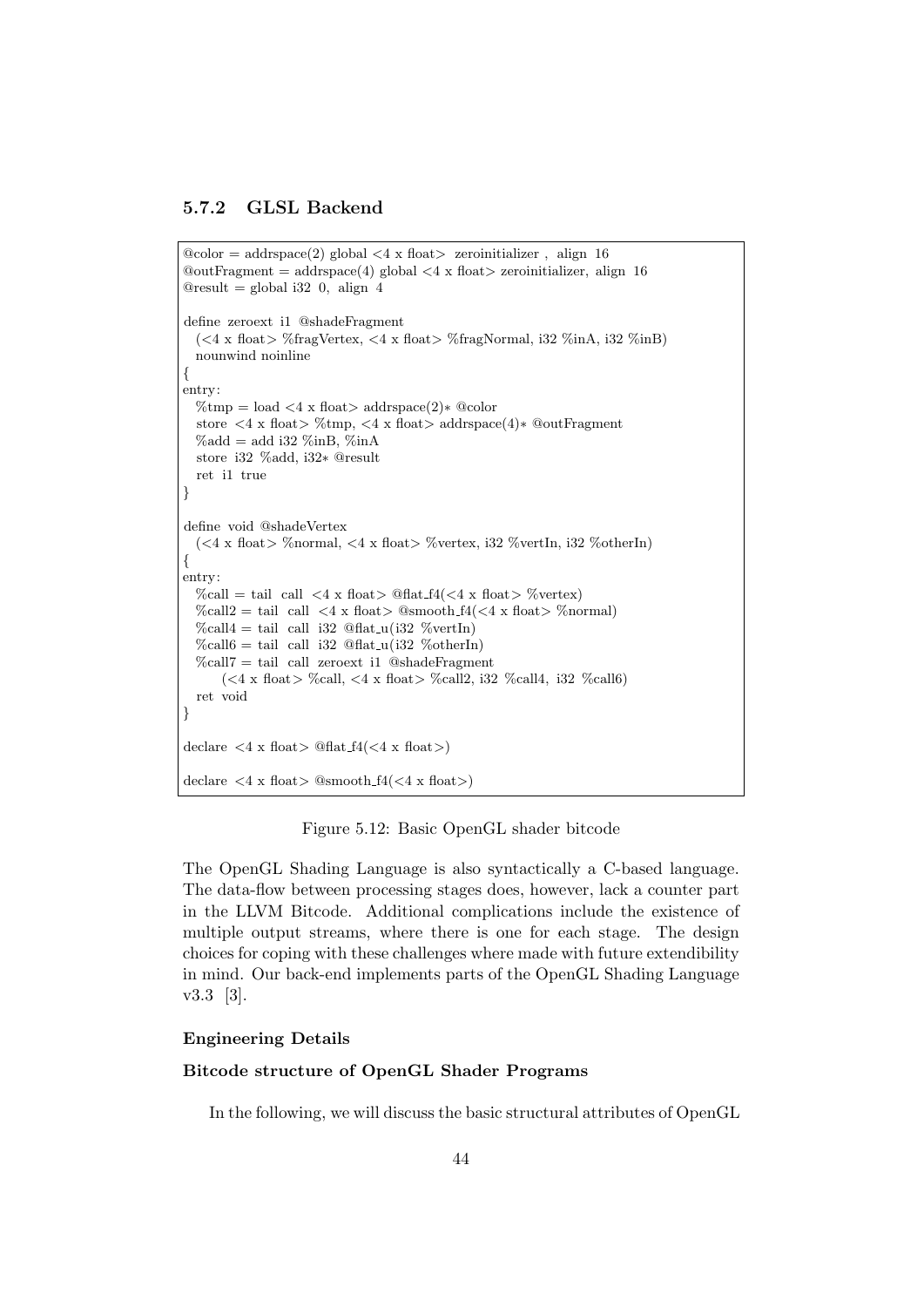shader programs specified in LLVM Bitcode. (example seen in fig. 5.12, capital case macros represent e.g. address space annotations).

With regard to the OpenGL rasterization pipeline a LLVM module can implement single processing stages up to functions for the entire pipeline. To enforce that source Bitcode for the GLSL Back-end defines processing stages (shader types) at most once, each gets identified with a reserved function name (shadeFragment,shadeVertex).

A fragment shader can terminate execution by accepting or discarding its result (return discard statements in GLSL). There is no such thing as a discarding terminator in LLVM-Bitcode. So instead the returned value is reinterpret as either accepting the fragment (true  $\rightarrow$  return) or discarding it (false  $\rightarrow$  discard).

In the OpenGL rasterization pipeline there is data-flow between consecutive processing stages. E.g. the vertex shader operates on a per-vertex basis and can store custom data at each vertex. These values are interpolated over the geometry. Whenever the fragment shader is invoked on a surface sample of the geometry it has access to the interpolated values at that location. We represent this passing of data between stages with function calls. Special intrinsic functions define the interpolation behavior for each value. If a value is passed directly, the interpolant is also unspecified in the resulting GLSL program and default interpolation is assumed.

#### Processing Stage-aware Serialization

In applications, OpenGL Shader Programs are usually built from a set of shader source files, which are compiled separately and then linked together. There is a shader source file for each processing stage. Moreover it is not possible to specify more than one processing stage in a single source file. In our Bitcode representation this is, however, possible. So the writers have to unravel the processing stages of a module into their designated output streams, such that the resulting shader files will make the correct program, when linked together. This involves for example writing shared symbols to all shader files that use them and serializing shader functions only into their designated stream.

#### Supported Processing Stages

For this thesis, support for vertex and fragment shaders has been implemented. The overall framework is, however, extensible for additional processing stages such as geometry or tessellation shaders. Their implementation requires new reserved function names and target streams in the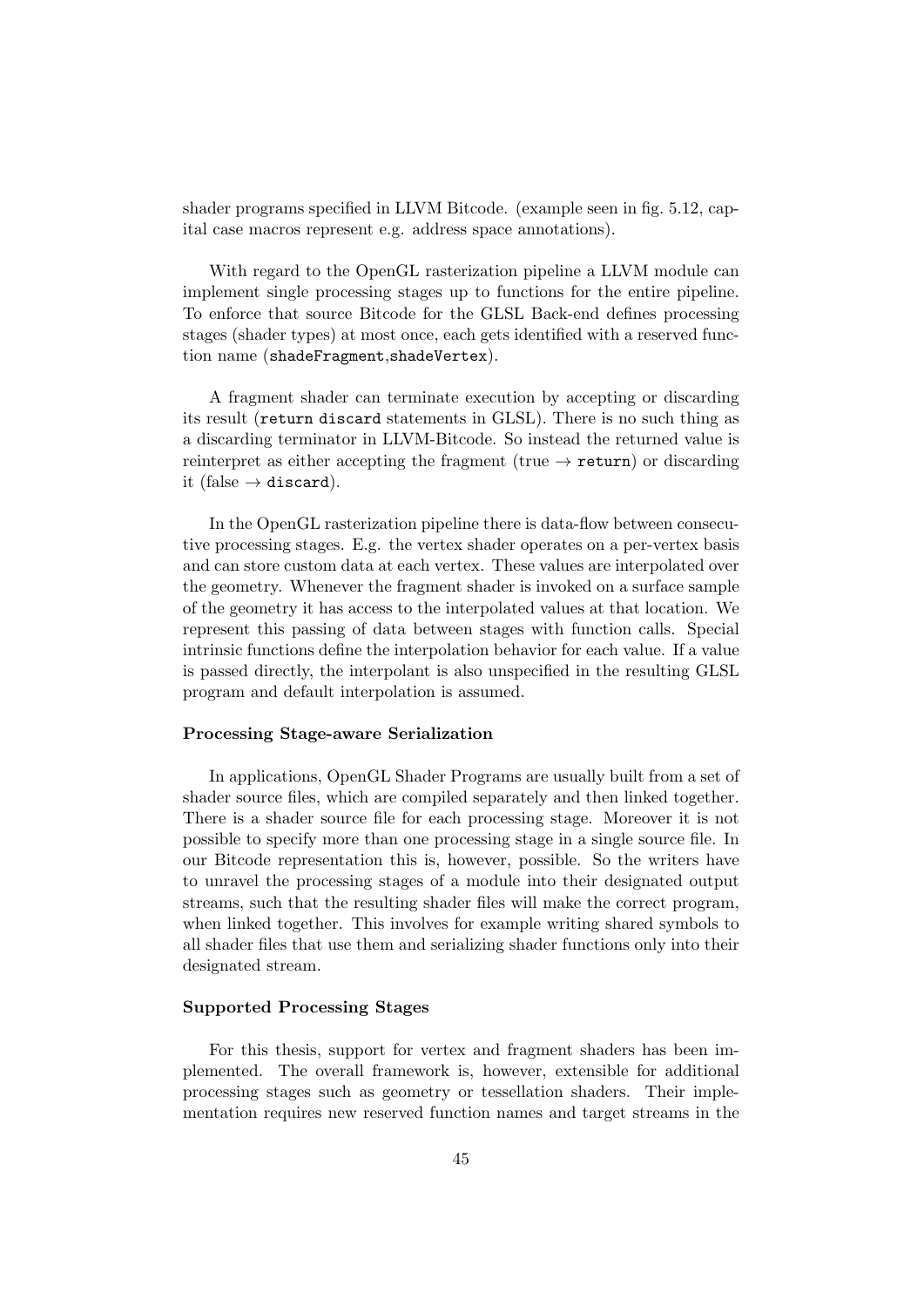module info class. Also processing stages may bring a new set of intrinsics with them.

## Primitive Mappings

| LLVM Type                        | <b>GLSL Type</b>                            | Remarks             |  |
|----------------------------------|---------------------------------------------|---------------------|--|
| float,i32,i16,i8,i1              | float, int, short, char, bool               |                     |  |
| $\langle$ x float>               | vecI                                        | $I \in \{2, 3, 4\}$ |  |
| $\langle$ <i>l</i> x i1>         | boolI                                       |                     |  |
| $\langle$ <i>(x i8</i> $\rangle$ | char I                                      |                     |  |
| $\langle$ <i>(x i16&gt;</i>      | short I                                     |                     |  |
| $\langle$ <i>(x i32&gt;</i> )    | $\mathrm{int}I$                             |                     |  |
| $T$ addrspace(1)*                | uniform $S(T)$ ;                            | T must be global.   |  |
| T addrspace(3)*                  | out $S(T)$ ;                                | fragment shader     |  |
|                                  |                                             | output.             |  |
| T addrspace $(100)*$             | S(T)                                        | type<br>opaque      |  |
|                                  |                                             | wrapper space       |  |
| $\{T_1, \ldots, T_n\}$           | struct                                      |                     |  |
|                                  | $\{ D_{T_1}(x1);\, .\, D_{T_n}(xn);\}$      |                     |  |
| $[n \times T]$                   | $S(T)$ [n]                                  |                     |  |
| opaque                           | $i, j \in \{2, 3, 4\}$<br>$\text{matrix}$ j |                     |  |
| opaque                           | sampler1D, sampler1DArray                   |                     |  |

Figure 5.13: GLSL Type mappings  $S(T)$  ( $D_T(x)$  denotes declarations).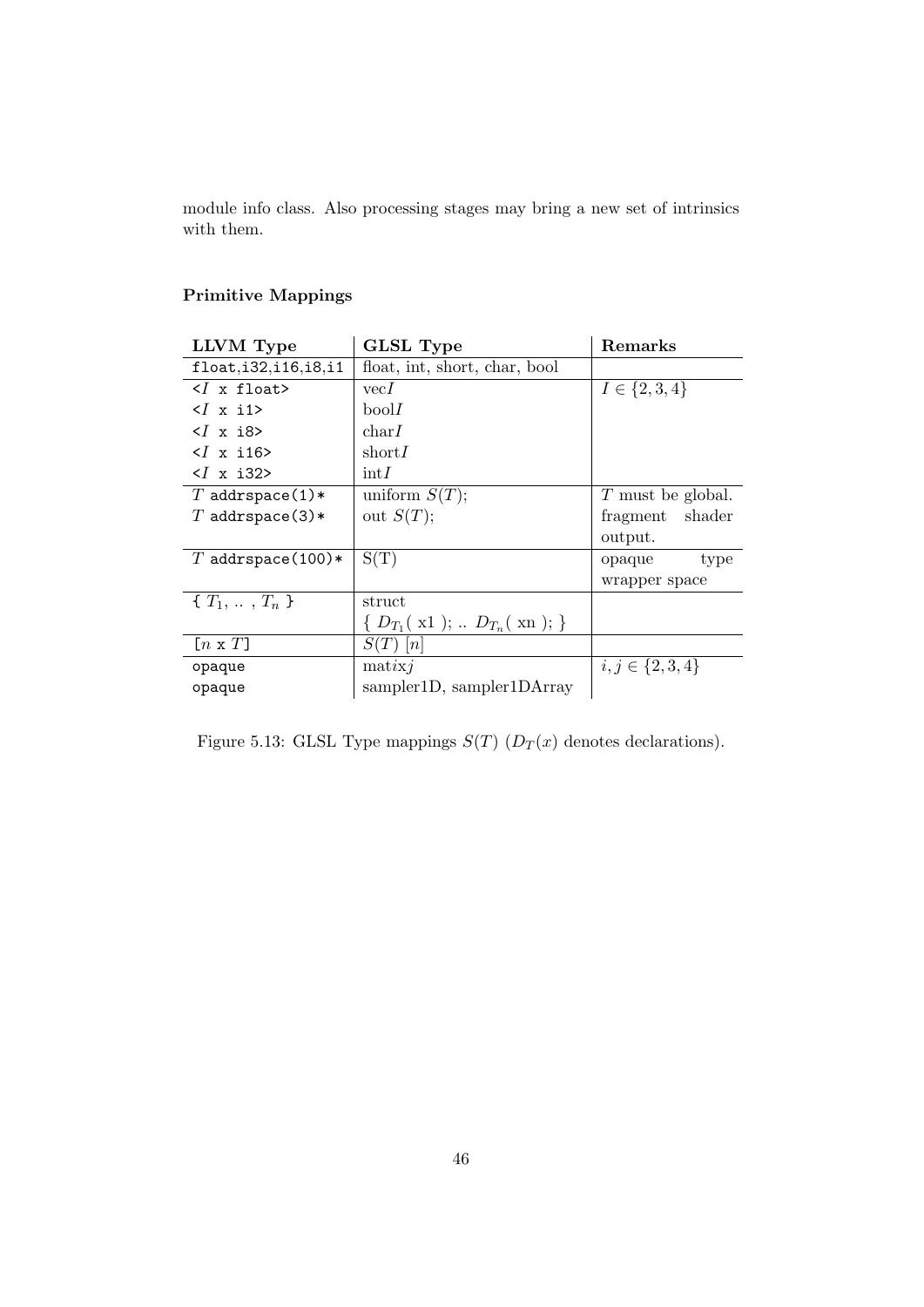## 5.8 Limitations

## 5.8.1 General Limitations

Any language feature of LLVM that is not natively supported in OpenCL or GLSL will either abort the decompilation process or produce invalid programs with respect to the specification. Common aborting features include include:

- unsupported types (strings, function pointers, invalid sized vectors).
- unknown address spaces.
- dynamic memory allocation.
- dynamic vector element access (ExtractElementInst).

The following features will be decompiled, but the resulting programs may not compile:

- structs (container types) with pointer type elements.
- recursive function calls.

## 5.8.2 OpenCL-specific Limitations

Like all other OpenCL specific intrinsics memory barriers are realized as function calls in bitcode. Node splitting can duplicate such calls and two paths that passed through the same block before, may not join in that node afterwards.

## 5.8.3 GLSL-specific Limitations

The OpenGL Shading Language does not support any kind of pointer type. The use of pointer types in Bitcode will immediately abort the serialization process.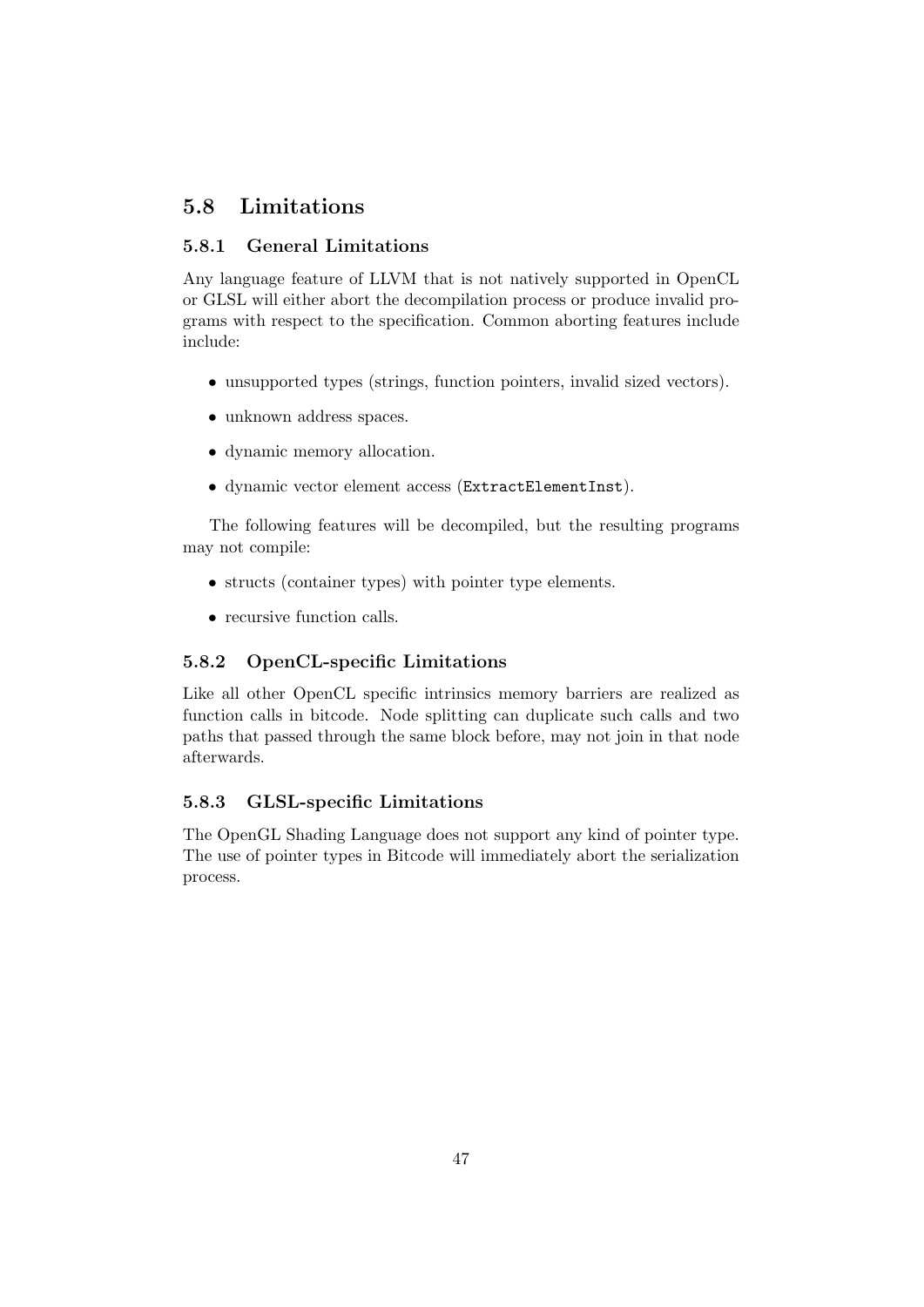## Chapter 6

## Evaluation

All tests where conducted on a Intel Core 2 Quad (Q9400) machine with 4 GB of RAM and a NVIDIA GeForce 9600 GT graphics card (driver version 195.36.24). We took the OpenCL test cases from the AMD Stream SDK v2.2 and ported them to C augmented with our intrinsics. The kernels were then compiled to LLVM bitcode using the Clang C front-end. All the OpenCL samples in the SDK come with a CPU reference computation, that we used to verify the correctness of the synthesized kernels. As the kernel CFGs were already structured they were unaffected by the restructuring transformations. We evaluated the running time of the original kernels in comparison with those generated from unoptimized (O0) and optimized (O3) LLVM-Bitcode modules. Problem sizes were increased all over the board to obtain more expressive results on the kernel runtime.

## 6.1 OpenCL Results

| kernel $(n)$           | runtime    | runtime        | runtime | relative             |
|------------------------|------------|----------------|---------|----------------------|
|                        | (original) | (00)           | (O3)    | O <sub>3</sub><br>0. |
|                        | ms         | m <sub>S</sub> | ms      | [%]                  |
| NBody (65536)          | 1271       | 1271           | 1333    | 95.3                 |
| FFT $(2^{24})$         | 106        | 106            | 106     | 100.0                |
| FloydWarshall (512)    | 780        | 780            | 440     | 177.3                |
| BlackScholes (64)      | 3          | 3              | 3       | 100.0                |
| DCT (1024)             | 57         | 57             | 58      | 98.3                 |
| Binomial Option (1024) | 33         | 33             | 33      | 100.0                |

## 6.1.1 Running Time of structured Control-Flow Graphs

Table 6.1: OpenCL runtime performance.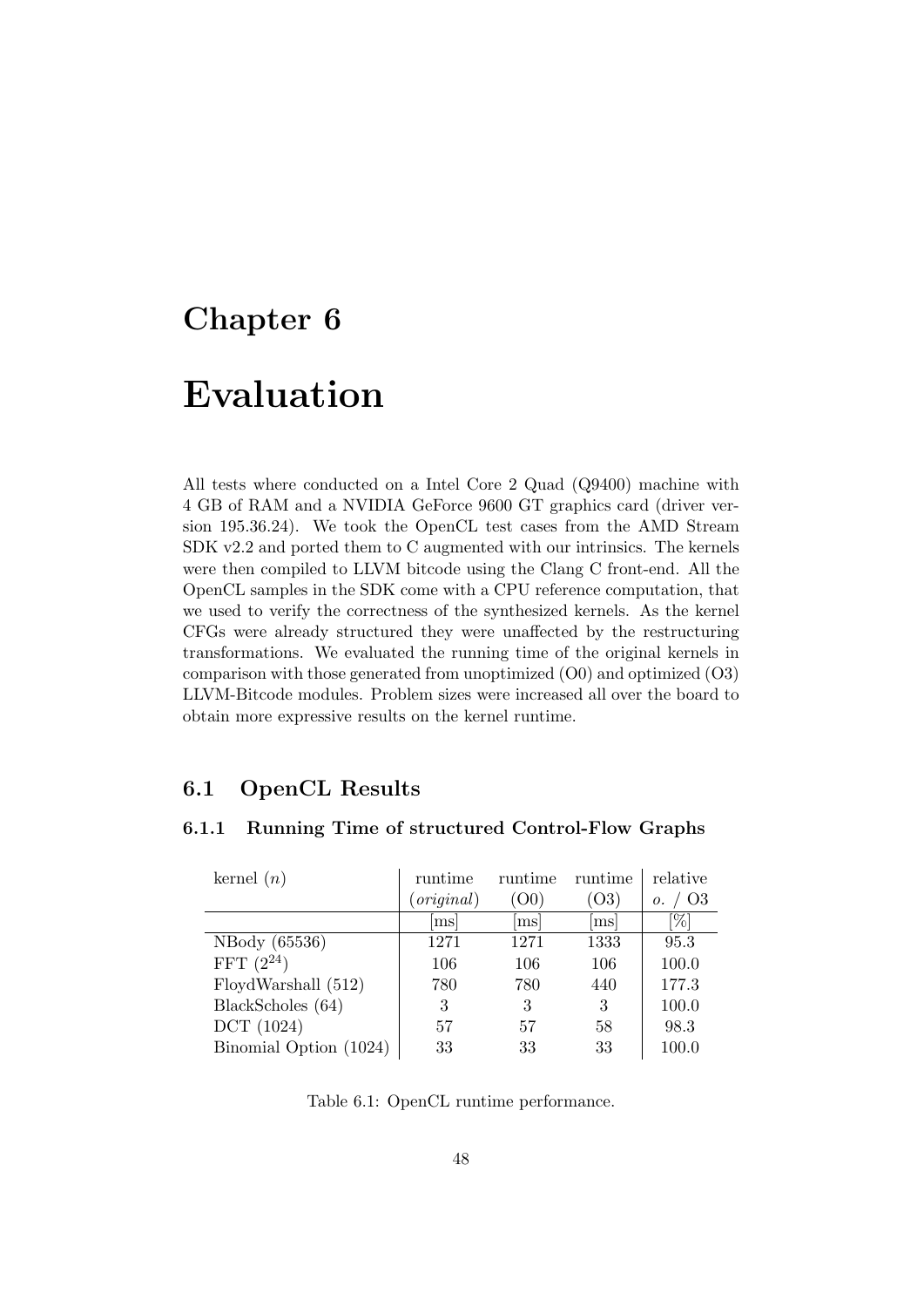| kernel              |     | basic blocks decompile time |
|---------------------|-----|-----------------------------|
|                     |     |                             |
|                     | no. | ms                          |
| NBody               |     | 9                           |
| FFT                 | 39  | 62                          |
| FloydWarshall       |     | 6                           |
| <b>BlackScholes</b> | 2   | 8                           |
| DCT                 | 16  | 10                          |
| Binomial Option     | 23  |                             |

Table 6.2: Bitcode complexity and decompile time (O0).

The results in Table 6.1 show the average runtime of the OpenCL test kernels in ten iterations (original and synthesized (build command clang++ -emit-llvm -m32 with  $-00$  and  $-03$ ). The graphics hardware used for testing has a 32-bit architecture. This is communicated to the front-end by passing the -m32 command line option. Bitcode sizes in number of basic blocks and the required decompilation times are shown in Table 6.2.

## 6.1.2 Correctness

All kernels except the FFT-testcase passed perfectly, i.e. the computed values were equal to those of the CPU reference computation. As for FFT, we detected minor deviations from the ground truth when optimizations were disabled (O0). Further analysis revealed a maximal difference of 0.01 in  $0.01\%$  of the computed values  $(2^{24} \text{ in total})$  over ten randomized iterations.

## 6.1.3 Performance Impact of LLVM Optimizations

Inspection of the NBody kernel functions showed, that LLVM optimizations eliminate multiple loads to the same location and reuse the value from the first load instead. This caused the suboptimal running time for the NBody-O3 case, as the kernel performed equally to the original when the load was replicated manually.

On the other hand, the same reuse of loaded values could significantly improve the kernel running time of the FloydWarshall kernel. Overall the impact of optimizations was low.

## 6.2 Interpretation

Our results suggests that na¨ıve PHI-Node elimination and a simple infinitive loop primitive with BREAK and CONTINUE statements is sufficient for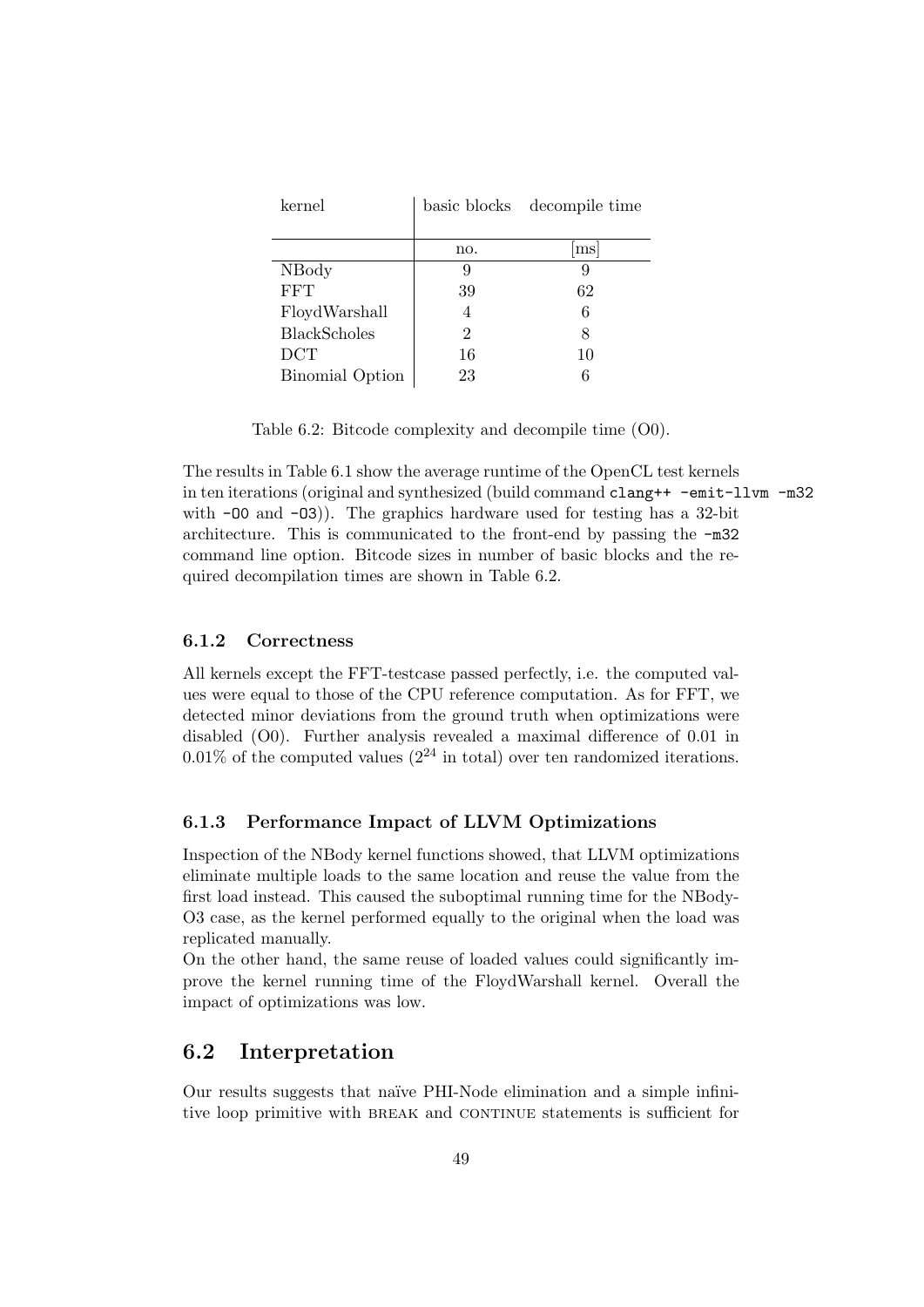lossless decompilation of structured CFGs. This is most likely due to optimizations occurring in the NVIDIA OpenCL compiler. We assume that this compiler internally uses standard techniques such as SSA form and CFGs that eliminate any artifacts introduced by decompilation. At the time of writing no other tool chain was available so it must be speculated how the kernels would perform, e.g. on AMD graphics hardware.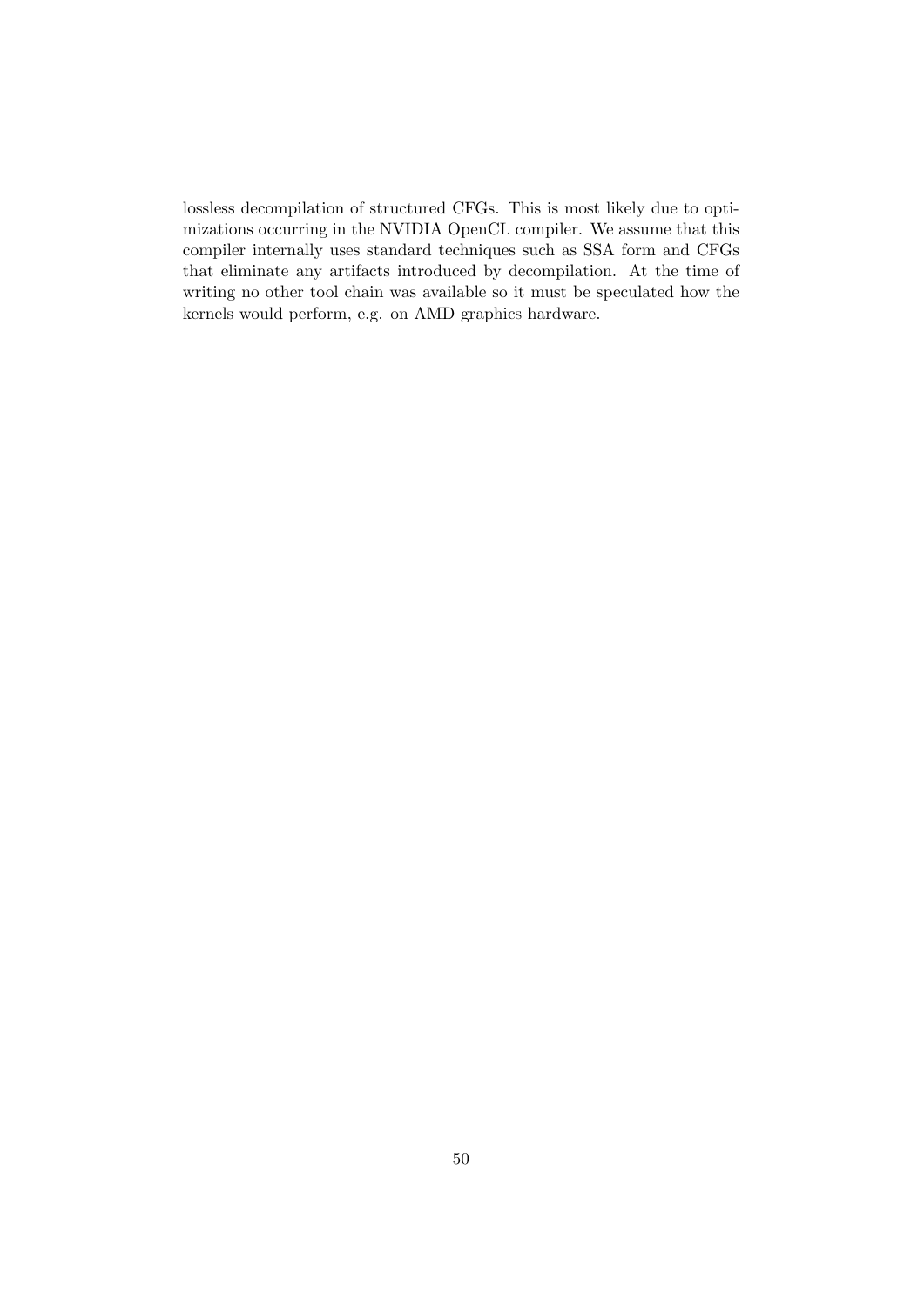# Chapter 7

# Conclusions

With our decompiler back-end for LLVM we have shown that it is possible to decompile LLVM Bitcode into high-level programs. The evaluation provides evidence that this process is lossless for structured Control-Flow Graphs. In the case of unstructured CFGs restructuring transformations can generate a structured program with equivalent functional semantics. We conjecture that our pipeline is able to decompile any unstructured CFG, with at most 2-way conditionals, into a completely structured high-level representation.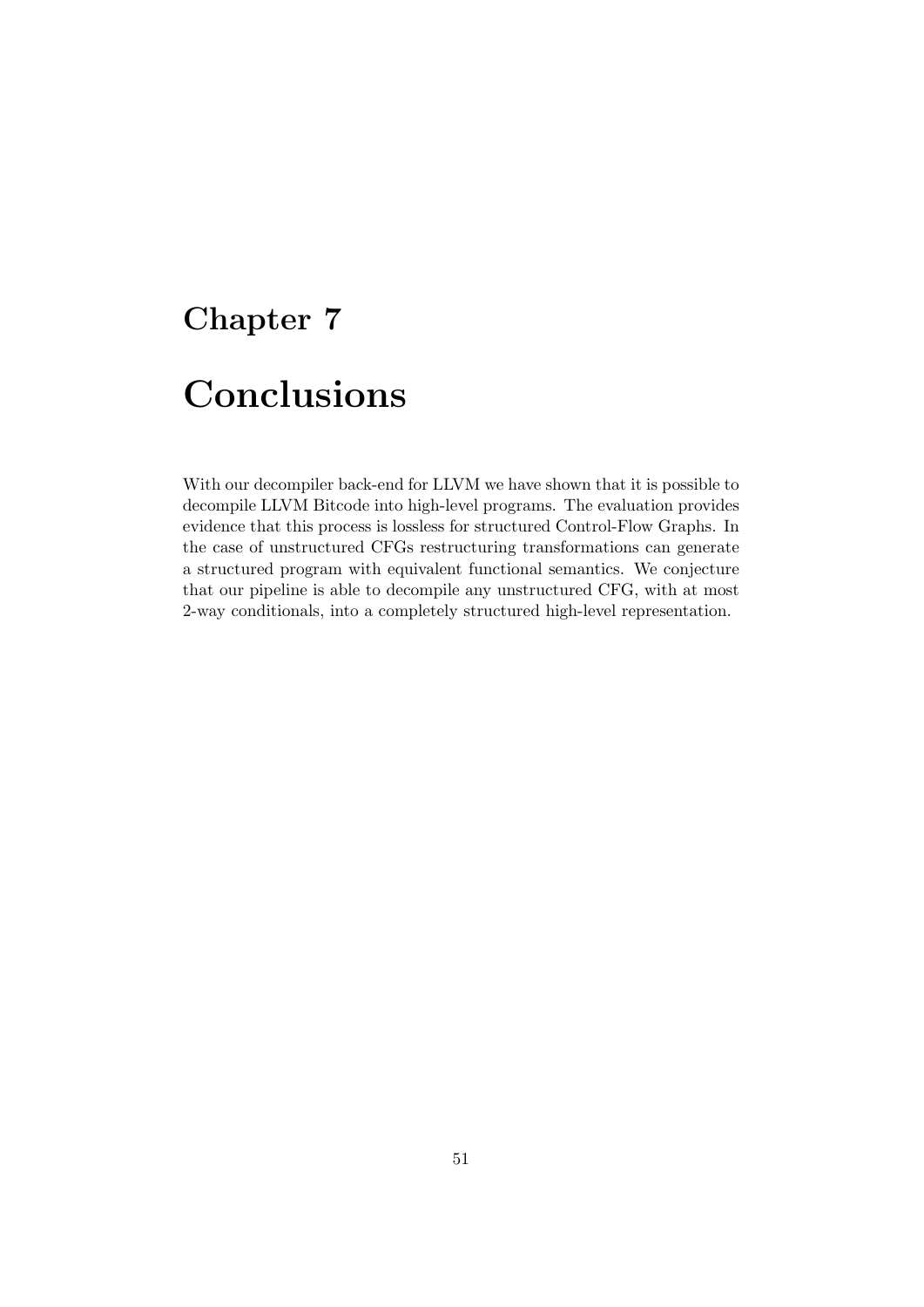## Chapter 8

## Future Work

## 8.1 Improvements to the Decompiler

The implemented high-level primitives have proven to be sufficient for expressing structured programs. In order to reduce block duplication in more complex cases, it may be beneficial to add support for additional primitives such as switches and short-circuit boolean expressions. As mentioned in the discussion of abstract high-level primitives, general switches may specify different mandatory exit nodes for each child region, i.e. if there is no break to delimit in front of case labels. To handle these cases, the concept of solver procedures and high-level primitives needs to be generalized further.

We currently use node splitting to cope with unstructured acyclic controlflow. Eventhough it did not occur in the test cases, this strategy may lead to a significant increase of code size and more divergent control-flow. GPUarchitectures, however, operate more efficiently on uniform control-flow patterns, i.e. divergence among threads in a group may provoke serial scheduling. Block predication could possibly avoid this.

We build our own the high-level representation on top of LLVM CFGs. However, the Clang compiler front-end framework for LLVM defines a well established AST-format. Translating our representation into the Clang AST format would open up several opportunities. Targeting Clang-ASTs would make an actual decompiler with respect to the LLVM framework. Also the serialization pass could then operate on Clang ASTs directly.

Findings while implementing Controlled Node Splitting suggest the algorithm for CNS could be made more efficiently. The improved algorithm would operate on the "irreducible loop tree" that we build for detecting node candidates. This has minor priority, however, unless the decompiler will be applied to bigger programs than the fairly brief kernel functions and shaders.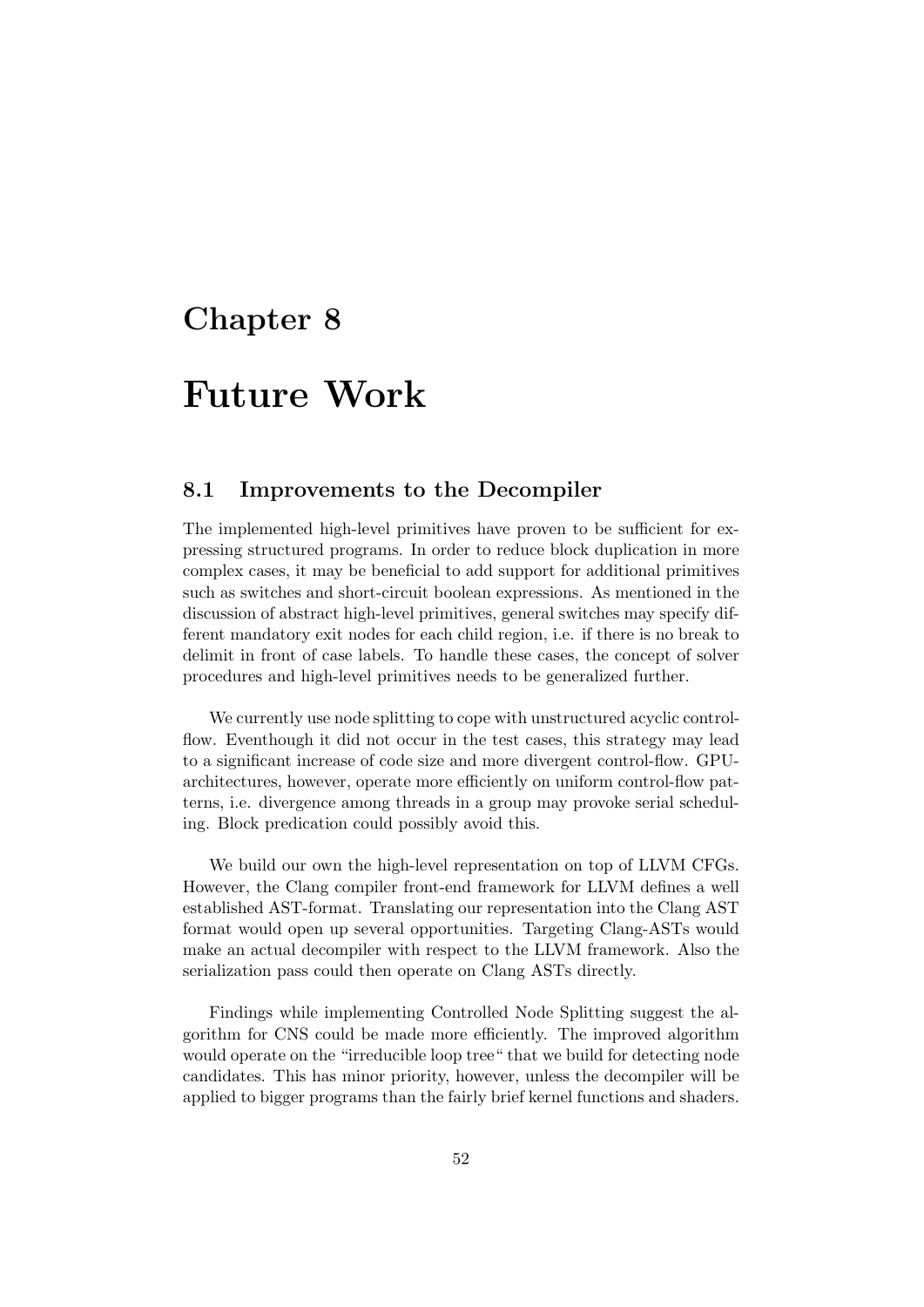### 8.1.1 Sign Recovery

LLVM does not distinguish signed and unsigned integer values by type (e.g. both int and unsigned int become i32). Instead if there is an integer operation that dependends on its argument being signed or not, then there are two instances of that function (one interpreting the argument as signed, the other as unsigned respectivelly). We account for this in the case of builtin LLVM instructions (e.g. the cast of an unsigned integer to a float type) by reinterpreting the argument at the call site before passing it to the function. We intend to improve this by also specifying the argument signs of target language intrinsics. Also, a sign recovery pass could recover sign information, such that most of the sign-casts are eliminated. This would enhance the readability of the decompiled programs.

#### 8.1.2 Back-end Feature Completeness

The GLSL back-end is not yet feature complete in terms of the language specification. We will implement all intrinsics and stage functions in the OpenGL 4.1 core profile (e.g. geometry shaders / tesselation).

## 8.1.3 Evaluation of Control-Flow Restructuring

The OpenCL kernels are necessarily structured, so we can't use our backend directly to measure the impact of restructuring CFG transformations on the kernel/shader running time. It would only be possible to compare structured programs obtained generated with different restructuring methods (e.g. predication, node splitting, etc.). With the recent PTX-Backend [10] for LLVM, however, we could directly assess the effect of restructuring transformations because this back-end also generates code from unaltered unstructured CFGs. We could measure the actual performance impact of CFG restructuring on graphics hardware.

## 8.2 GPU-centric Optimizations For LLVM

As has been discussed in the evaluation section, some LLVM optimizations do actually make memory access patterns worse for GPUs. Although LLVM bitcode features address spaces, their concept is limited to disjoined memory locations. Critically there is no notion of SIMT function executions and therefore LLVM optimizes the code for multi-threaded execution on the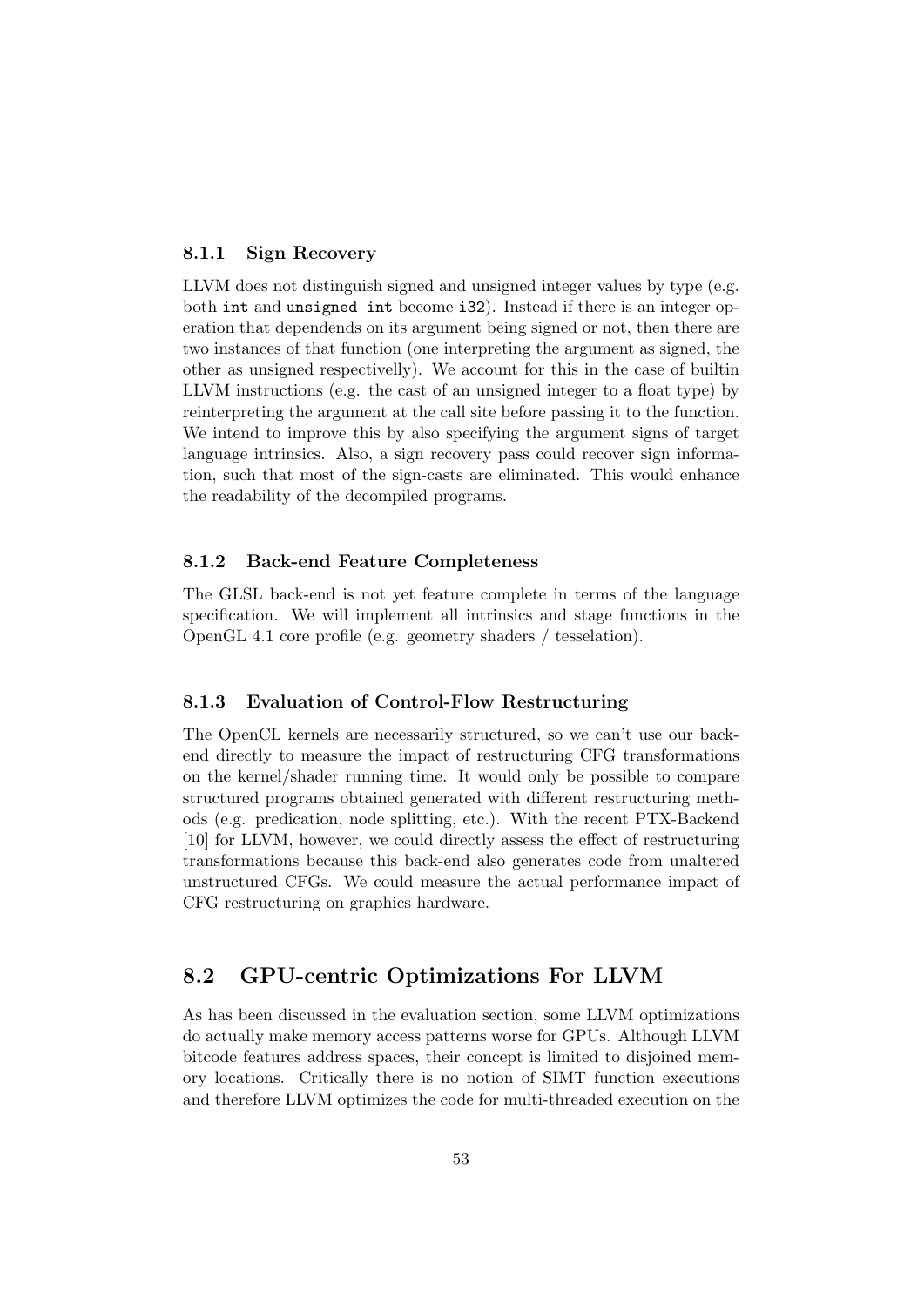#### CPU at best.

In contrast, the GPU threading model is fairly complex with threads being grouped hierachally. At every level of the hierachy there is shared memory that can be accessed from any group member. This scales up to global memory that is freely accessible from any thread at any time. Also memory operations are only efficient if all members of a group simultaneously access addresses that are linear in their index within that group. All of this is not yet included in LLVM.

In the case of OpenGL, shader program performance could be improved by moving computations to earlier processing stages and using interpolated results instead (e.g. compute some value per-vertex and let the hardware interpolate it for each fragment). Although this is lossless for linear operations, more aggressive optimizations may be possible when accepting some (controlled) loss in visual quality. In spirit of Loop-Independent Code Motion (LICM), such a class of optimizations could be referred to as Stage-Independent Code Motion (SICM). Other optimizations include e.g. storing precomputed values in textures or dynamic approximation by Level-Of-Detail.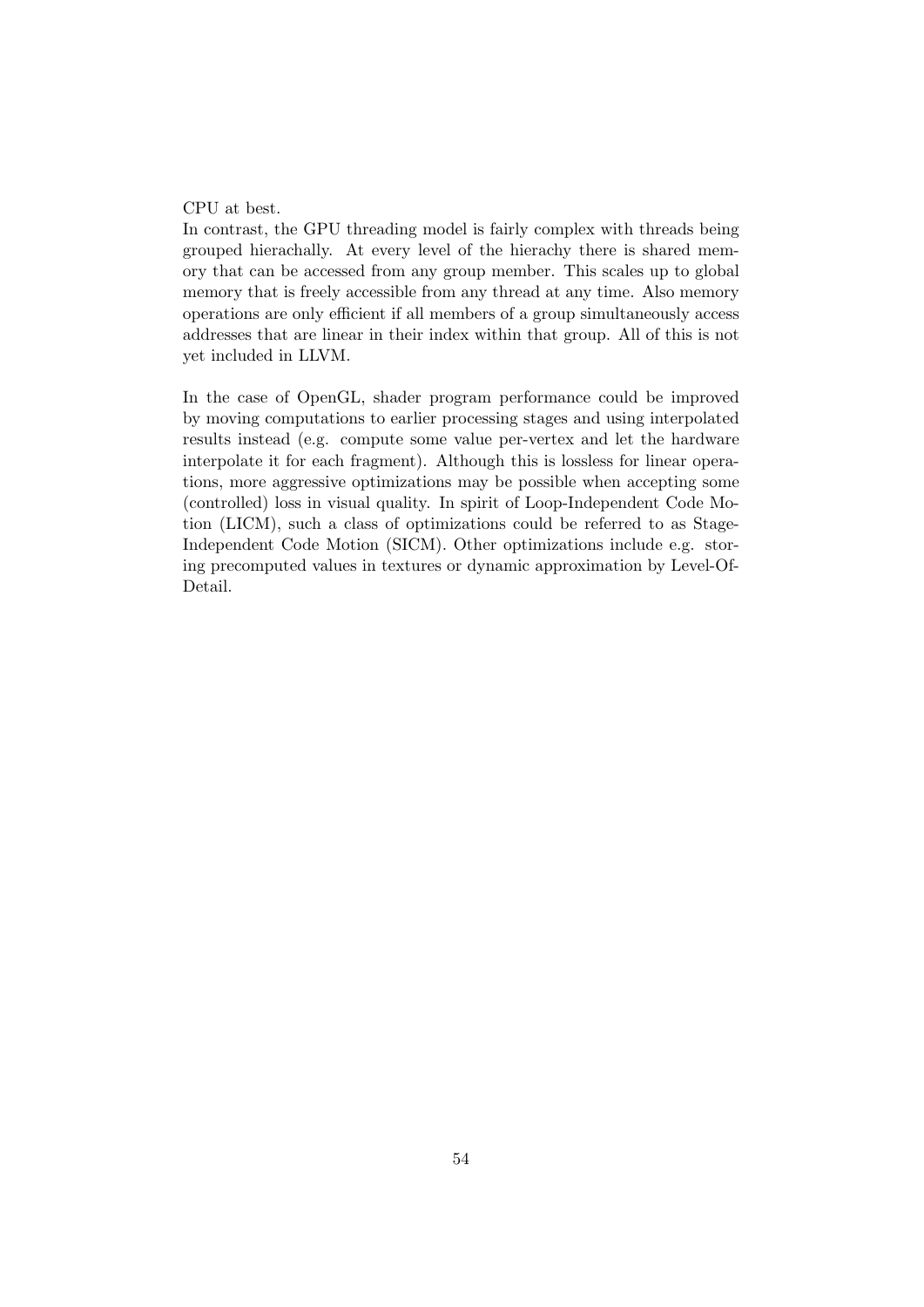Chapter 9

References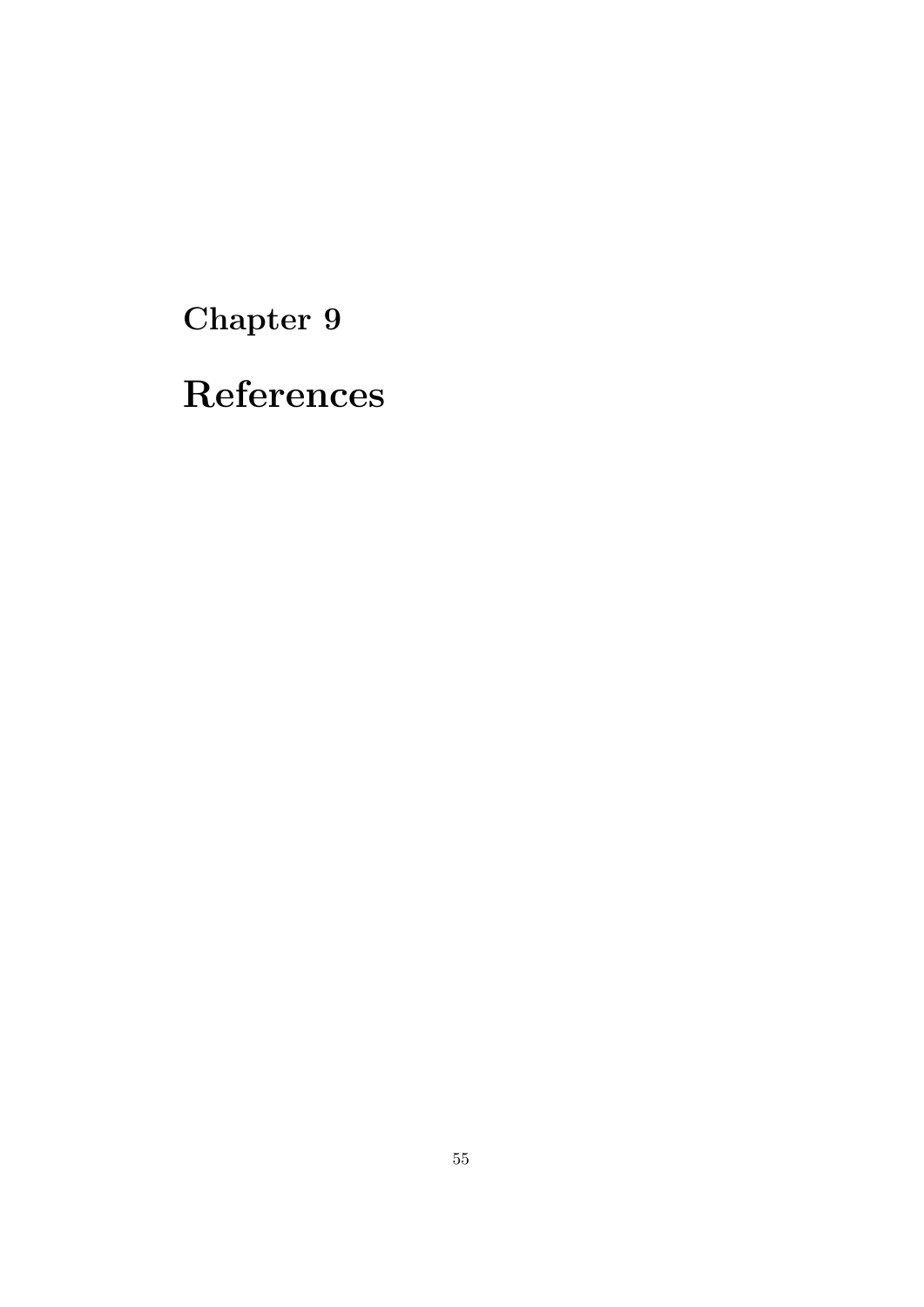# Bibliography

- [1] On loops, dominators, and dominance frontiers. ACM Trans. Program. Lang. Syst.,  $24(5):455-490$ ,  $2002$ .
- [2] *OpenCL 1.0 Specification (revision 48, October 6, 2009), 2009.*
- [3] The OpenGL Shading Language (Language Version 3.30, Document Revision 6), 2010.
- [4] Cristina Cifuentes. Reverse Compilation Techniques. PhD thesis, 1994.
- [5] Michael Van Emmerik. Static Single Assignment for Decompilation. PhD thesis, 2007.
- [6] Matthew S. Hecht. Flow analysis of computer programs / Matthew S. Hecht. North Holland, New York :, 1977.
- [7] Johan Janssen and Henk Corporaal. Controlled node splitting. In CC '96: Proceedings of the 6th International Conference on Compiler Construction, pages 44–58, London, UK, 1996. Springer-Verlag.
- [8] Chris Lattner and Vikram Adve. Llvm: A compilation framework for lifelong program analysis & transformation. In  $CGO$  '04: Proceedings of the international symposium on Code generation and optimization, page 75, Washington, DC, USA, 2004. IEEE Computer Society.
- [9] Ulrike Lichtblau. Decompilation of control structures by means of graph transformations. In Hartmut Ehrig, Christiane Floyd, Maurice Nivat, and James Thatcher, editors, Mathematical Foundations of Software Development, volume 185 of Lecture Notes in Computer Science, pages 284–297. Springer Berlin / Heidelberg, 1985.
- [10] H. Rhodin. A ptx code generator for llvm, October 2010.
- [11] B. K. Rosen, M. N. Wegman, and F. K. Zadeck. Global value numbers and redundant computations. In Proceedings of the 15th ACM SIGPLAN-SIGACT symposium on Principles of programming languages, POPL '88, pages 12–27, New York, NY, USA, 1988. ACM.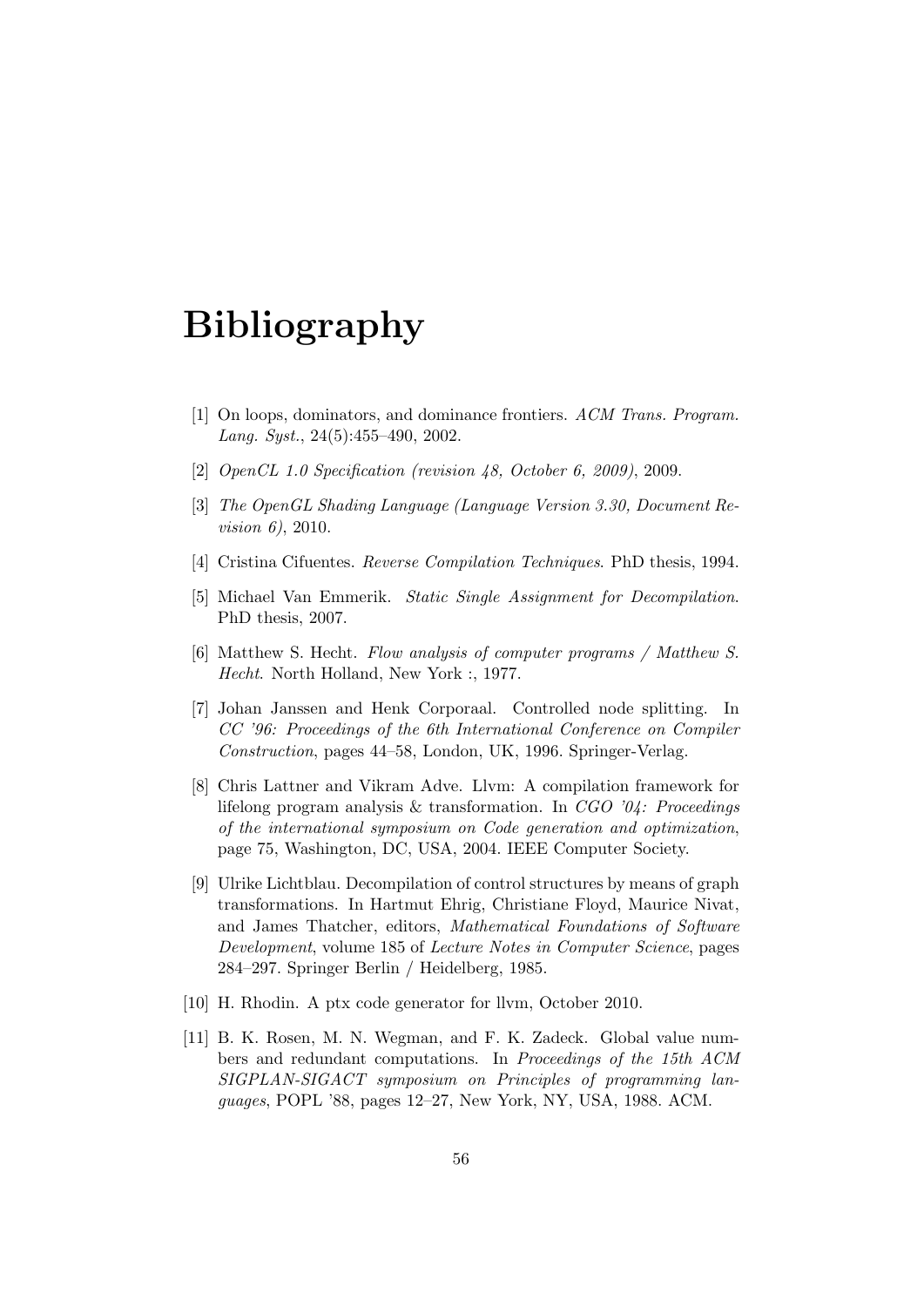[12] M. H. Williams and H. L. Ossher. Conversion of unstructured flow diagrams to structured form. The Computer Journal (1978) 21 (2), 1978.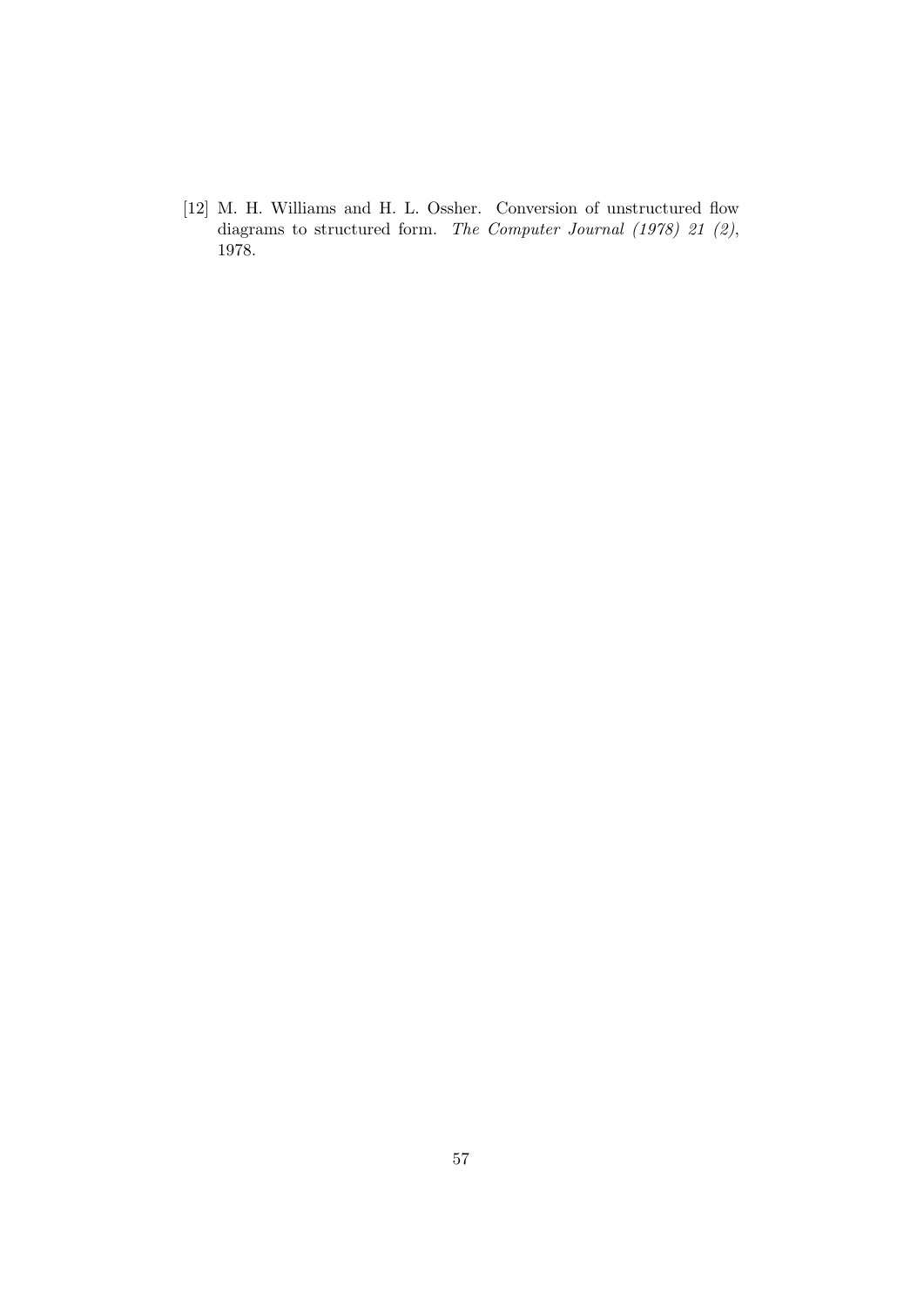## Appendix A

# Code Listings for the N-Body Simulation Example

## A.1 Original N-Body OpenCL Program

```
/* For a description of the algorithm and the terms used, please see the<br>* documentation for this sample.<br>*
 + Each work−item invocation of this kernel, calculates the position for
   one particle
 ∗
   Work—items use local memory to reduce memory bandwidth and reuse of data∗/
k e r n e l
void
nbody s im (
     \Boxglobal float4* pos,
    __global float4* vel,
    int numBodies,
    float deltaTime,
    float epsSqr,
       local float4* localPos,<br>global float4* newPosition,<br>global float4* newVelocity)
{
    unsigned int tid = get\_local\_id(0);unsigned int \text{gid} = \text{get\_global\_id}(0);unsigned int local Size = get\_local\_size(0);// Number of tiles we need to iterate
     unsigned int numTiles = numBodies / localSize;
     // position of this work-itemfloat4 myPos = pos[gid];
```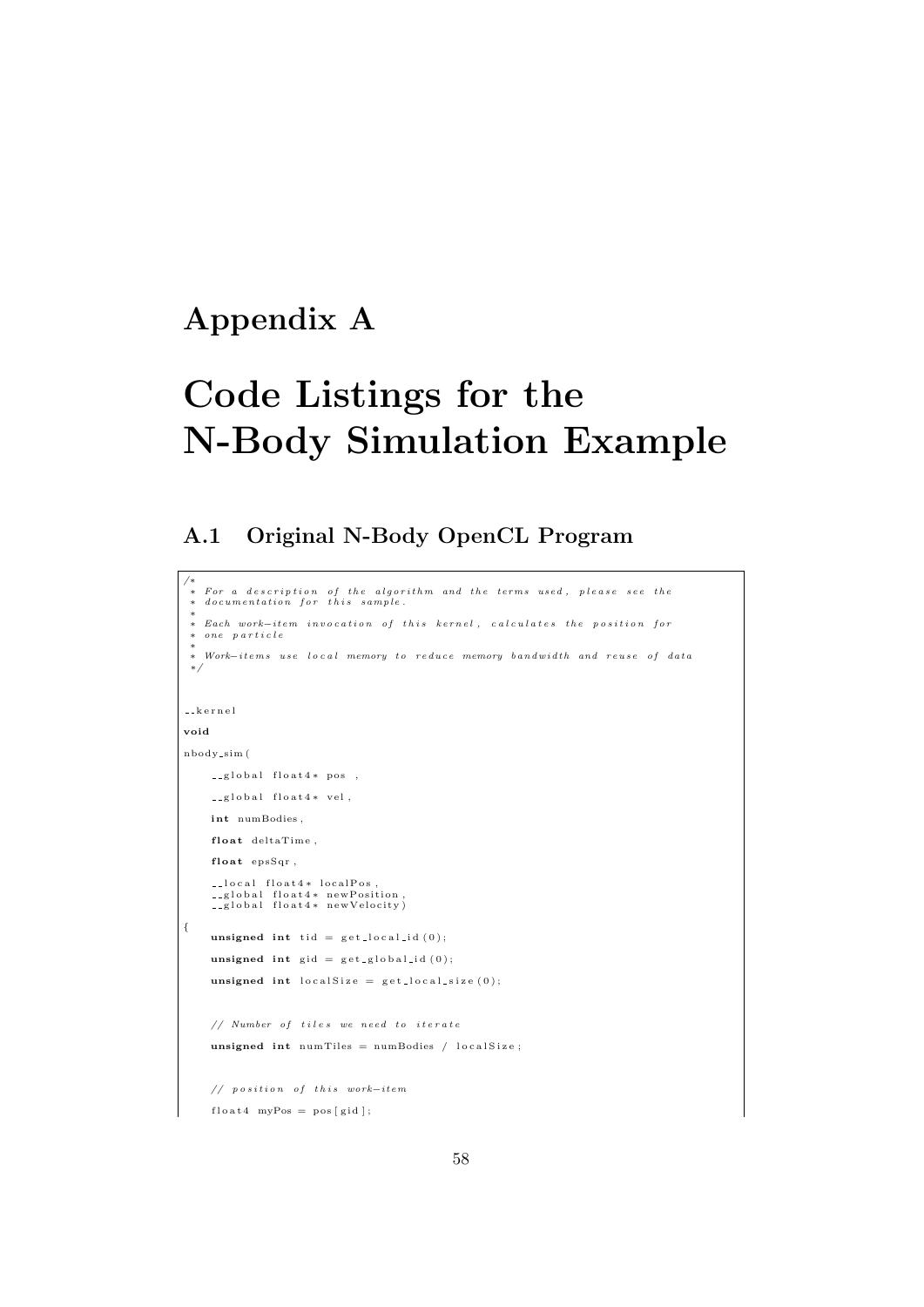```
float4 \; acc = (float4) (0.0 f, 0.0 f, 0.0 f, 0.0 f);for (int i = 0; i < num \text{Files}; ++i)
{
    // load one tile into local memory
    int idx = i * localSize + tid;localPos[tid] = pos[idx];// Synchronize to make sure data is available for processing
    b a r r i e r (CLK_LOCAL_MEM_FENCE) ;
    // calculate acceleration effect due to each body// a[i \rightarrow j] = m[j] * r[i \rightarrow j] / (r^2 + epsSqr)^2(3/2)for (int j = 0; j < local Size; ++j)
    {
        // Calculate acceleartion caused by particle j on particle i
        float4 r = localPos[j] - myPos;float distSqr = r.x * r.x + r.y * r.y + r.z * r.z;
        float invDist = 1.0 f / sqrt(distsqr + epsSqr);float invDistCube = invDist * invDist * invDist;float s = localPos[j].w * invDistCube;// accumulate effect of all particles
        acc += s * r;
    }
    // Synchronize so that next tile can be loaded
    b a r r i e r (CLK_LOCAL_MEM_FENCE) ;
}
float4 oldVel = vel [gid];
// \textit{updated position and velocity}float4 newPos = myPos + oldVel * deltaTime + acc * 0.5f * deltaTime * deltaTime;newPos.w = myPos.w;float4 newVel = oldVel + acc * deltaTime;
// write to global memory
newPosition [gid] = newPos;newVelocity [gid] = newVel;
```
}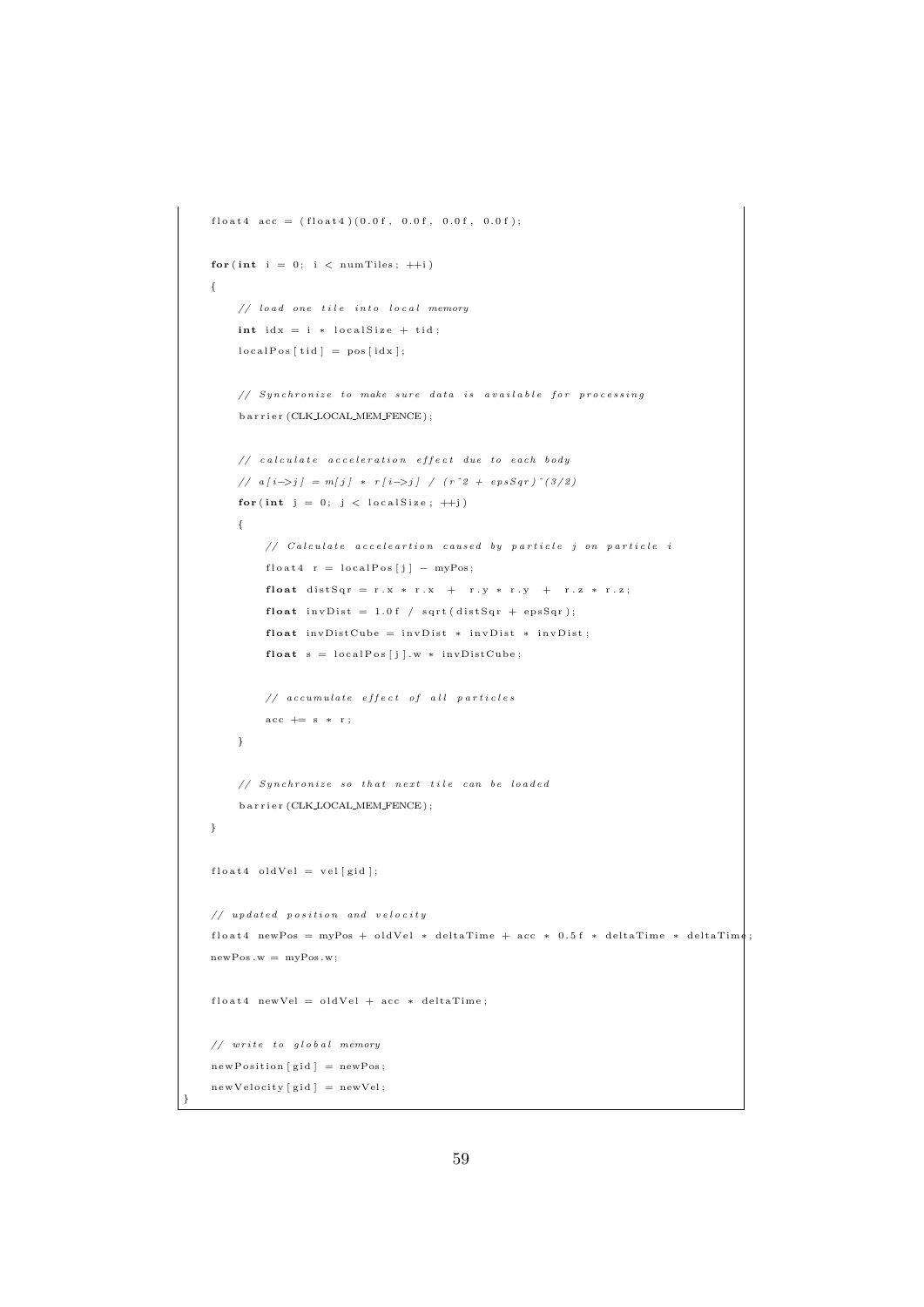## A.2 N-Body Bitcode Module

This is the LLVM-bitcode module of the n-Body test case right before the extraction pass is run (the loop simplify pass of LLVM and our preparation pass have been run). The code was generated with Clang from a C-program (build line: clang++ -emit-llvm -m32 -O2). The module header and comments behind instructions were removed from the original bitcode. Also line breaks were inserted where necessary to make the listing fit on the page.

```
define void @compute(
         <4 x float> addrspace(1)* nocapture %pos,<br>
<4 x float> addrspace(1)* nocapture %vel,
         i32 %numBodies,
         float %deltaTime,<br>{loat %epsSqr,<br><4 x float> addrspace(3)* nocapture %localPos,<br><4 x float> addrspace(1)* nocapture %newPosition,<br><4 x float> addrspace(1)* nocapture %newVelocity) {
e n t r y :
    %compute_0_0 = tail call i32 @get_local_id(i32 0) readnone<br>%compute_0_1 = tail call i32 @get_global_id(i32 0) readnone<br>%compute_0_2 = tail call i32 @get_local_size(i32 0) readnone
    %compute 0.3 = udiv i32 %numBodies, %compute 0.2
    %compute<sub>-0-4</sub> =
    getelementptr_inbounds <4 x_float>_addrspace(1)* %pos, i32 %compute_0_1<br>%compute_0_5 = load <4 x_float>_addrspace(1)* %compute_0_4<br>%compute_0_6 = icmp_eq_i32 %compute_0_3, 0<br>%compute_0_7 = bitcast <4 x_float>_zeroinitializ
    br il %compute 0.6, label %for end84, label %bb .nph134
hh nnh134 :
    %compute<sub>-1-0</sub>
    getelementptr_inbounds <4 x_float>_addrspace(3)* %localPos,_i32 %compute_0_0<br>%compute_1_1 =_icmp_eq_i32 %compute_0_2,_0<br>%compute_1_2 =_bitcast_i32 0_to_i32<br>%compute_1_3 =_bitcast_<4 x_float>_zeroinitializer_to_<4 x_float>_
    br label %for.body
for . body :
    %compute_2_0 =<br>phi i32 [ %compute_1_2, %bb.nph134 ], [ %compute_6_2, %for.end ]
    %compute.2.1 =<br>
phi <4 x float> [ %compute.1.3, %bb.nph134 ], [ %compute.6.0, %for.end ]<br>
%compute.2.2 = mul i32 %compute.0.2, %compute.2.0<br>
%compute.2.3 = add i32 %compute.0.0, %compute.2.2<br>
%compute.2.5 = load <4 x float
     tail call void @barrier_l()<br>br i1 %compute_1_1, label %for.end, label %for.body29.preheader
{\tt for} . {\tt body29} . {\tt preheader} :
    \%compute 3.0 = bitcast i 32 0 to i 32<br>br label \%for body 29
for . body29:%compute -4 - 0 =phi i32
              [ %compute_4_26 , %for .body29 ],<br>[ %compute_3_0 , %for .body29 .preheader ]
    %compute -4 -1phi <4 x float><br>| %compute_4_25 , %for .body29 ],<br>| %compute_2_1 , %for .body29 .preheader ]
    % compute_4_2 =getelementptr <4 x float> addrspace(3)* %localPos, i32 %compute_4_0<br>%compute_4_3 = load <4 x float> addrspace(3)* %compute_4_2<br>%compute_4_4 = fsub <4 x float> %compute_4_3, %compute_0_5<br>%compute_4_5 = extractelement <4 x f
    %compute_4_8 = fmul float %compute_4_7, %compute_4_7<br>%compute_4_9 = fadd float %compute_4_6, %compute_4_8
    %compute_4_10 = extractelement <4 x float>%compute_4_4,i32 2<br>%compute_4_11 = fmul float %compute_4_10, %compute_4_10
    \%compute 4.10 = extractement \leq x noat > wompute 4.10, \%compute 4.11<br>\%compute 4.11 = fmul float \%compute 4.10, \%compute 4.11
```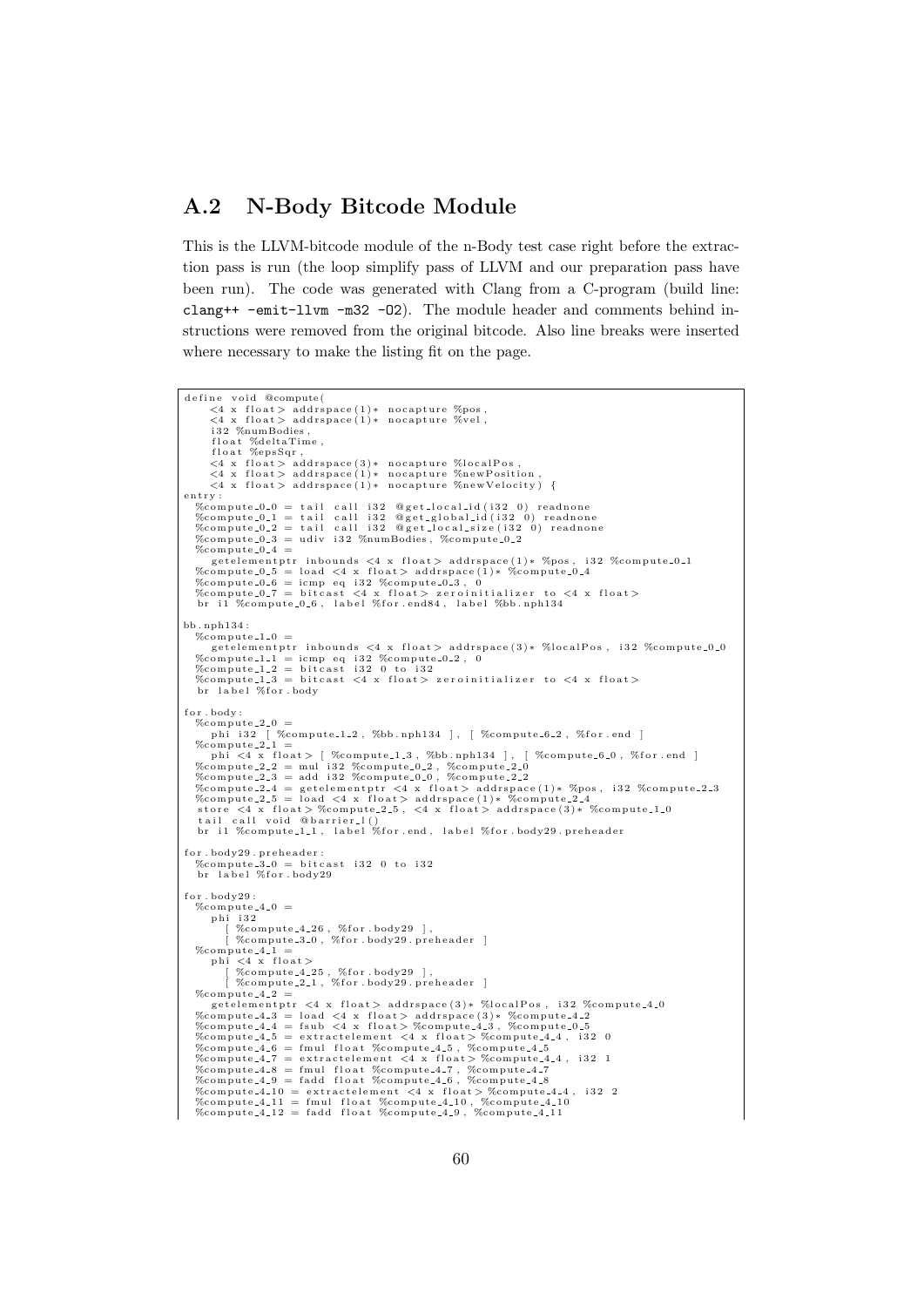```
% compute = 4 - 13 = fadd float % compute = 4 - 12, % epsSqr%compute_4_14 = tail call float @sqrt_f(float %compute_4_13) readnone<br>%compute_4_15 = fdiv float 1.000000e+00, %compute_4_14
    %compute_4_16 = fmul float %compute_4_15, %compute_4_15<br>%compute_4_17 = fmul float %compute_4_16, %compute_4_15
    %compute 4-18 = extractelement \langle 4 \times \text{float} \rangle %compute 4-3, i32 3
    % compute 4-19 = full float % compute 4-18, % compute 4-17%compute -4-20 =
        \frac{1}{2} insertelement \langle 4 \times \text{float}\rangle undef, float %compute_4_19, i32 0
   %compute -4-21 :
       i n s e r t e l e m e n t <4 x f l o a t > %comput e 4 20 , f l o a t %comput e 4 19 , i 3 2 1
   % compute_4 = 22\frac{1}{2} insertelement \langle 4 \times \text{float}} \rangle %compute 4.21, float %compute 4.19, i32 2
   %compute -4 - 23 =insertelement <4 x float> %compute_4_22, float %compute_4_19, i32 3<br>%compute_4_24 = fmul <4 x float> %compute_4_23, %compute_4_4<br>%compute_4_25 = fadd <4 x float> %compute_4_1, %compute_4_24
    %compute_4_26 = add nsw i32 %compute_4_0, 1<br>%compute_4_27 = icmp eq i32 %compute_4_26 , %compute_0_2<br>br i1 %compute_4_27, label %for.end.loopexit, label %for.body29
 for.end.loopexit:<br>"%compute_5_0 = phi <4 x float> [ %compute_4_25, %for.body29 ]
    br label %for.end
for end:\% compute \_6\_0phi \lt4 x float ><br>[ \%compute_2_1, \%for.body ],
    [ %compute_5_0, %for.end.loopexit ]<br>tail call void @barrier_1()<br>%compute_6_2 = add nsw i32 %compute_2_0, 1<br>%compute_6_3 = icmp eq i32 %compute_6_2, %compute_0_3<br>br il %compute_6_3, label %for.end84.loopexit, label %for.bod
for . end 84. lo o p exit :%compute_7_0 = phi <4 x float > [ %compute_6_0, %for.end ] br label %for.end84
for . end 84:
    %compute_8_0 =
        phi <4 x float><br>| %compute_0_7, %entry ],<br>| %compute_7_0, %for.end84.loopexit ]
   %compute -8-1 =
        getelementptr inbounds \langle 4 \times \text{float}\rangle addrspace(1)* %vel, i32 %compute 0.1
    %compute_8_2 = load <4 x float> addrspace(1)* %compute_8_1<br>%compute_8_3 = insertelement <4 x float> undef, float %deltaTime, i32 0
   %compute - 8 - 4 =
        shuffleveret<4 x float> %compute_8_3,<br>
<4 x float> undef,<br>
<4 x i32> zeroinitializer<br>
%compute_8_5 = fmul <4 x float> %compute_8_2, %compute_8_4<br>%compute_8_6 = fadd <4 x float> %compute_0_5, %compute_8_5
    % compute_87fmul
    <4 x float > %compute_8_0,<br>
<float 5.000000e-01, float 5.000000e-01, float 5.000000e-01, float 5.000000e-01><br>
%compute_8.8 = fmul <4 x float > %compute_8_7, %compute_8_4<br>%compute_8_9 = fmul <4 x float > %compute_8_8, %com
    \%compute_8_11 =<br>shufflevector
    \langle 4 \times \text{float}} \rangle %compute_8.10,<br>
\langle 4 \times \text{float}} \rangle %compute_0.5,<br>
\langle 4 \times \text{ i}32 \times \langle \text{ i}32 \rangle (, i32 1, i32 7)<br>%compute_8.12 = fmul \langle 4 \times \text{ float}} \rangle %compute_8.0, %compute_8.4<br>%compute_8.13 = fadd \langle 4 \times \text{ float}} \rangle %compute_8.
   % compute_8 = 14 =getelementptr inbounds<br>
<4 x float> addrspace(1)* %newPosition,<br>
i32 %compute_0_1
                         float > %compute_8_11, <4 x float > adding 200 * %compute 8.14
   % \begin{array}{lcl} \text{store} < 4 \times \text{float} \\ \text{\%compute=8.16} &=& \end{array}getelementptr inbounds
           \langle 4 \times \text{float} \rangle addrspace(1)* %newVelocity,
     i 32 %compute_0_1<br>store <4 x float> %compute_8_13, <4 x float> addrspace(1)* %compute_8_16
    ret void
}
declare i 32 @ g et_local_id (i 32) readnone
```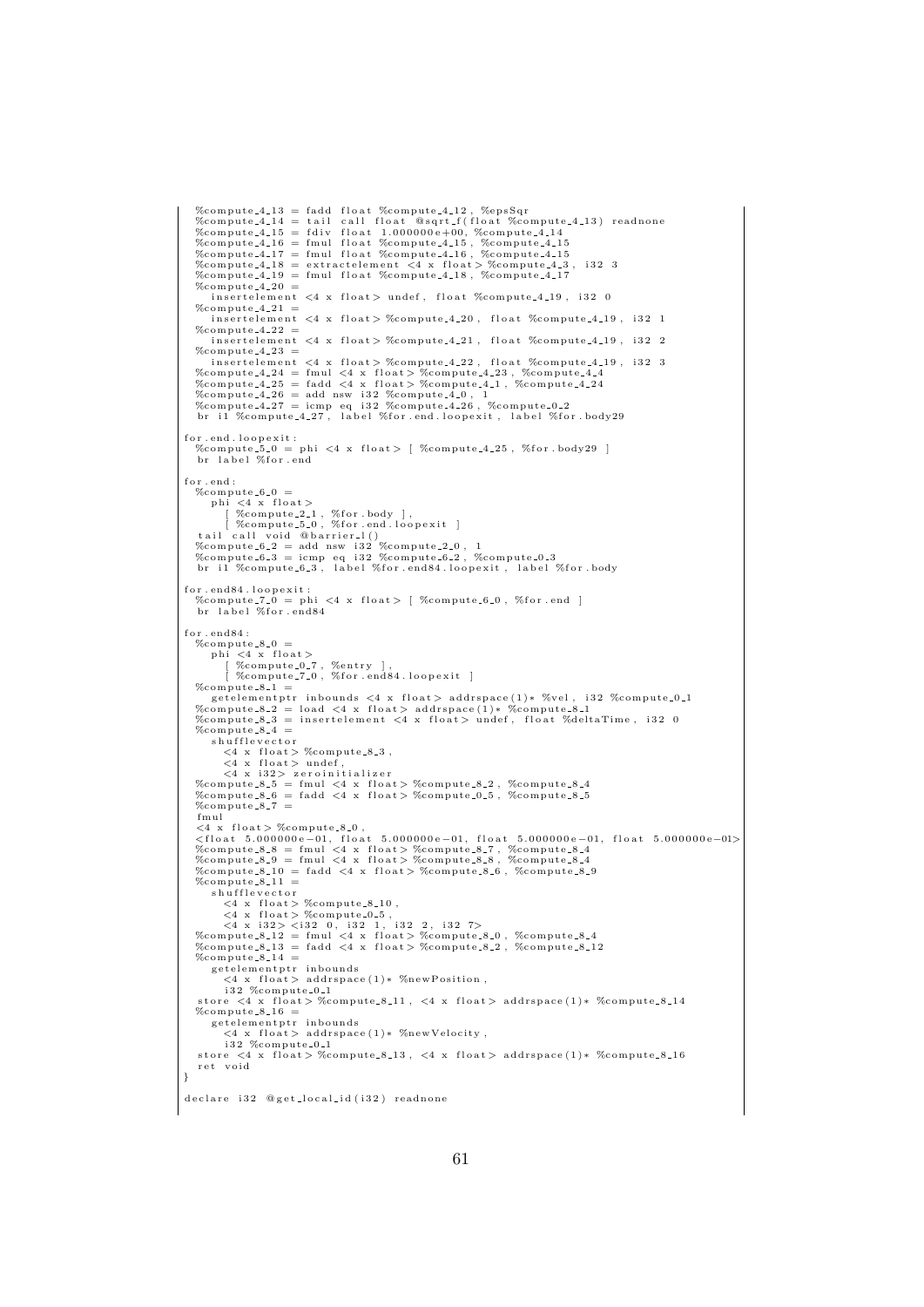$\vert$  declare i 32 @ g et\_g l o bal\_id (i 32) readnone declare i 32 @ g et\_local\_size (i 32) readnone  $declace$  void @barrier\_l() de clare float  $@sqrt\_f(f|$ oat) readnone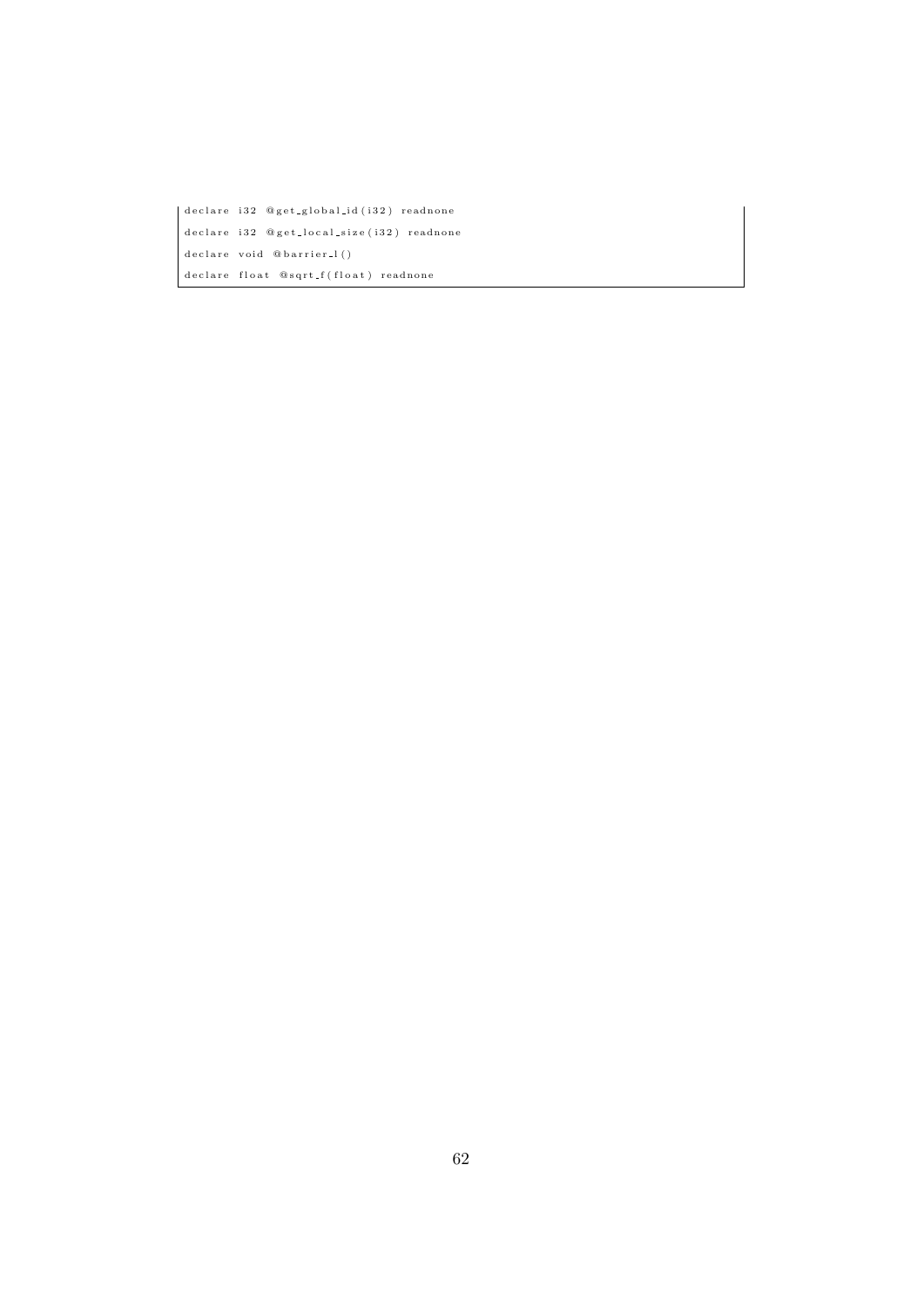## A.3 Generated OpenCL program

This file (./nbody.cl) was built using the command ". opencl nbody" in the root directory of the project. Line breaks were inserted manually where necessary to make the listing fit on the page. Also empty lines were removed.

```
void compute(
                global float4*,<br>global float4*,
           int ,<br>float ,<br>float ,
                local float4*,<br>global float4*,<br>global float4*);
     kernel void compute(<br>|-global float4* pos,<br>|-global float4* vel,
          int numBodies,
           float deltaTime,<br>float epsSqr,<br>__local float4* localPos,<br>__global float4* newPosition,<br>__global float4* newVelocity)
{
         float4 compute_4_3;<br>float4 compute_4_4;
         float compute_4_5;<br>float compute_4_6;
         float compute_4_7;<br>float compute_4_8;
        float compute_4_9;<br>int compute_2_0_in;<br>int compute_2_0;
        bool compute_1_1;<br>float4 compute_2_1_in;<br>float4 compute_2_1;
        int compute 0.0:
        int compute 0.1;
        int compute_0_2;<br>int compute_0_3;
        float4 compute_0_5;<br>bool compute_0_6;
        int compute 2.2int compute 2-3float4 compute_2_5;<br>int compute_4_0_in;<br>int compute_4_0;
         float4 compute_4_1_in;<br>float4 compute_4_1;
        float4 compute 8-0 in;
         float4 compute_8_0;<br>float4 compute_8_2;<br>float4 compute_8_3;
         float4 compute_8_4;<br>float4 compute_8_5;<br>float4 compute_8_6;
         float4 compute_8_7;<br>float compute_8_8;<br>float compute_4_10;<br>float compute_4_11;<br>float compute_4_12;
         float compute_4_13;<br>float compute_4_14;
         float compute_4_15;<br>float compute_4_16;
        float \text{compute}_-4\_17;
         float compute_4_18;<br>float compute_4_19;<br>float4 compute_4_21;<br>float4 compute_4_22;<br>float4 compute_4_23;<br>float4 compute_4_23;
        float4 compute_4_25;<br>int compute_4_26;<br>bool compute_4_27;
```

```
float4 compute 6-0 in;
```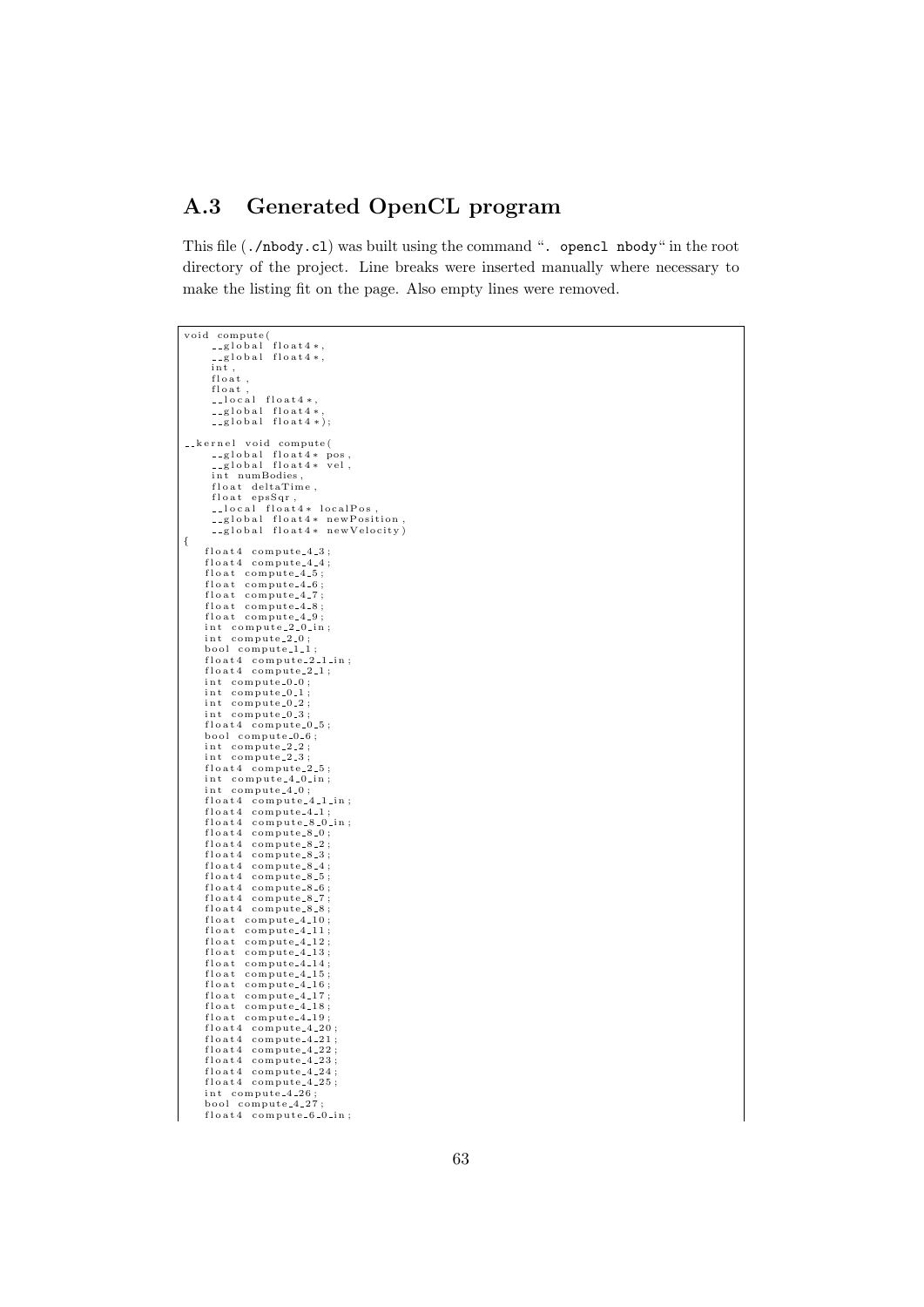```
float4 compute 6-0:
 int compute_6_2;<br>bool compute_6_3;
 float4 compute_8_9;<br>float4 compute_8_10;<br>float4 compute_8_11;
 float4 compute_8_12;<br>float4 compute_8_13;<br>float4 compute_5_0_in;<br>float4 compute_5_0;
int compute 1 - 2:
 float4 compute_1_3;<br>int compute_3_0;
 float4 compute_0_7;<br>float4 compute_7_0_in;<br>float4 compute_7_0;
 \begin{array}{ll} \text{compute\_0.0 = get\_local_id(0x0000000)}; \\ \text{compute\_0.1 = get\_global_id(0x00000000)}; \\ \text{compute\_0.2 = get\_local_size(0x000000000)}; \\ \text{compute\_0.3 = (as\_uint(numBodies) / as\_uint(compute\_0.2)}); \\ \text{compute\_0.5 = (pos)[compute\_0.1];} \\ \text{compute\_0.6 = (compute\_0.3 == 0x00000000)}; \\ \text{compute\_0.7 = (float4)(0.0 f)}; \end{array}if (! compute.0.6){
             \text{compute\_1\_1 = } (\text{compute\_0\_2==0x0000000}); \ \text{compute\_1\_2 = } 0x00000000; \ \text{compute\_1\_3 = } (\text{float4})(0.0 \text{ f});\texttt{compute\_2\_0.in} = \texttt{compute\_1\_2}; \\ \texttt{compute\_2\_1\_in} = \texttt{compute\_1\_3};while (true){
                          \begin{array}{lll} \text{compute\_2\_0 =} & \text{compute\_2\_0\_in} \, ; \ \text{compute\_2\_1 =} & \text{compute\_2\_1\_in} \, ; \ \text{compute\_2\_2 =} & \text{(compute\_0\_2 * compute\_2\_0)} \, ; \end{array}compute 22.3 = (compute 0.0+compute 22.2);<br>compute 22.5 = (pos)[compute 22.3];<br>(localPos)[compute 0.0]= compute 22.5;<br>barrier (CLK LOCAL MEM FENCE);
                         if (! compute_1_1){
                                      compute 3.0 = 0x00000000;<br>compute 4.0.in = compute 3.0;<br>compute 4.1.in = compute 2.1;<br>while (true)
                                     {
                                                  compute 4.0 = compute 4.0 \text{ in };<br>compute 4.1 = compute 4.1 \text{ in };<br>compute 4.3 = (localPos) [com
                                                   \begin{array}{l} \text{compute\_4.1 = compute\_4.1.in}\;;\\ \text{compute\_4.3 = (localPos)[compute\_4.0];}\\ \text{compute\_4.4 = (compute\_4.3 - compute\_0.5)}\;;\\ \text{compute\_4.5 = compute\_4.4 \cdot s0};\\ \text{compute\_4.6 = (compute\_4.5 * compute\_4.5)}\;;\\ \text{compute\_4.7 = compute\_4.4 \cdot s1};\\ \text{compute\_4.8 = (compute\_4.7 * compute\_4.7)}\;;\\ \text{compute\_4.9 = (compute\_4.7 * compute\_4.8)}\;; \end{array}compute_4_10 = compute_4_4 .s2;<br>compute_4_11 = (compute_4_10*compute_4_10);
                                                   \texttt{compute\_4\_12} = (\texttt{compute\_4\_9}+\texttt{compute\_4\_11});<br>\texttt{compute\_4\_13} = (\texttt{compute\_4\_12}+\texttt{epsSqr});\text{compute\_4\_14} = \text{sqrt}(\text{compute\_4\_13});<br>
\text{compute\_4\_15} = (1.0 \text{ f}/\text{compute\_4\_14});\texttt{compute\_4\_16} = (\texttt{compute\_4\_15*compute\_4\_15}); \ \texttt{compute\_4\_17} = (\texttt{compute\_4\_16*compute\_4\_15});\texttt{compute\_4\_18} = \texttt{compute\_4\_3} \cdot \texttt{s3};<br>\texttt{compute\_4\_19} = (\texttt{compute\_4\_18} * \texttt{compute\_4\_17});
                                                   compute_4_20.s0 = compute_4_19;<br>compute_4_21 = compute_4_20;<br>compute_4_21.s1 = compute_4_19;
                                                   \begin{array}{rl} \text{compute\_4.22 = compute\_4.21;} \ \text{compute\_4.22 = compute\_4.21}; \ \text{compute\_4.23 = compute\_4.23}; \ \text{compute\_4.23 = compute\_4.22}; \ \text{compute\_4.23 = compute\_4.24}; \ \text{compute\_4.24 = (compute\_4.23 * compute\_4.24}); \ \text{compute\_4.25 = (compute\_4.1 + compute\_4.24}); \ \text{compute\_4.26 = (compute\_4.0 + 00 * 00 000 01}); \ \text{compute\_4.27 = (compute\_4.26 == compute\_0.22)}; \end{array}if (compute_4_27){
                                                                \texttt{compute\_5\_0\_in} = \texttt{compute\_4\_25}; \ \texttt{compute\_5\_0\_in} = \texttt{compute\_4\_25};br eak ;
                                                  }<br>else
```